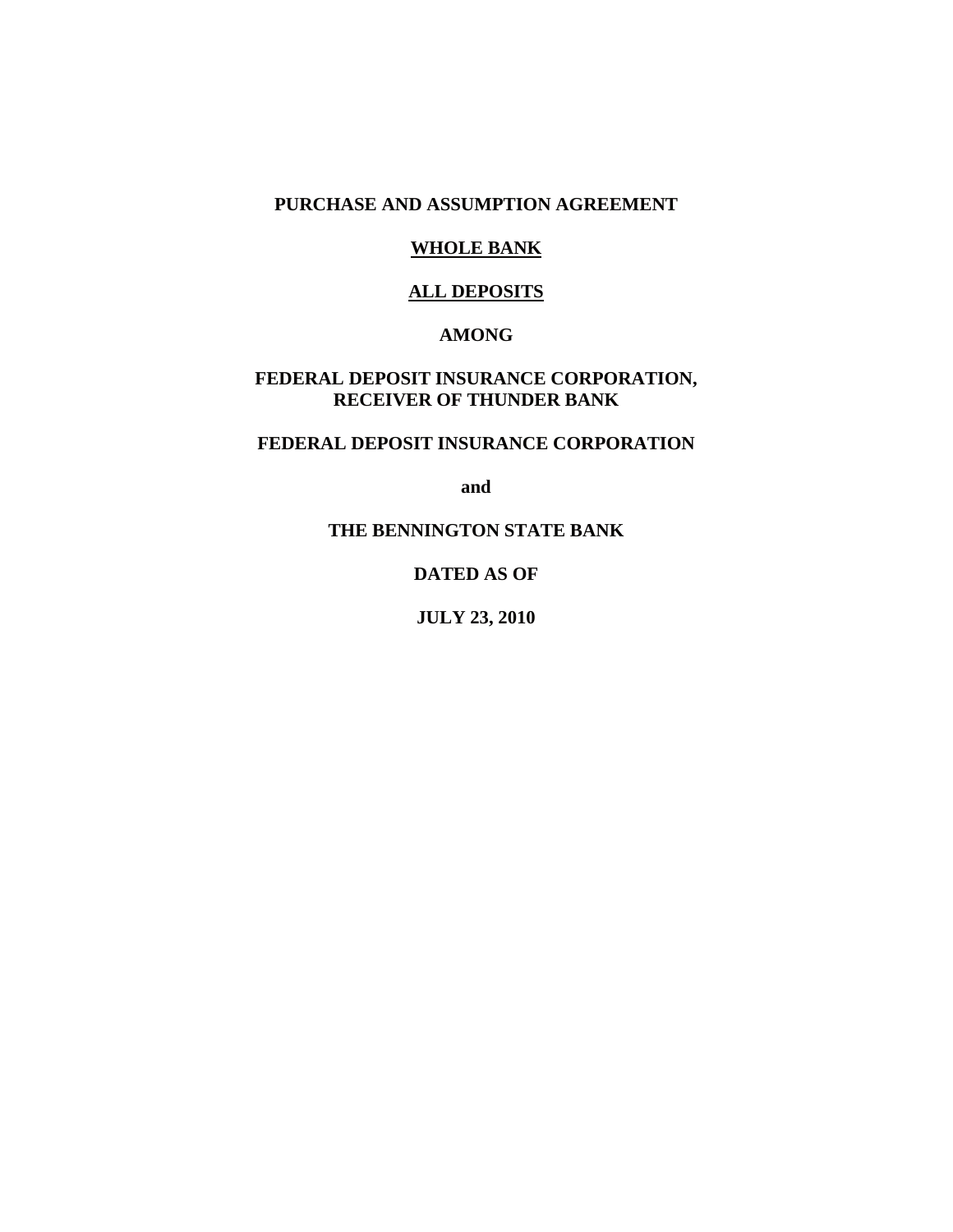# **TABLE OF CONTENTS**

| <b>ARTICLE I</b>   |                                                       |  |  |  |  |
|--------------------|-------------------------------------------------------|--|--|--|--|
| <b>ARTICLE II</b>  |                                                       |  |  |  |  |
| 2.1                |                                                       |  |  |  |  |
| 2.2                |                                                       |  |  |  |  |
| 2.3                |                                                       |  |  |  |  |
| 2.4                |                                                       |  |  |  |  |
| <b>ARTICLE III</b> |                                                       |  |  |  |  |
| 3.1                |                                                       |  |  |  |  |
| 3.2                |                                                       |  |  |  |  |
| 3.3                | Manner of Conveyance; Limited Warranty;               |  |  |  |  |
|                    |                                                       |  |  |  |  |
| 3.4                |                                                       |  |  |  |  |
| 3.5                |                                                       |  |  |  |  |
| 3.6                |                                                       |  |  |  |  |
| <b>ARTICLE IV</b>  | <b>ASSUMPTION OF CERTAIN DUTIES AND OBLIGATIONS17</b> |  |  |  |  |
| 4.1                |                                                       |  |  |  |  |
| 4.2                |                                                       |  |  |  |  |
| 4.3                |                                                       |  |  |  |  |
| 4.4                |                                                       |  |  |  |  |
| 4.5                |                                                       |  |  |  |  |
| 4.6                |                                                       |  |  |  |  |
| 4.7                | Agreement with Respect to Leased Data                 |  |  |  |  |
|                    |                                                       |  |  |  |  |
| 4.8                | Agreement with Respect to Certain                     |  |  |  |  |
|                    |                                                       |  |  |  |  |
| 4.9                |                                                       |  |  |  |  |
| 4.10               |                                                       |  |  |  |  |
| 4.11               |                                                       |  |  |  |  |
| 4.12               | Agreement with Respect to Continuation of Group       |  |  |  |  |
|                    |                                                       |  |  |  |  |
| 4.13               |                                                       |  |  |  |  |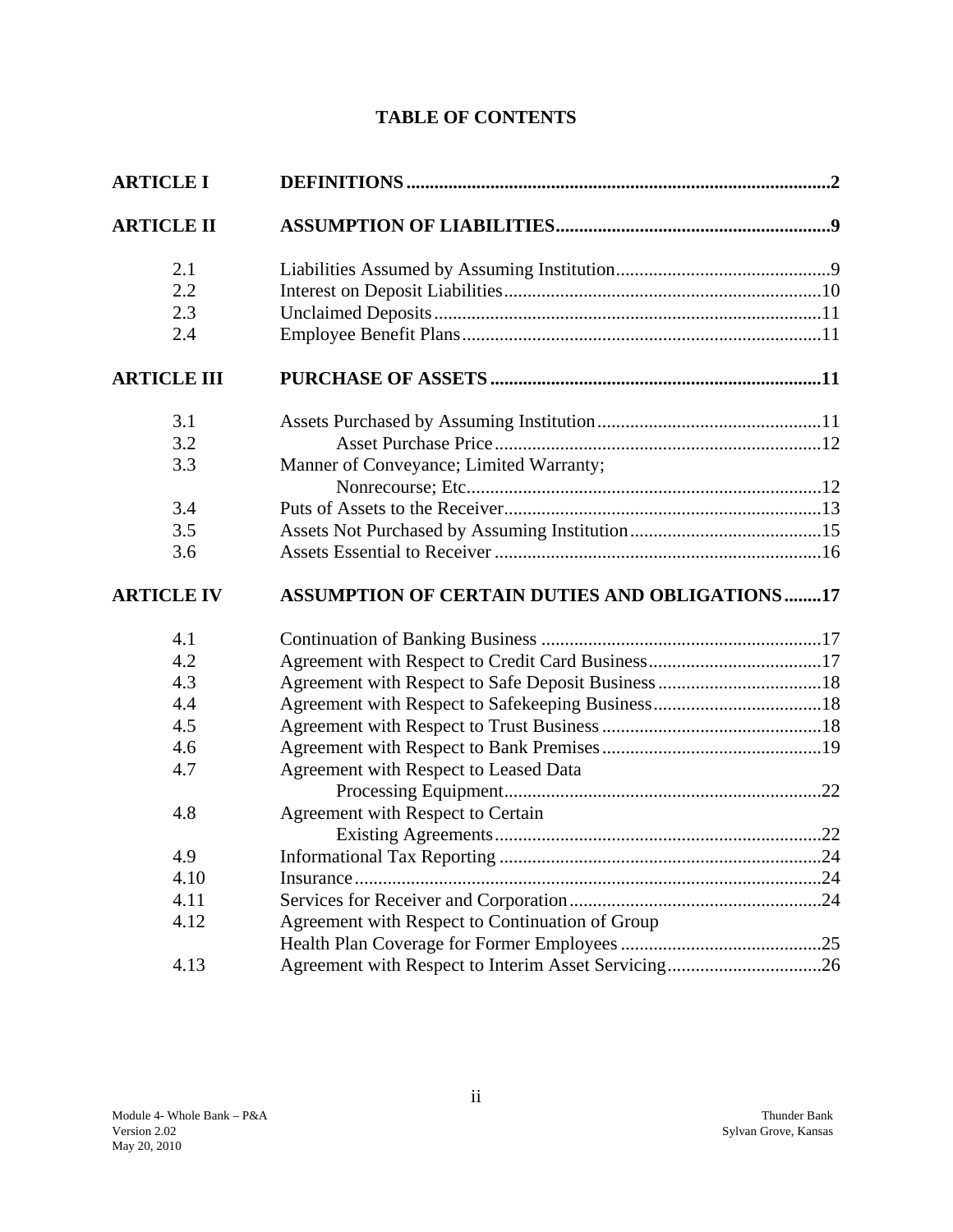| <b>ARTICLE V</b>    | <b>DUTIES WITH RESPECT TO DEPOSITORS</b>   |  |  |  |  |  |
|---------------------|--------------------------------------------|--|--|--|--|--|
| 5.1                 |                                            |  |  |  |  |  |
| 5.2                 |                                            |  |  |  |  |  |
| 5.3                 |                                            |  |  |  |  |  |
| <b>ARTICLE VI</b>   |                                            |  |  |  |  |  |
| 6.1                 |                                            |  |  |  |  |  |
| 6.2                 |                                            |  |  |  |  |  |
| 6.3                 |                                            |  |  |  |  |  |
| 6.4                 |                                            |  |  |  |  |  |
| <b>ARTICLE VII</b>  |                                            |  |  |  |  |  |
| <b>ARTICLE VIII</b> |                                            |  |  |  |  |  |
| 8.1                 |                                            |  |  |  |  |  |
| 8.2                 |                                            |  |  |  |  |  |
| 8.3                 |                                            |  |  |  |  |  |
| 8.4                 |                                            |  |  |  |  |  |
| 8.5                 |                                            |  |  |  |  |  |
| <b>ARTICLE IX</b>   |                                            |  |  |  |  |  |
| 9.1                 |                                            |  |  |  |  |  |
| 9.2                 |                                            |  |  |  |  |  |
| 9.3                 |                                            |  |  |  |  |  |
| 9.4                 |                                            |  |  |  |  |  |
| 9.5                 |                                            |  |  |  |  |  |
| 9.6                 | Proceedings with Respect to Certain Assets |  |  |  |  |  |
|                     |                                            |  |  |  |  |  |
| 9.7                 |                                            |  |  |  |  |  |
| <b>ARTICLE X</b>    |                                            |  |  |  |  |  |
| <b>ARTICLE XI</b>   | REPRESENTATIONS AND WARRANTIES OF THE      |  |  |  |  |  |
| <b>ARTICLE XII</b>  |                                            |  |  |  |  |  |
| 12.1                |                                            |  |  |  |  |  |
| 12.2                |                                            |  |  |  |  |  |
| 12.3                |                                            |  |  |  |  |  |
|                     |                                            |  |  |  |  |  |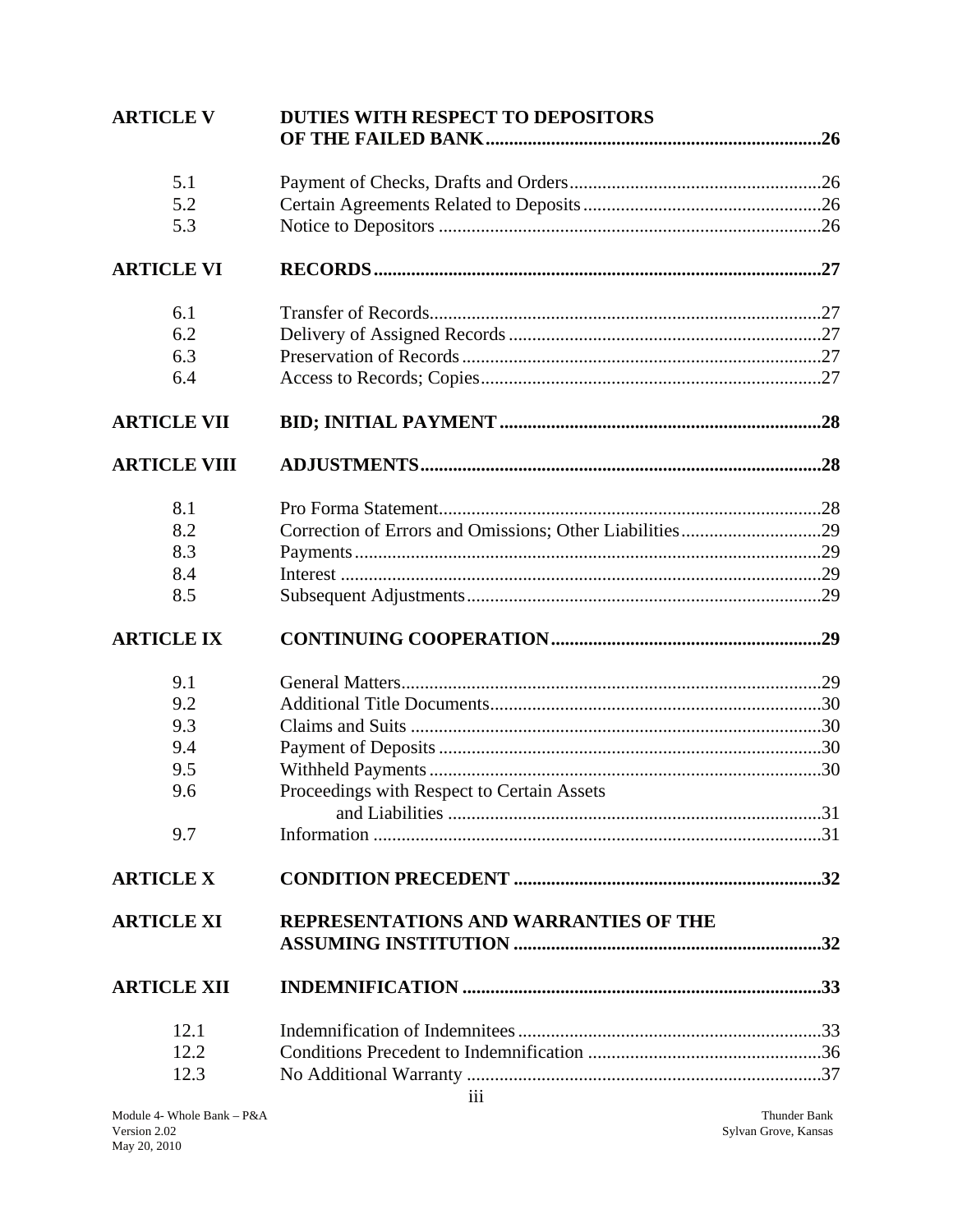| 12.4                |  |  |  |
|---------------------|--|--|--|
| 12.5                |  |  |  |
| 12.6                |  |  |  |
| 12.7                |  |  |  |
| 12.8                |  |  |  |
| <b>ARTICLE XIII</b> |  |  |  |
| 13.1                |  |  |  |
| 13.2                |  |  |  |
| 13.3                |  |  |  |
| 13.4                |  |  |  |
| 13.5                |  |  |  |
| 13.6                |  |  |  |
| 13.7                |  |  |  |
| 13.8                |  |  |  |
| 13.9                |  |  |  |
| 13.10               |  |  |  |
| 13.11               |  |  |  |
| 13.12               |  |  |  |
| 13.13               |  |  |  |

# **SCHEDULES**

| 2.1    |  |
|--------|--|
| 2.1(a) |  |
| 3.1    |  |
| 3.2    |  |
| 3.5(l) |  |
| 6.3    |  |

# **EXHIBITS**

| 2.3A   |  |
|--------|--|
| 2.3B   |  |
| 3.2(c) |  |
| 4.13   |  |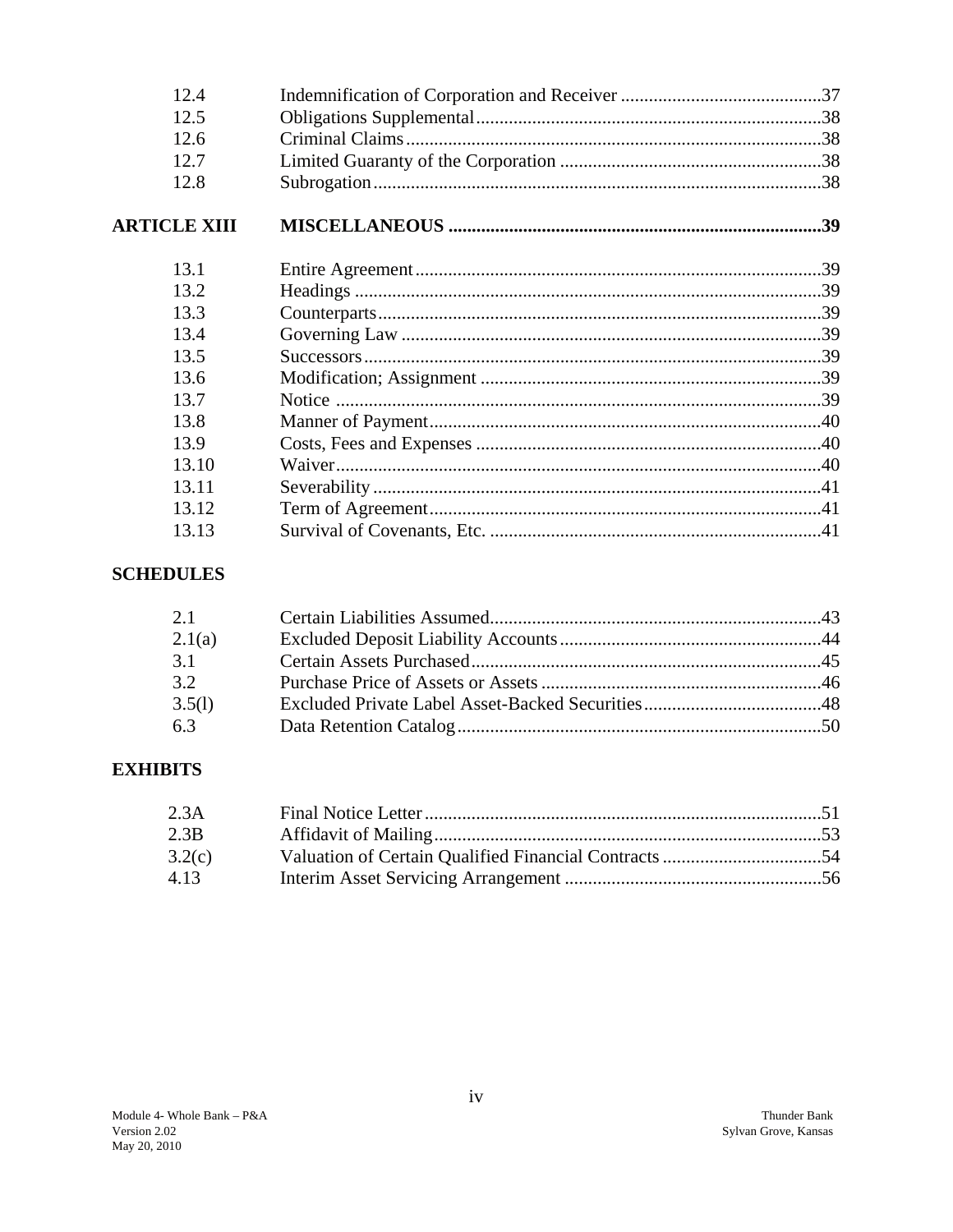#### **PURCHASE AND ASSUMPTION AGREEMENT**

### **WHOLE BANK**

#### **ALL DEPOSIT**

**THIS AGREEMENT**, made and entered into as of the 23<sup>rd</sup> day of July, 2010, by and among the **FEDERAL DEPOSIT INSURANCE CORPORATION, RECEIVER of THUNDER BANK, SYLVAN GROVE, KANSAS** (the "Receiver"), **THE BENNINGTON STATE BANK**, organized under the laws of the State of Kansas, and having its principal place of business in Salina, Kansas (the "Assuming Institution"), and the **FEDERAL DEPOSIT INSURANCE CORPORATION**, organized under the laws of the United States of America and having its principal office in Washington, D.C., acting in its corporate capacity (the "Corporation").

#### **WITNESSETH**:

**WHEREAS**, on Bank Closing, the Chartering Authority closed Thunder Bank (the "Failed Bank") pursuant to applicable law and the Corporation was appointed Receiver thereof; and

**WHEREAS**, the Assuming Institution desires to purchase certain assets and assume certain deposit and other liabilities of the Failed Bank on the terms and conditions set forth in this Agreement; and

**WHEREAS**, pursuant to 12 U.S.C. Section 1823(c)(2)(A), the Corporation may provide assistance to the Assuming Institution to facilitate the transactions contemplated by this Agreement, which assistance may include indemnification pursuant to Article XII; and

**WHEREAS**, the Board of Directors of the Corporation (the "Board") has determined to provide assistance to the Assuming Institution on the terms and subject to the conditions set forth in this Agreement; and

**WHEREAS**, the Board has determined pursuant to 12 U.S.C. Section 1823(c)(4)(A) that such assistance is necessary to meet the obligation of the Corporation to provide insurance coverage for the insured deposits in the Failed Bank and is the least costly to the deposit insurance fund of all possible methods for meeting such obligation.

 **NOW THEREFORE**, in consideration of the mutual promises herein set forth and other valuable consideration, the parties hereto agree as follows: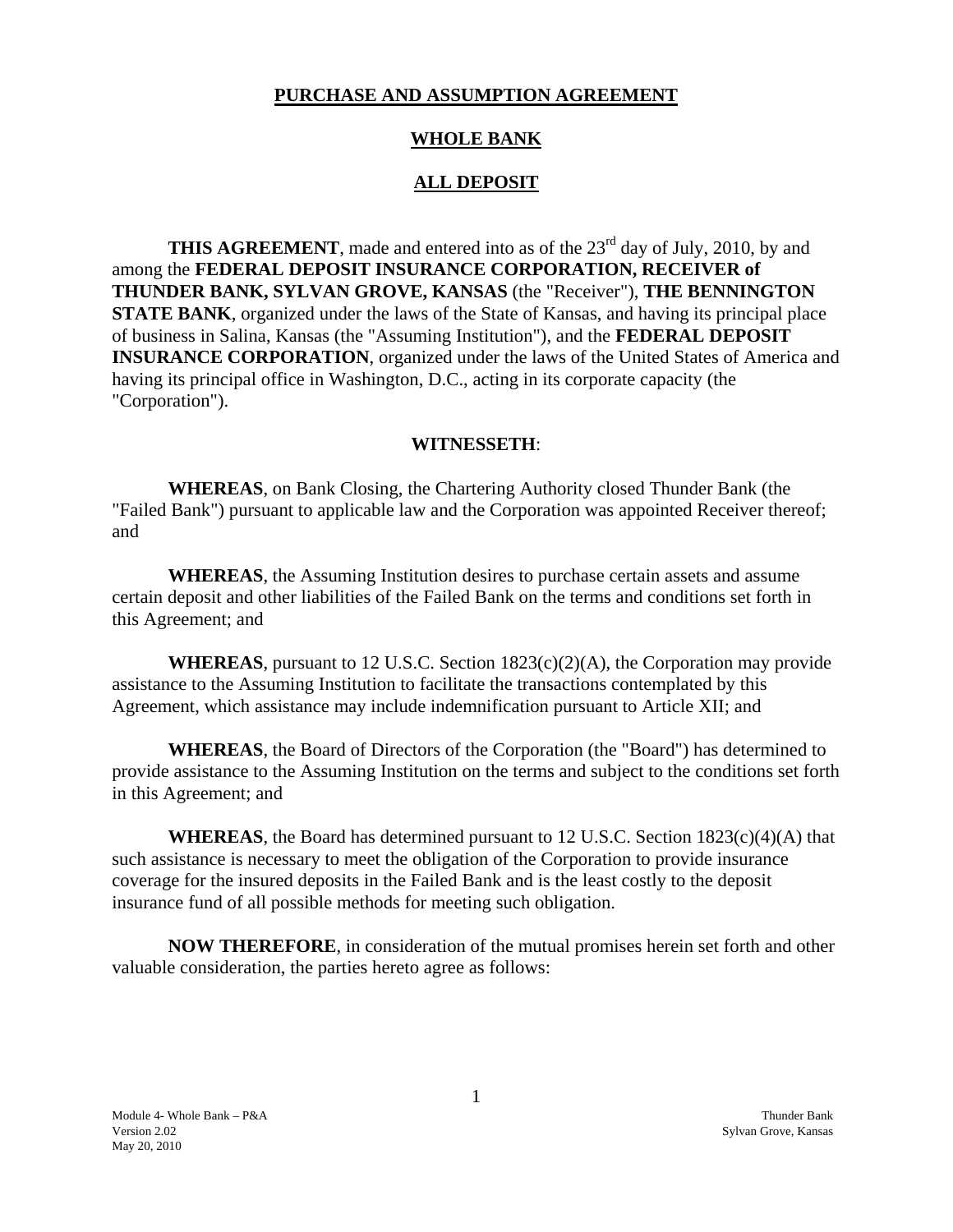## **ARTICLE I DEFINITIONS**

<span id="page-5-0"></span>Capitalized terms used in this Agreement shall have the meanings set forth in this Article I, or elsewhere in this Agreement. As used herein, words imparting the singular include the plural and vice versa.

**"Accounting Records"** means the general ledger and subsidiary ledgers and supporting schedules which support the general ledger balances.

**"Acquired Subsidiaries"** means Subsidiaries of the Failed Bank acquired pursuant to Section 3.1.

**"Affiliate"** of any Person means any director, officer, or employee of that Person and any other Person (i) who is directly or indirectly controlling, or controlled by, or under direct or indirect common control with, such Person, or (ii) who is an affiliate of such Person as the term "affiliate" is defined in Section 2 of the Bank Holding Company Act of 1956, as amended, 12 U.S.C. Section 1841.

**"Agreement"** means this Purchase and Assumption Agreement by and among the Assuming Institution, the Corporation and the Receiver, as amended or otherwise modified from time to time.

**"Assets"** means all assets of the Failed Bank purchased pursuant to Section 3.1. Assets owned by Subsidiaries of the Failed Bank are not "Assets" within the meaning of this definition.

**"Assumed Deposits"** means Deposits.

**"Bank Closing"** means the close of business of the Failed Bank on the date on which the Chartering Authority closed such institution.

**"Bank Premises"** means the banking houses, drive-in banking facilities, and teller facilities (staffed or automated) together with adjacent parking, storage and service facilities and structures connecting remote facilities to banking houses, and land on which the foregoing are located, and unimproved land that are owned or leased by the Failed Bank and that have formerly been utilized, are currently utilized, or are intended to be utilized in the future by the Failed Bank as shown on the Accounting Record of the Failed Bank as of Bank Closing.

**"Bid Amount"** has the meaning provided in Article VII.

**"Bid Valuation Date"** means May 13, 2010.

**"Book Value"** means, with respect to any Asset and any Liability Assumed, the dollar amount thereof stated on the Accounting Records of the Failed Bank. The Book Value of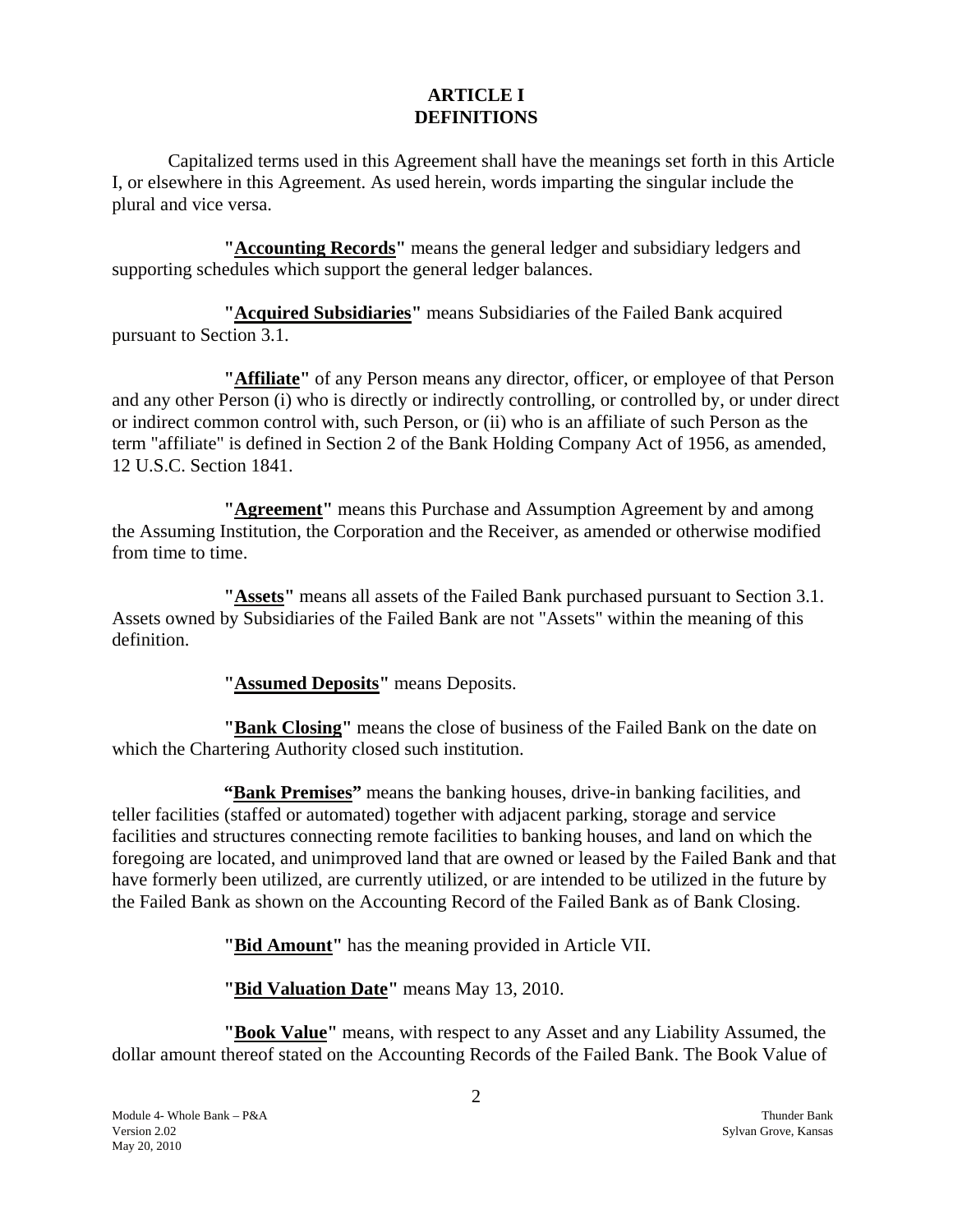any item shall be determined as of Bank Closing after adjustments made by the Receiver for differences in accounts, suspense items, unposted debits and credits, and other similar adjustments or corrections and for setoffs, whether voluntary or involuntary. The Book Value of a Subsidiary of the Failed Bank acquired by the Assuming Institution shall be determined from the investment in subsidiary and related accounts on the "bank only" (unconsolidated) balance sheet of the Failed Bank based on the equity method of accounting. Without limiting the generality of the foregoing, (i) the Book Value of a Liability Assumed shall include all accrued and unpaid interest thereon as of Bank Closing, and (ii) the Book Value of a Loan shall reflect adjustments for earned interest, or unearned interest (as it relates to the "rule of 78s" or add-oninterest loans, as applicable), if any, as of Bank Closing, adjustments for the portion of earned or unearned loan-related credit life and/or disability insurance premiums, if any, attributable to the Failed Bank as of Bank Closing, and adjustments for Failed Bank Advances, if any, in each case as determined for financial reporting purposes. The Book Value of an Asset shall not include any adjustment for loan premiums, discounts or any related deferred income, fees or expenses, or general or specific reserves on the Accounting Records of the Failed Bank.

**"Business Day"** means a day other than a Saturday, Sunday, Federal legal holiday or legal holiday under the laws of the State where the Failed Bank is located, or a day on which the principal office of the Corporation is closed.

**"Chartering Authority"** means (i) with respect to a national bank, the Office of the Comptroller of the Currency, (ii) with respect to a Federal savings association or savings bank, the Office of Thrift Supervision, (iii) with respect to a bank or savings institution chartered by a State, the agency of such State charged with primary responsibility for regulating and/or closing banks or savings institutions, as the case may be, (iv) the Corporation in accordance with 12 U.S.C. Section 1821(c), with regard to self appointment, or (v) the appropriate Federal banking agency in accordance with 12 U.S.C. 1821(c)(9).

**"Commitment"** means the unfunded portion of a line of credit or other commitment reflected on the books and records of the Failed Bank to make an extension of credit (or additional advances with respect to a Loan) that was legally binding on the Failed Bank as of Bank Closing, other than extensions of credit pursuant to the credit card business and overdraft protection plans of the Failed Bank, if any.

**"Credit Documents"** mean the agreements, instruments, certificates or other documents at any time evidencing or otherwise relating to, governing or executed in connection with or as security for, a Loan, including without limitation notes, bonds, loan agreements, letter of credit applications, lease financing contracts, banker's acceptances, drafts, interest protection agreements, currency exchange agreements, repurchase agreements, reverse repurchase agreements, guarantees, deeds of trust, mortgages, assignments, security agreements, pledges, subordination or priority agreements, lien priority agreements, undertakings, security instruments, certificates, documents, legal opinions, participation agreements and intercreditor agreements, and all amendments, modifications, renewals, extensions, rearrangements, and substitutions with respect to any of the foregoing.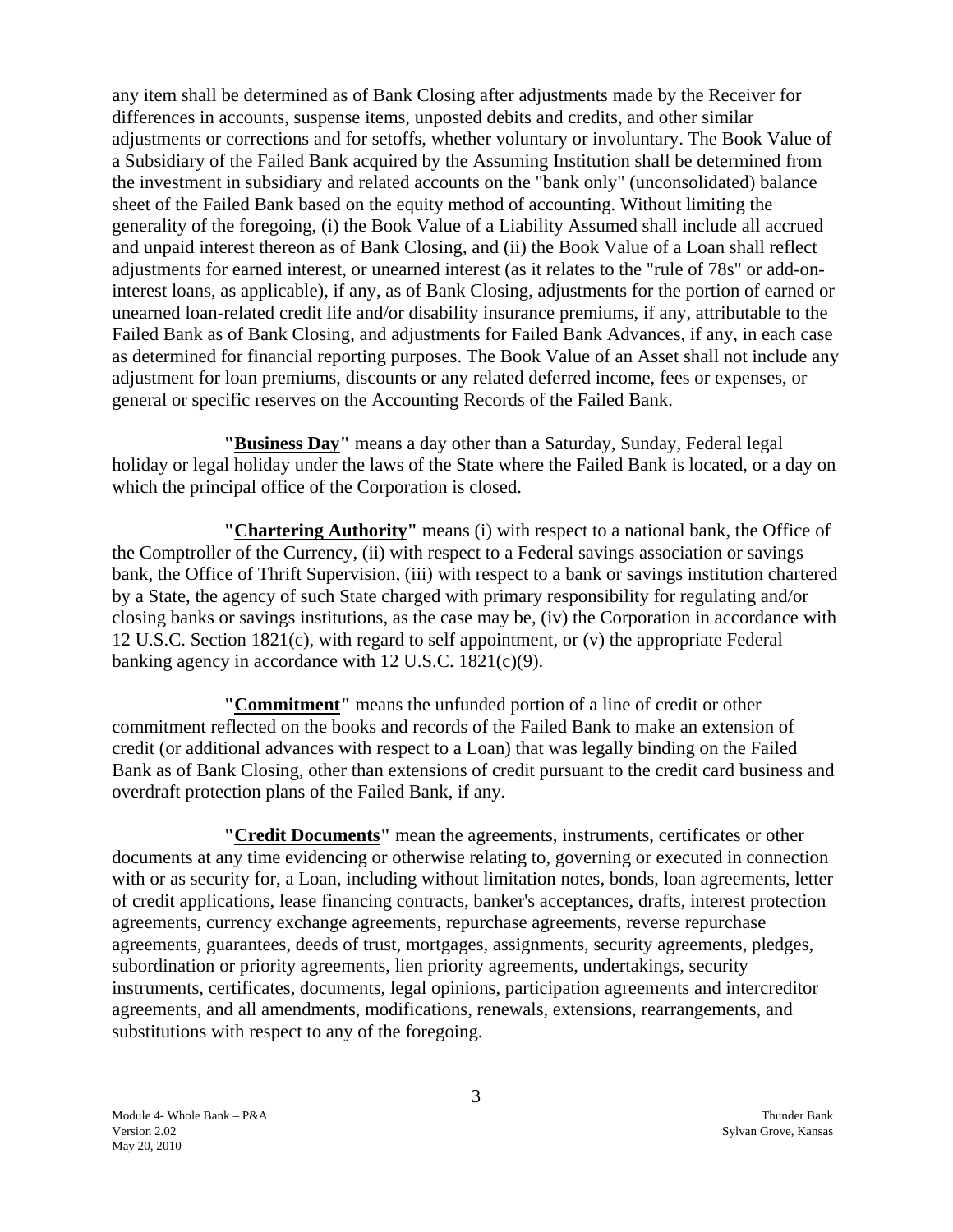**"Credit File"** means all Credit Documents and all other credit, collateral, or insurance documents in the possession or custody of the Assuming Institution, or any of its Subsidiaries or Affiliates, relating to an Asset or a Loan included in a Put Notice, or copies of any thereof.

**"Data Processing Equipment"** means any equipment, computer hardware, or computer software (and the lease or licensing agreements related thereto) other than Personal Computers, owned or leased by the Failed Bank at Bank Closing, which is, was, or could have been used by the Failed Bank in connection with data processing activities.

**"Deposit"** means a deposit as defined in 12 U.S.C. Section 1813(l), including without limitation, outstanding cashier's checks and other official checks and all uncollected items included in the depositors' balances and credited on the books and records of the Failed Bank; provided, that the term "Deposit" shall not include all or any portion of those deposit balances which, in the discretion of the Receiver or the Corporation, (i) may be required to satisfy it for any liquidated or contingent liability of any depositor arising from an unauthorized or unlawful transaction, or (ii) may be needed to provide payment of any liability of any depositor to the Failed Bank or the Receiver, including the liability of any depositor as a director or officer of the Failed Bank, whether or not the amount of the liability is or can be determined as of Bank Closing.

**"Deposit Secured Loan"** means a loan in which the only collateral securing the loan is Assumed Deposits or deposits at other insured depository institutions

**"Electronically Stored Information"** means any system backup tapes, any electronic mail (whether on an exchange or other similar system), any data on personal computers and any data on server hard drives.

**"Failed Bank Advances"** means the total sums paid by the Failed Bank to (i) protect its lien position, (ii) pay ad valorem taxes and hazard insurance, and (iii) pay credit life insurance, accident and health insurance, and vendor's single interest insurance.

**"Fair Market Value"** means (i)(a) "Market Value" as defined in the regulation prescribing the standards for real estate appraisals used in federally related transactions, 12 C.F.R.  $\S 323.2(g)$ , and accordingly shall mean the most probable price which a property should bring in a competitive and open market under all conditions requisite to a fair sale, the buyer and seller each acting prudently and knowledgeably, and assuming the price is not affected by undue stimulus. Implicit in this definition is the consummation of a sale as of a specified date and the passing of title from seller to buyer under conditions whereby:

(1) Buyer and seller are typically motivated;

(2) Both parties are well informed or well advised, and acting in what they consider their own best interests;

(3) A reasonable time is allowed for exposure in the open market;

(4) Payment is made in terms of cash in U.S. dollars or in terms of financial arrangements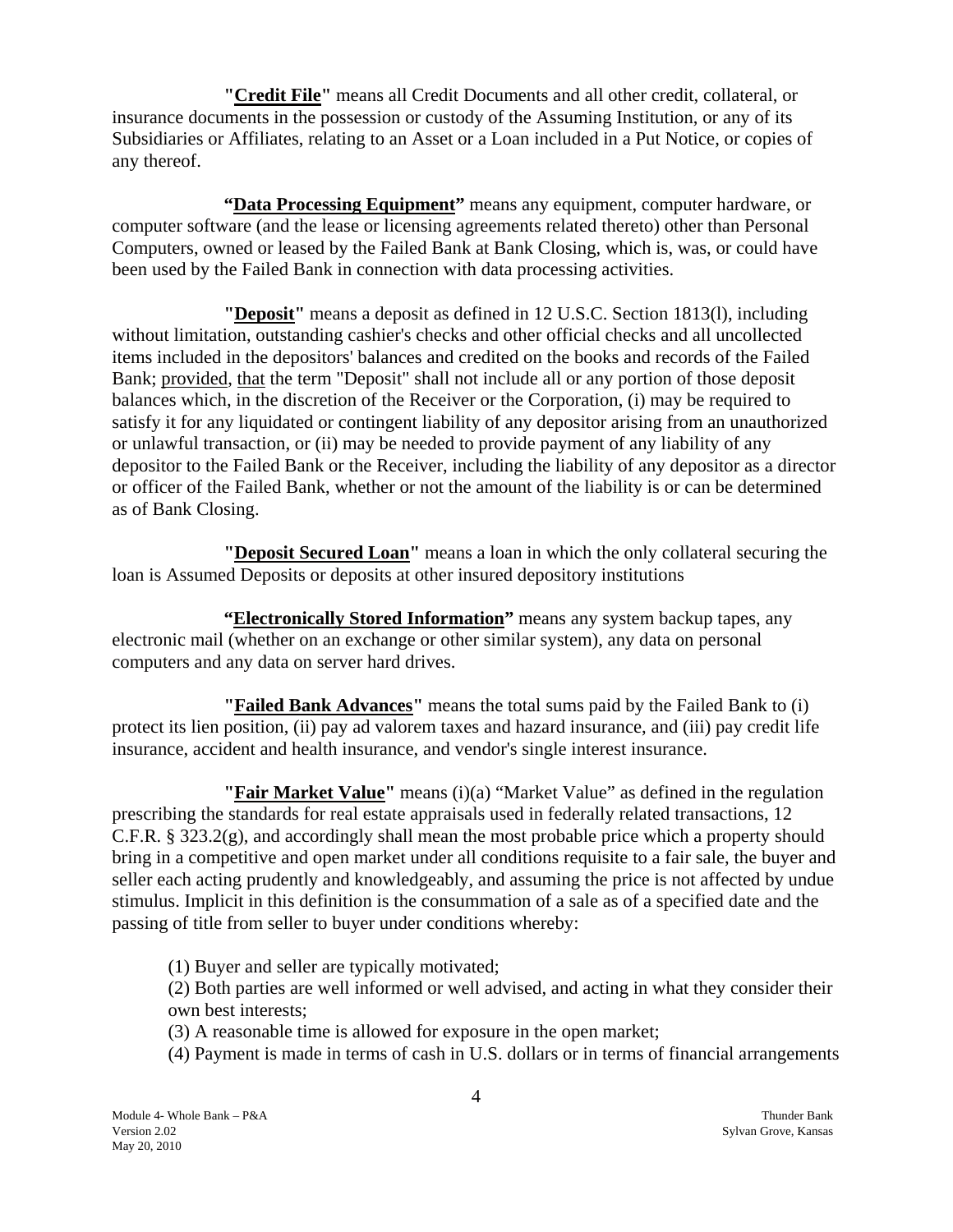comparable thereto; and

(5) The price represents the normal consideration for the property sold unaffected by special or creative financing or sales concessions granted by anyone associated with the sale;

as determined as of Bank Closing by an appraiser mutually acceptable to the Receiver and the Assuming Institution; any costs and fees associated with such determination shall be shared equally by the Receiver and the Assuming Institution, and (b) which, with respect to Bank Premises (to the extent, if any, that Bank Premises are purchased utilizing this valuation method), shall be determined not later than sixty (60) days after Bank Closing by an appraiser selected by the Receiver and the Assuming Institution within seven (7) days after Bank Closing; or (ii) with respect to property other than Bank Premises purchased utilizing this valuation method, the price therefor as established by the Receiver and agreed to by the Assuming Institution, or in the absence of such agreement, as determined in accordance with clause (i)(a) above.

"**Fixtures**" means those leasehold improvements, additions, alterations and installations constituting all or a part of Bank Premises and which were acquired, added, built, installed or purchased at the expense of the Failed Bank, regardless of the holder of legal title thereto as of Bank Closing.

**"Furniture and Equipment"** means the furniture and equipment (other than Safe Deposit Boxes, motor vehicles, and Data Processing Equipment), leased or owned by the Failed Bank and reflected on the books of the Failed Bank as of Bank Closing, including without limitation automated teller machines, carpeting, furniture, office machinery, shelving, office supplies, telephone, surveillance and security systems, ancillary equipment, and artwork. Furniture and equipment located at a storage facility not adjacent to a Bank Premises are excluded from this definition.

**"Indemnitees"** means, except as provided in paragraph (11) of Section 12.1(b), (i) the Assuming Institution, (ii) the Subsidiaries and Affiliates of the Assuming Institution other than any Subsidiaries or Affiliates of the Failed Bank that are or become Subsidiaries or Affiliates of the Assuming Institution, and (iii) the directors, officers, employees and agents of the Assuming Institution and its Subsidiaries and Affiliates who are not also present or former directors, officers, employees or agents of the Failed Bank or of any Subsidiary or Affiliate of the Failed Bank.

**"Initial Payment"** means the payment made pursuant to Article VII (based on the best information available as of Bank Closing), the amount of which shall be either (i) if the Bid Amount is positive, the aggregate Book Value of the Liabilities Assumed minus the sum of the aggregate purchase price of the Assets and assets purchased and the positive Bid Amount, or (ii) if the Bid Amount is negative, the sum of the aggregate Book Value of the Liabilities Assumed and the negative Bid Amount minus the aggregate purchase price of the Assets and assets purchased. The Initial Payment shall be payable by the Corporation to the Assuming Institution if (i) the Liabilities Assumed are greater than the sum of the positive Bid Amount and the Assets and assets purchased, or if (ii) the sum of the Liabilities Assumed and the negative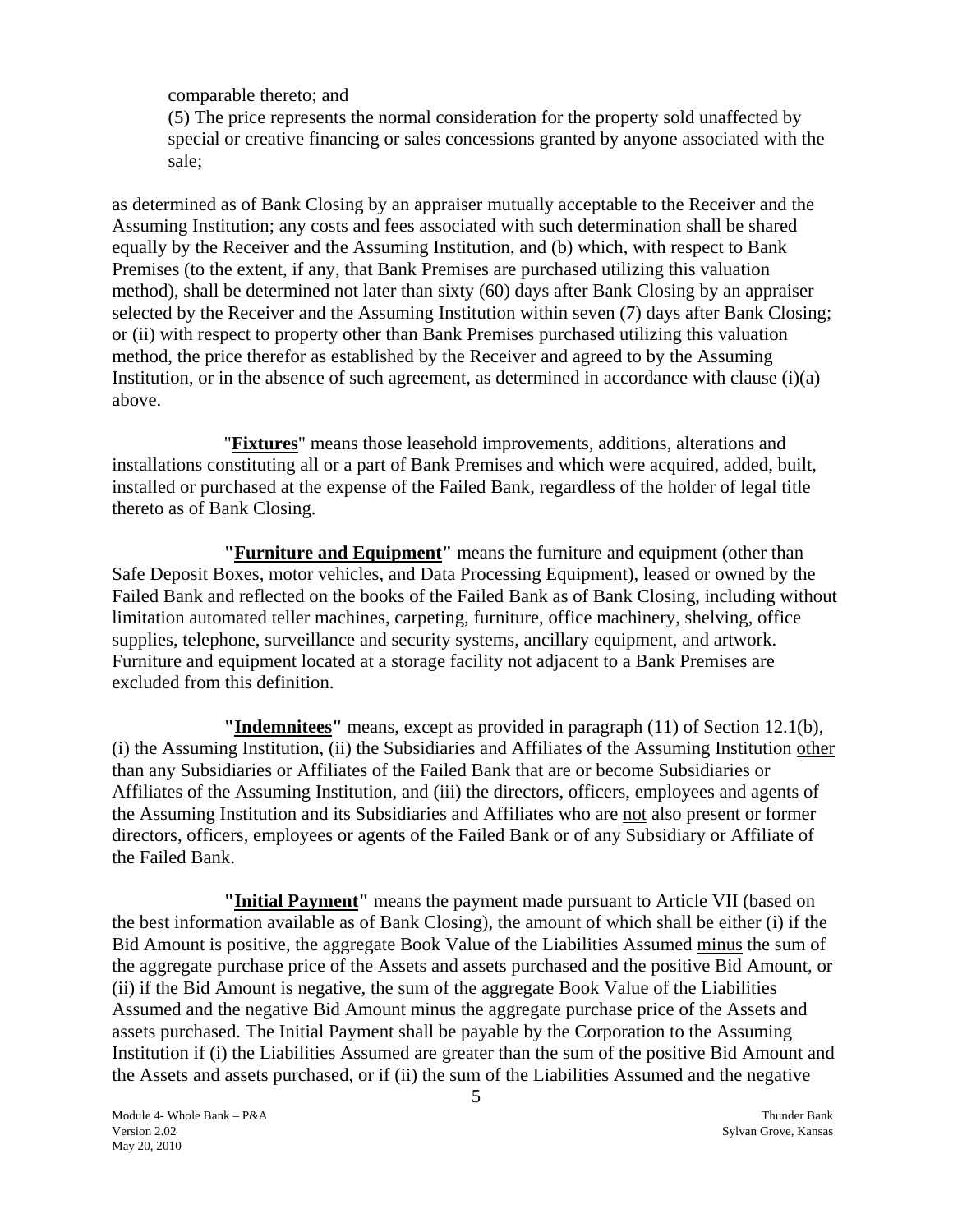Bid Amount are greater than the Assets and assets purchased. The Initial Payment shall be payable by the Assuming Institution to the Corporation if (i) the Liabilities Assumed are less than the sum of the positive Bid Amount and the Assets and assets purchased, or if (ii) the sum of the Liabilities Assumed and the negative Bid Amount is less than the Assets and assets purchased. Such Initial Payment shall be subject to adjustment as provided in Article VIII.

**"Legal Balance"** means the amount of indebtedness legally owed by an Obligor with respect to a Loan, including principal and accrued and unpaid interest, late fees, attorneys' fees and expenses, taxes, insurance premiums, and similar charges, if any.

**"Liabilities Assumed"** has the meaning provided in Section 2.1.

**"Lien"** means any mortgage, lien, pledge, charge, assignment for security purposes, security interest, or encumbrance of any kind with respect to an Asset, including any conditional sale agreement or capital lease or other title retention agreement relating to such Asset.

**"Loans"** means all of the following owed to or held by the Failed Bank as of Bank Closing:

(i) loans (including loans which have been charged off the Accounting Records of the Failed Bank in whole or in part prior to the Bid Valuation Date), participation agreements, interests in participations, overdrafts of customers (including but not limited to overdrafts made pursuant to an overdraft protection plan or similar extensions of credit in connection with a deposit account), revolving commercial lines of credit, home equity lines of credit, Commitments, United States and/or State-guaranteed student loans, and lease financing contracts;

(ii) all Liens, rights (including rights of set-off), remedies, powers, privileges, demands, claims, priorities, equities and benefits owned or held by, or accruing or to accrue to or for the benefit of, the holder of the obligations or instruments referred to in clause (i) above, including but not limited to those arising under or based upon Credit Documents, casualty insurance policies and binders, standby letters of credit, mortgagee title insurance policies and binders, payment bonds and performance bonds at any time and from time to time existing with respect to any of the obligations or instruments referred to in clause (i) above; and

(iii) all amendments, modifications, renewals, extensions, refinancings, and refundings of or for any of the foregoing;

provided, that there shall be excluded from the definition of "Loans" amounts owing under Qualified Financial Contracts.

**"New Loans"** means Loans made by the Failed Bank after the Bid Valuation Date that are not continuations, amendments, modifications, renewals, extensions, refinancings, restructurings, or refundings of or for any then existing Loan.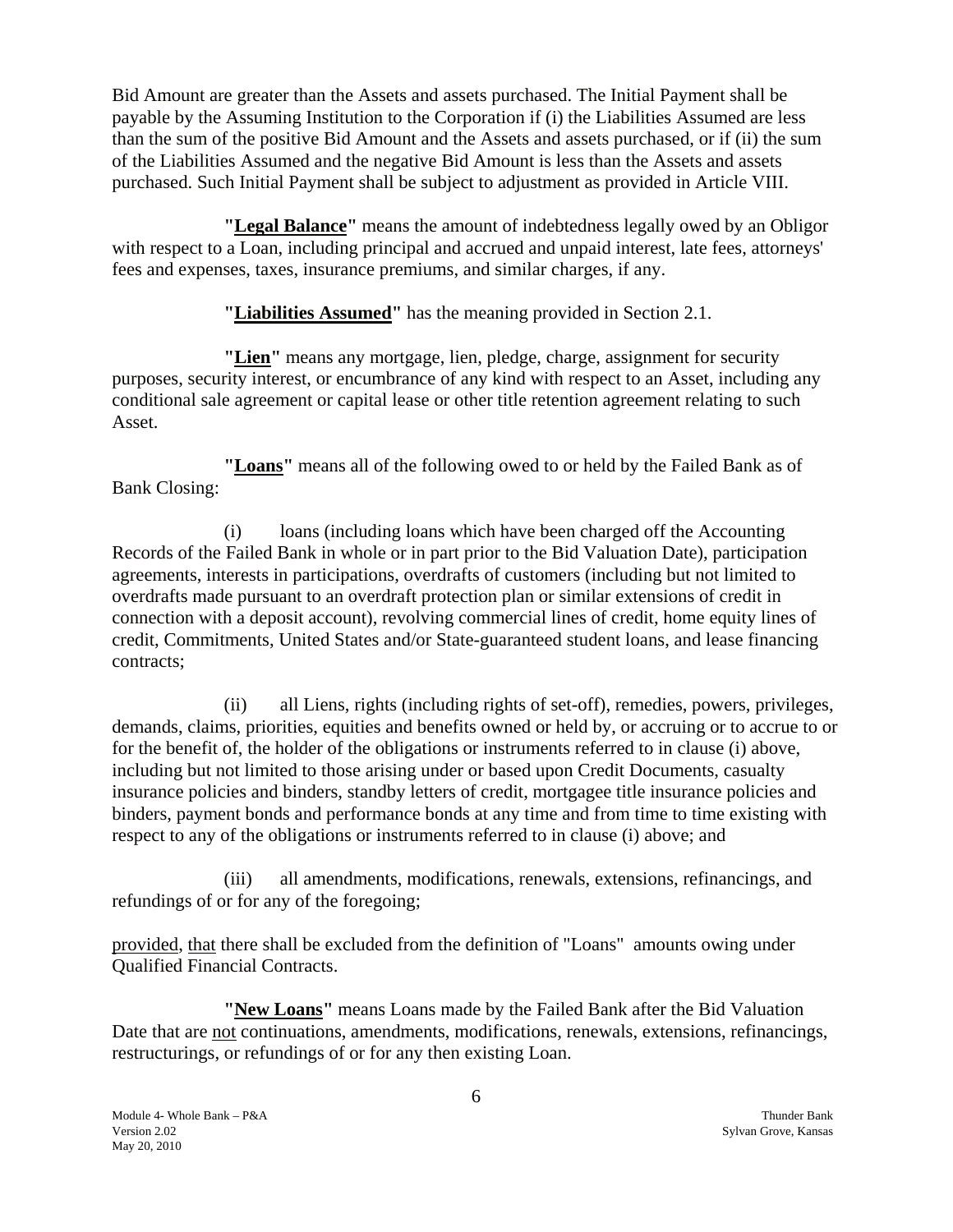**"Obligor"** means each Person liable for the full or partial payment or performance of any Loan, whether such Person is obligated directly, indirectly, primarily, secondarily, jointly, or severally.

**"Other Real Estate"** means all interests in real estate (other than Bank Premises and Fixtures), including but not limited to mineral rights, leasehold rights, condominium and cooperative interests, air rights and development rights that are owned by the Failed Bank.

**"Payment Date"** means the first Business Day after Bank Closing.

**"Person"** means any individual, corporation, partnership, joint venture, association, joint-stock company, trust, unincorporated organization, or government or any agency or political subdivision thereof, excluding the Corporation.

**"Personal Computer(s)"** means computers based on a microprocessor generally designed to be used by one person at a time and which usually store informational data on that computer's internal hard drive or attached peripheral. A personal computer can be found in various configurations such as laptops, net books, and desktops.

**"Primary Indemnitor"** means any Person (other than the Assuming Institution or any of its Affiliates) who is obligated to indemnify or insure, or otherwise make payments (including payments on account of claims made against) to or on behalf of any Person in connection with the claims covered under Article XII, including without limitation any insurer issuing any directors and officers liability policy or any Person issuing a financial institution bond or banker's blanket bond.

**"Put Date"** has the meaning provided in Section 3.4.

**"Put Notice"** has the meaning provided in Section 3.4.

**"Qualified Financial Contract"** means a qualified financial contract as defined in 12 U.S.C. Section 1821(e)(8)(D).

**"Record"** means any document, microfiche, microfilm and Electronically Stored Information (including but not limited to magnetic tape, disc storage, card forms and printed copy) of the Failed Bank generated or maintained by the Failed Bank that is owned by or in the possession of the Receiver at Bank Closing.

**"Related Liability"** with respect to any Asset means any liability existing and reflected on the Accounting Records of the Failed Bank as of Bank Closing for (i) indebtedness secured by mortgages, deeds of trust, chattel mortgages, security interests or other liens on or affecting such Asset, (ii) ad valorem taxes applicable to such Asset, and (iii) any other obligation determined by the Receiver to be directly related to such Asset.

**"Related Liability Amount"** with respect to any Related Liability on the books of the Assuming Institution, means the amount of such Related Liability as stated on the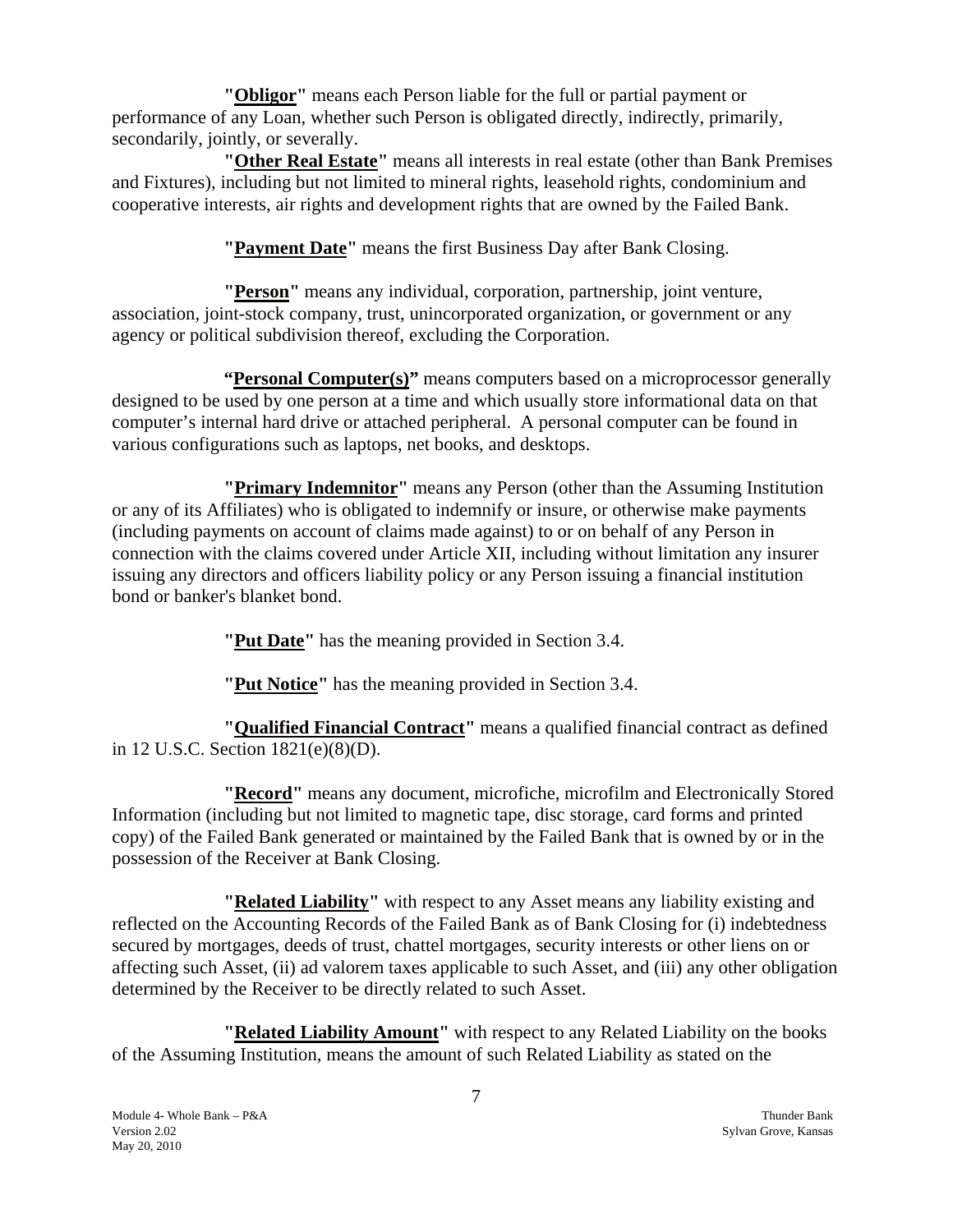Accounting Records of the Assuming Institution (as maintained in accordance with generally accepted accounting principles) as of the date as of which the Related Liability Amount is being determined. With respect to a liability that relates to more than one asset, the amount of such Related Liability shall be allocated among such assets for the purpose of determining the Related Liability Amount with respect to any one of such assets. Such allocation shall be made by specific allocation, where determinable, and otherwise shall be pro rata based upon the dollar amount of such assets stated on the Accounting Records of the entity that owns such asset.

**"Repurchase Price"** means with respect to any Asset or asset, which shall be determined by the Receiver, the lesser of (a) or (b):

(a) (i) in the event of a negative Bid Amount, the amount paid by the Assuming Institution, discounted by a percentage equal to the quotient produced by dividing the Assuming Institution's Bid Amount by the aggregate Book Value of the Risk Assets of the Failed Bank;

(ii) in the event of a negative Bid Amount, the amount resulting from (a)(i), above, or in the event of a positive Bid Amount, the amount paid by the Assuming Institution, (x) for a Loan, shall be decreased by any portion of the Loan classified "loss" and by one-half of any portion of the Loan classified "doubtful" as of the Bid Valuation Date, and (y) for any Asset or asset, including a Loan, decreased by the amount of any money received with respect thereto since Bank Closing and, if the Asset is a Loan or other interest bearing or earning asset, the resulting amount shall then be increased or decreased, as the case may be, by interest or discount (whichever is applicable) accrued from and after Bank Closing at the lower of: (i) the contract rate with respect to such Asset, or (ii) the Settlement Interest Rate; net proceeds received by or due to the Assuming Institution from the sale of collateral, any forgiveness of debt, or otherwise shall be deemed money received by the Assuming Institution; or

(b) the dollar amount thereof stated on the Accounting Records of the Assuming Institution as of the date as of which the Repurchase Price is being determined, as maintained in accordance with generally accepted accounting principles, and, if the asset is a Loan, regardless of the Legal Balance thereof and adjusted in the same manner as the Book Value of a Failed Bank Loan would be adjusted hereunder.

Provided, however, (b), above, shall not be applicable and the Bid Amount shall be considered to have been positive for Loans repurchased pursuant to Section 3.4(a).

**"Risk Assets"** means (i) all Loans purchased hereunder, excluding (a) New Loans and (b) Loans to the extent secured by Assumed Deposits (and not included in (i)(a)), plus (ii) the Accrued Interest Receivable, Prepaid Expense, Other Assets as set forth in the information provided in the marketing of the Failed Bank.

**"Safe Deposit Boxes"** means the safe deposit boxes of the Failed Bank, if any, including the removable safe deposit boxes and safe deposit stacks in the Failed Bank's vault(s), all rights and benefits under rental agreements with respect to such safe deposit boxes, and all keys and combinations thereto.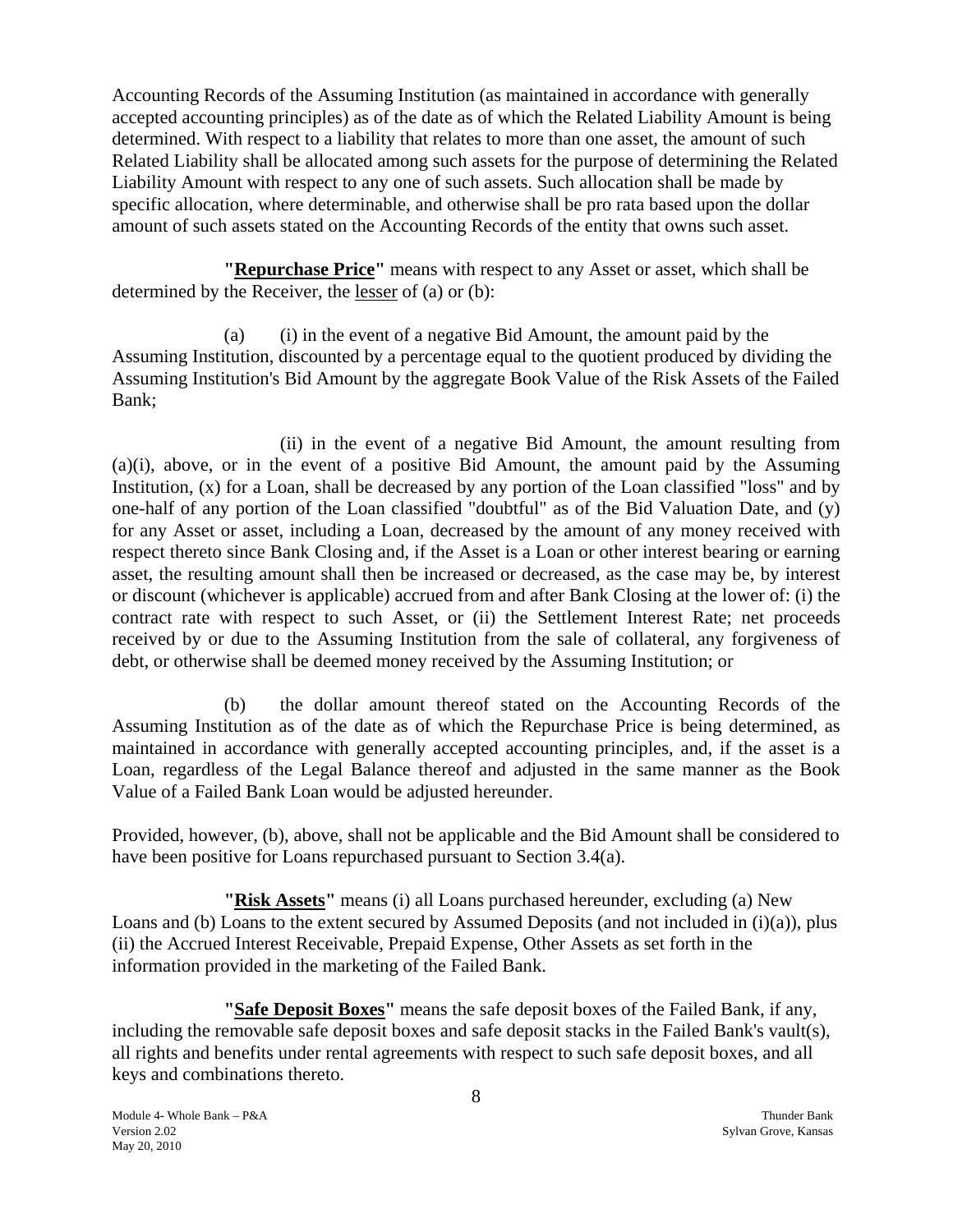<span id="page-12-0"></span> **"Settlement Date"** means the first Business Day immediately prior to the day which is three hundred sixty-five (365) days after Bank Closing, or such other date prior thereto as may be agreed upon by the Receiver and the Assuming Institution. The Receiver, in its discretion, may extend the Settlement Date.

**"Settlement Interest Rate"** means, for the first calendar quarter or portion thereof during which interest accrues, the rate determined by the Receiver to be equal to the equivalent coupon issue yield on twenty-six (26)-week United States Treasury Bills in effect as of Bank Closing as published in The Wall Street Journal; provided, that if no such equivalent coupon issue yield is available as of Bank Closing, the equivalent coupon issue yield for such Treasury Bills most recently published in The Wall Street Journal prior to Bank Closing shall be used. Thereafter, the rate shall be adjusted to the rate determined by the Receiver to be equal to the equivalent coupon issue yield on such Treasury Bills in effect as of the first day of each succeeding calendar quarter during which interest accrues as published in The Wall Street Journal.

**"Subsidiary"** has the meaning set forth in Section 3(w)(4) of the Federal Deposit Insurance Act, 12 U.S.C. Section 1813(w)(4), as amended.

## **ARTICLE II ASSUMPTION OF LIABILITIES**

 **2.1 Liabilities Assumed by Assuming Institution.** The Assuming Institution expressly assumes at Book Value (subject to adjustment pursuant to Article VIII) and agrees to pay, perform, and discharge all of the following liabilities of the Failed Bank as of Bank Closing, except as otherwise provided in this Agreement (such liabilities referred to as "Liabilities Assumed"):

- (a) Assumed Deposits, except those Deposits specifically listed on Schedule 2.1(a); provided, that as to any Deposits of public money which are Assumed Deposits, the Assuming Institution agrees to properly secure such Deposits with such Assets as appropriate which, prior to Bank Closing, were pledged as security by the Failed Bank, or with assets of the Assuming Institution, if such securing Assets, if any, are insufficient to properly secure such Deposits;
- (b) liabilities for indebtedness secured by mortgages, deeds of trust, chattel mortgages, security interests or other liens on or affecting any Assets, if any; provided, that the assumption of any liability pursuant to this paragraph shall be limited to the market value of the Assets securing such liability as determined by the Receiver;
- (c) overdrafts, debit balances, service charges, reclamations, and adjustments to accounts with the Federal Reserve Banks as reflected on the books and records of any such Federal Reserve Bank within ninety (90) days after Bank Closing, if any;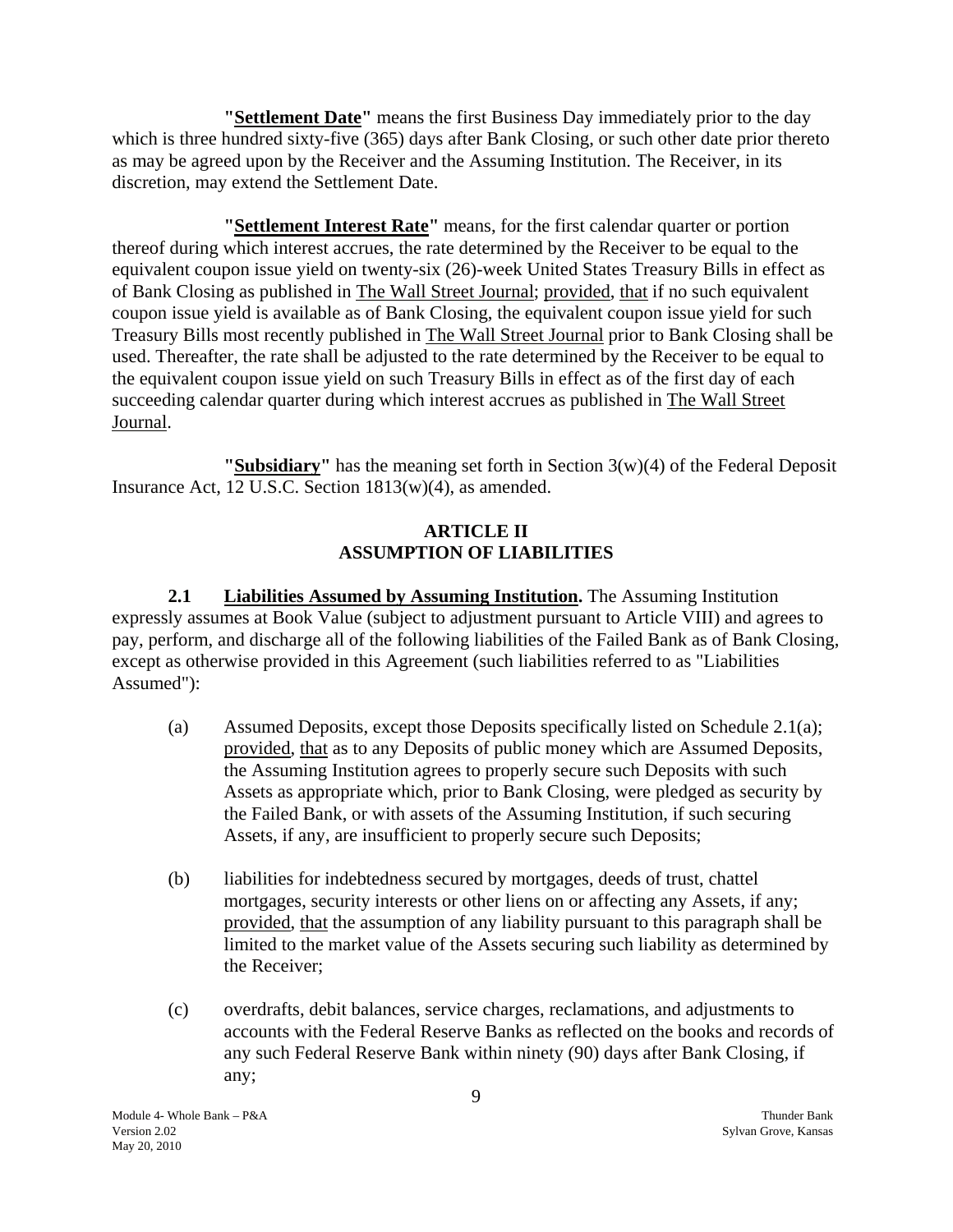- <span id="page-13-0"></span>(d) ad valorem taxes applicable to any Asset, if any; provided, that the assumption of any ad valorem taxes pursuant to this paragraph shall be limited to an amount equal to the market value of the Asset to which such taxes apply as determined by the Receiver;
- (e) liabilities, if any, for federal funds purchased, repurchase agreements and overdrafts in accounts maintained with other depository institutions (including any accrued and unpaid interest thereon computed to and including Bank Closing); provided, that the assumption of any liability pursuant to this paragraph shall be limited to the market value of the Assets securing such liability as determined by the Receiver;
- (f) United States Treasury tax and loan note option accounts, if any;
- (g) liabilities for any acceptance or commercial letter of credit (other than "standby letters of credit" as defined in 12 C.F.R. Section 337.2(a)); provided, that the assumption of any liability pursuant to this paragraph shall be limited to the market value of the Assets securing such liability as determined by the Receiver;
- (h) duties and obligations assumed pursuant to this Agreement including without limitation those relating to the Failed Bank's Records, credit card business, debit card business, stored value and gift card business, overdraft protection plans, safe deposit business, safekeeping business, or trust business, if any; and
- (i) liabilities, if any, for Commitments; and
- (j) liabilities, if any, for amounts owed to any Subsidiary of the Failed Bank acquired under Section 3.1;
- (k) liabilities, if any, with respect to Qualified Financial Contracts; and
- (l) duties and obligations under any contract pursuant to which the Failed Bank provides mortgage servicing for others, or mortgage servicing is provided to the Failed Bank by others.

Schedule 2.1 attached hereto and incorporated herein sets forth certain categories of Liabilities Assumed and the aggregate Book Value of the Liabilities Assumed in such categories. Such schedule is based upon the best information available to the Receiver and may be adjusted as provided in Article VIII.

**2.2 Interest on Deposit Liabilities.** The Assuming Institution agrees that, from and after Bank Closing, it will accrue and pay interest on Deposit liabilities assumed pursuant to Section 2.1 at a rate(s) it shall determine; provided, that for non-transaction Deposit liabilities such rate(s) shall not be less than the lowest rate offered by the Assuming Institution to its depositors for non-transaction deposit accounts. The Assuming Institution shall permit each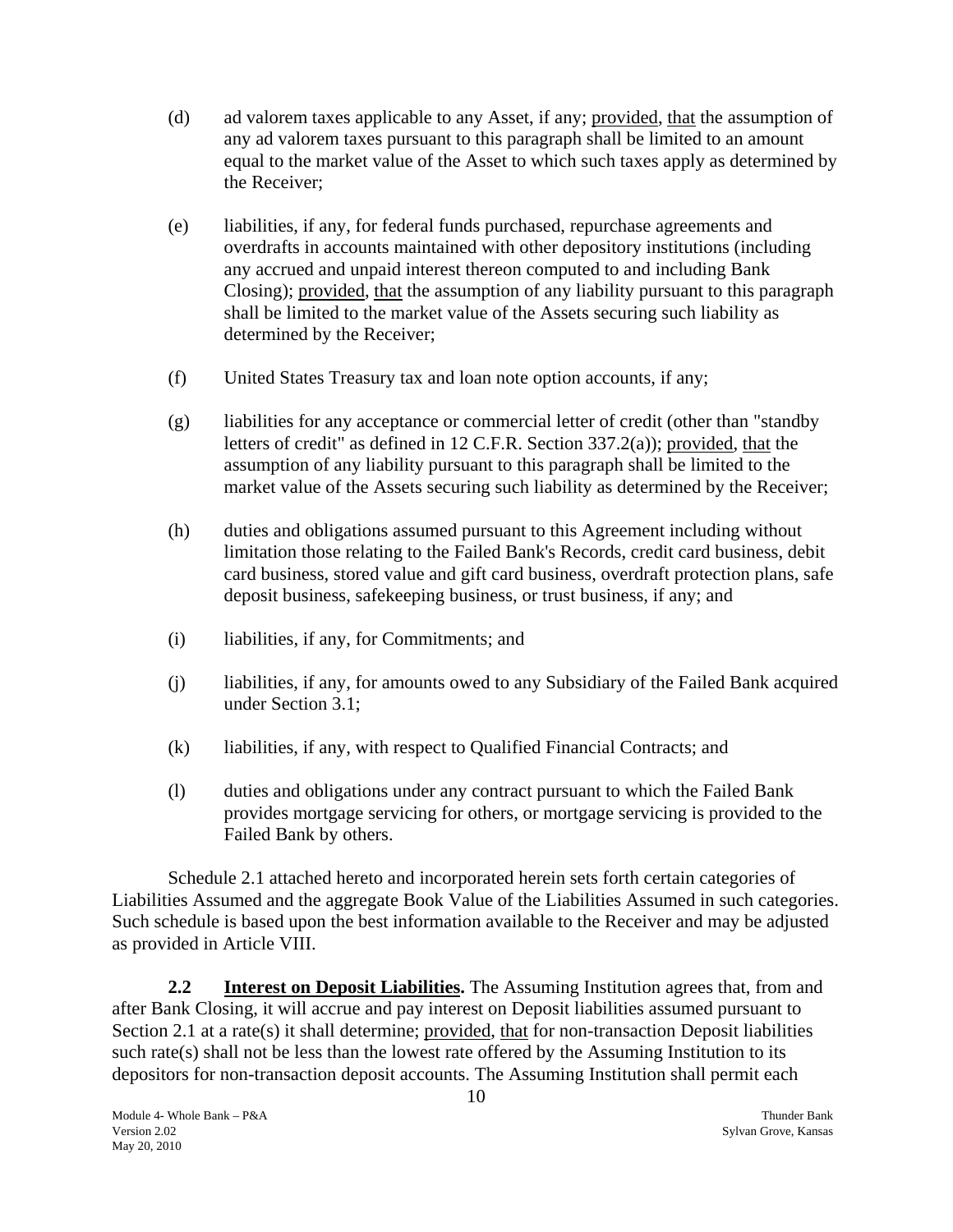<span id="page-14-0"></span>depositor to withdraw, without penalty for early withdrawal, all or any portion of such depositor's Deposit, whether or not the Assuming Institution elects to pay interest in accordance with any deposit agreement formerly existing between the Failed Bank and such depositor; and further provided, that if such Deposit has been pledged to secure an obligation of the depositor or other party, any withdrawal thereof shall be subject to the terms of the agreement governing such pledge. The Assuming Institution shall give notice to such depositors as provided in Section 5.3 of the rate(s) of interest which it has determined to pay and of such withdrawal rights.

**2.3 Unclaimed Deposits.** Fifteen (15) months following the Bank Closing Date, the Assuming Institution will provide the Receiver a listing of all deposit accounts, including the type of account, not claimed by the depositor. The Receiver will review the list and authorize the Assuming Institution to act on behalf of the Receiver to send a "Final Legal Notice" in a form substantially similar to Exhibit 2.3A to the owner(s) of the unclaimed deposits reminding them of the need to claim or arrange to continue their account(s) with the Assuming Institution. The Assuming Institution will send the "Final Legal Notice" to the depositors within thirty (30) days following notification of the Receiver's authorization. The Assuming Institution will prepare an Affidavit of Mailing and will forward the Affidavit of Mailing to the Receiver after mailing out the "Final Legal Notice" in a form substantially similar to Exhibit 2.3B to the owner(s) of unclaimed deposit accounts.

If, within eighteen (18) months after Bank Closing, any depositor of the Failed Bank does not claim or arrange to continue such depositor's Deposit assumed pursuant to Section 2.1 at the Assuming Institution, the Assuming Institution shall, within fifteen (15) Business Days after the end of such eighteen (18) month period, (i) refund to the Receiver the full amount of each such deposit (without reduction for service charges), (ii) provide to the Receiver a schedule of all such refunded Deposits in such form as may be prescribed by the Receiver, and (iii) assign, transfer, convey, and deliver to the Receiver, all right, title, and interest of the Assuming Institution in and to the Records previously transferred to the Assuming Institution and other records generated or maintained by the Assuming Institution pertaining to such Deposits. During such eighteen (18) month period, at the request of the Receiver, the Assuming Institution promptly shall provide to the Receiver schedules of unclaimed deposits in such form as may be prescribed by the Receiver.

**2.4 Employee Benefit Plans**. Except as provided in Section 4.12, the Assuming Institution shall have no liabilities, obligations or responsibilities under the Failed Bank's health care, bonus, vacation, pension, profit sharing or stock purchase plans or similar plans, if any, unless the Receiver and the Assuming Institution agree otherwise subsequent to the date of this Agreement.

#### **ARTICLE III PURCHASE OF ASSETS**

 **3.1 Assets Purchased by Assuming Institution**. Subject to Sections 3.5 and 3.6, the Assuming Institution hereby purchases from the Receiver, and the Receiver hereby sells, assigns, transfers, conveys, and delivers to the Assuming Institution, all right, title, and interest of the Receiver in and to all of the assets (real, personal and mixed, wherever located and however acquired) of the Failed Bank whether or not reflected on the books of the Failed Bank as of Bank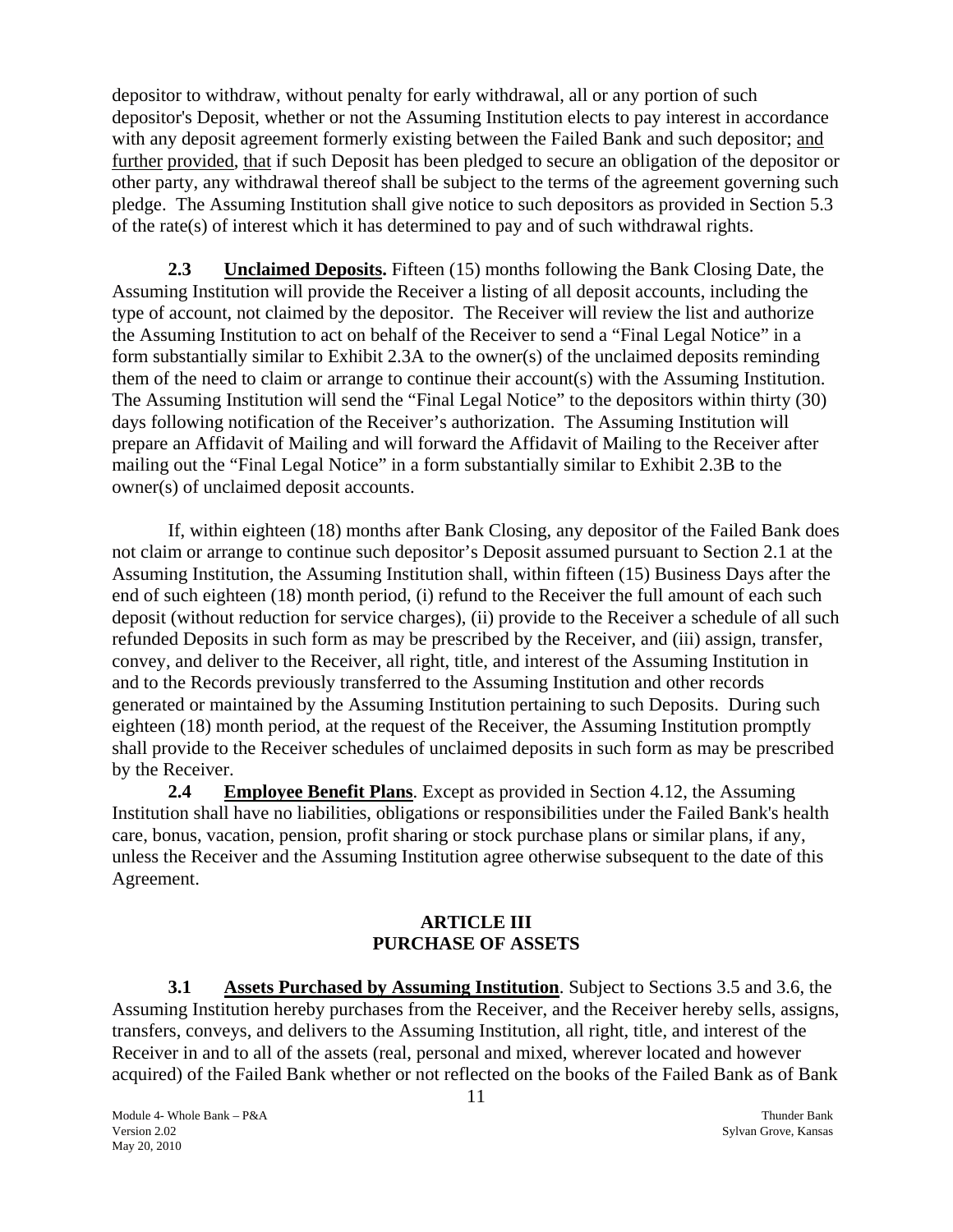<span id="page-15-0"></span>Closing, as set forth in Schedule 3.1 attached hereto and incorporated herein. Schedule 3.1 sets forth certain categories of Assets. Such schedule is based upon the best information available to the Receiver and may be adjusted as provided in Article VIII. Assets are purchased hereunder by the Assuming Institution subject to all liabilities for indebtedness collateralized by Liens affecting such Assets to the extent provided in Section 2.1.

# **3.2 Asset Purchase Price**.

(a) All Assets and assets of the Failed Bank subject to an option to purchase by the Assuming Institution shall be purchased for the amount, or the amount resulting from the method specified for determining the amount, as specified on Schedule 3.2, except as otherwise may be provided herein. Any Asset, asset of the Failed Bank subject to an option to purchase or other asset purchased for which no purchase price is specified on Schedule 3.2 or otherwise herein shall be purchased at its Book Value. Loans or other assets charged off the Accounting Records of the Failed Bank on or prior to the Bid Valuation Date shall be purchased at a price of zero.

(b) The purchase price for securities (other than the capital stock of any Acquired Subsidiary and FRB stock and FHLB stock) purchased under Section 3.1 by the Assuming Institution shall be the market value thereof as of Bank Closing, which market value shall be (i) the market price for each such security quoted at the close of the trading day effective on Bank Closing as published electronically by Bloomberg, L.P., or alternatively, at the discretion of the Receiver, IDC/Financial Times (FT) Interactive Data; (ii) provided, that if such market price is not available for any such security, the Assuming Institution will submit a bid for each such security within three days of notification/bid request by the Receiver (unless a different time period is agreed to by the Assuming Institution and the Receiver) and the Receiver, in its sole discretion will accept or reject each such bid; and (iii) further provided in the absence of an acceptable bid from the Assuming Institution, each such security shall not pass to the Assuming Institution and shall be deemed to be an excluded asset hereunder.

(c) Qualified Financial Contracts shall be purchased at market value determined in accordance with the terms of Exhibit 3.2(c). Any costs associated with such valuation shall be shared equally by the Receiver and the Assuming Institution.

**3.3 Manner of Conveyance; Limited Warranty; Nonrecourse; Etc.** THE CONVEYANCE OF ALL ASSETS, INCLUDING REAL AND PERSONAL PROPERTY INTERESTS, PURCHASED BY THE ASSUMING INSTITUTION UNDER THIS AGREEMENT SHALL BE MADE, AS NECESSARY, BY RECEIVER'S DEED OR RECEIVER'S BILL OF SALE, "AS IS", "WHERE IS", WITHOUT RECOURSE AND, EXCEPT AS OTHERWISE SPECIFICALLY PROVIDED IN THIS AGREEMENT, WITHOUT ANY WARRANTIES WHATSOEVER WITH RESPECT TO SUCH ASSETS, EXPRESS OR IMPLIED, WITH RESPECT TO TITLE, ENFORCEABILITY, COLLECTIBILITY, DOCUMENTATION OR FREEDOM FROM LIENS OR ENCUMBRANCES (IN WHOLE OR IN PART), OR ANY OTHER MATTERS.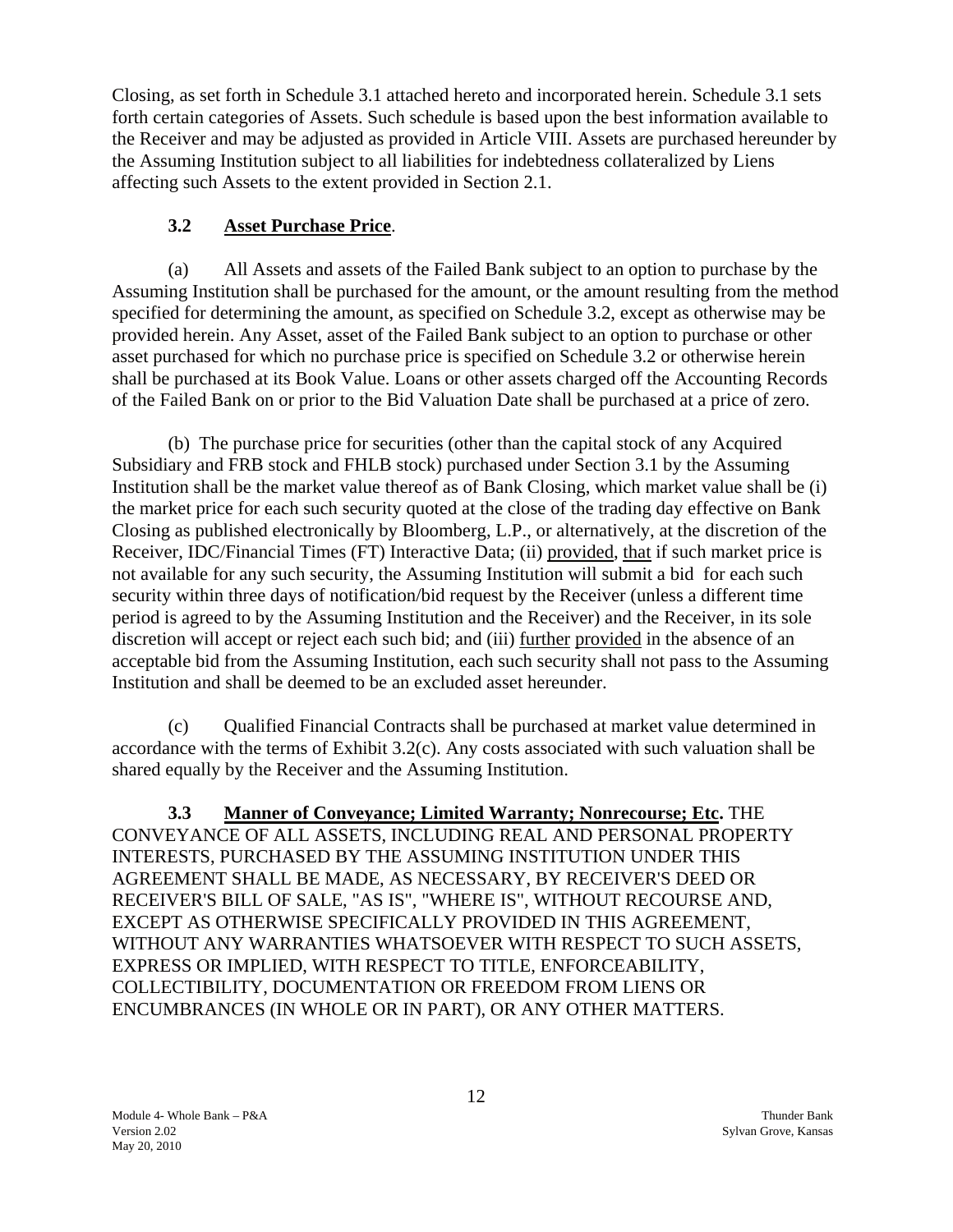# **3.4 Puts of Assets to the Receiver**.

<span id="page-16-0"></span>(a) **Puts Within and at 30 Days After Bank Closing**. During the thirty (30)-day period following Bank Closing and only during such period (which thirty (30)-day period may be extended in writing in the sole absolute discretion of the Receiver) in accordance with this Section 3.4, the Assuming Institution shall be entitled to require the Receiver to purchase any New Loan that was transferred to the Assuming Institution pursuant to Section 3.1, and require the Receiver to purchase any Deposit Secured Loan transferred to the Assuming Institution pursuant to Section 3.1 which is not fully secured by Assumed Deposits or deposits at other insured depository institutions due to either insufficient Assumed Deposit or deposit collateral or deficient documentation regarding such collateral; provided with regard to any Deposit Secured Loan secured by an Assumed Deposit, no such purchase may be required until any Deposit setoff determination, whether voluntary or involuntary, has been made; and, at the end of the thirty (30)-day period following Bank Closing and at that time only, in accordance with this Section 3.4, the Assuming Institution shall be entitled to require the Receiver to purchase any remaining overdraft transferred to the Assuming Institution pursuant to 3.1 which both was made after the Bid Valuation Date and was not made pursuant to an overdraft protection plan or similar extension of credit.

Notwithstanding the foregoing, the Assuming Institution shall not have the right to require the Receiver to purchase any Loan if (i) the Obligor with respect to such Loan is an Acquired Subsidiary, or (ii) the Assuming Institution has:

- (A) made any advance in accordance with the terms of a Commitment or otherwise with respect to such Loan;
- (B) taken any action that increased the amount of a Related Liability with respect to such Loan over the amount of such liability immediately prior to the time of such action;
- (C) created or permitted to be created any Lien on such Loan which secures indebtedness for money borrowed or which constitutes a conditional sales agreement, capital lease or other title retention agreement;
- (D) entered into, agreed to make, grant or permit, or made, granted or permitted any modification or amendment to, any waiver or extension with respect to, or any renewal, refinancing or refunding of, such Loan or related Credit Documents or collateral, including, without limitation, any act or omission which diminished such collateral; or
- (E) sold, assigned or transferred all or a portion of such Loan to a third party (whether with or without recourse).

The Assuming Institution shall transfer all such Loans to the Receiver without recourse, and shall indemnify the Receiver against any and all claims of any Person claiming by, through or under the Assuming Institution with respect to any such Loan, as provided in Section 12.4.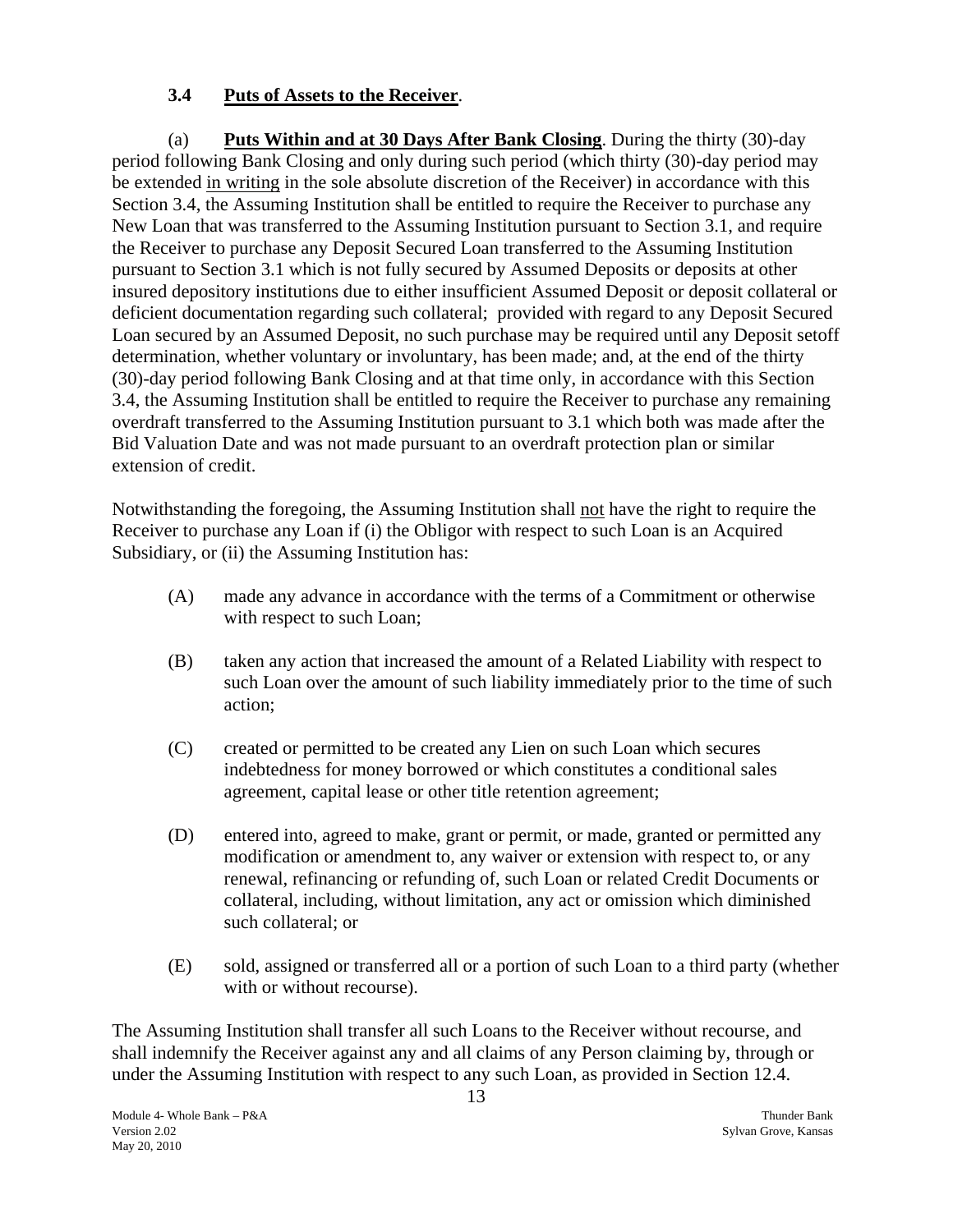(b) **Puts Prior to the Settlement Date.** During the period from Bank Closing to and including the Business Day immediately preceding the Settlement Date, the Assuming Institution shall be entitled to require the Receiver to purchase any Asset which the Assuming Institution can establish is evidenced by forged or stolen instruments as of Bank Closing; provided, that, the Assuming Institution shall not have the right to require the Receiver to purchase any such Asset with respect to which the Assuming Institution has taken any action referred to in Section 3.4(a)(ii) with respect to such Asset. The Assuming Institution shall transfer all such Assets to the Receiver without recourse, and shall indemnify the Receiver against any and all claims of any Person claiming by, through or under the Assuming Institution with respect to any such Asset, as provided in Section 12.4.

(c) **Notices to the Receiver**. In the event that the Assuming Institution elects to require the Receiver to purchase one or more Assets, the Assuming Institution shall deliver to the Receiver a notice (a "Put Notice") which shall include:

- (i) a list of all Assets that the Assuming Institution requires the Receiver to purchase;
- (ii) a list of all Related Liabilities with respect to the Assets identified pursuant to (i) above; and
- (iii) a statement of the estimated Repurchase Price of each Asset identified pursuant to (i) above as of the applicable Put Date.

Such notice shall be in the form prescribed by the Receiver or such other form to which the Receiver shall consent. As provided in Section 9.6, the Assuming Institution shall deliver to the Receiver such documents, Credit Files and such additional information relating to the subject matter of the Put Notice as the Receiver may request and shall provide to the Receiver full access to all other relevant books and records.

(d) **Purchase by Receiver**. The Receiver shall purchase Loans that are specified in the Put Notice and shall assume Related Liabilities with respect to such Loans, and the transfer of such Loans and Related Liabilities shall be effective as of a date determined by the Receiver which date shall not be later than thirty (30) days after receipt by the Receiver of the Credit Files with respect to such Loans (the "Put Date").

(e) **Purchase Price and Payment Date**. Each Loan purchased by the Receiver pursuant to this Section 3.4 shall be purchased at a price equal to the Repurchase Price of such Loan less the Related Liability Amount applicable to such Loan, in each case determined as of the applicable Put Date. If the difference between such Repurchase Price and such Related Liability Amount is positive, then the Receiver shall pay to the Assuming Institution the amount of such difference; if the difference between such amounts is negative, then the Assuming Institution shall pay to the Receiver the amount of such difference. The Assuming Institution or the Receiver, as the case may be, shall pay the purchase price determined pursuant to this Section 3.4(e) not later than the twentieth (20th) Business Day following the applicable Put Date, together with interest on such amount at the Settlement Interest Rate for the period from and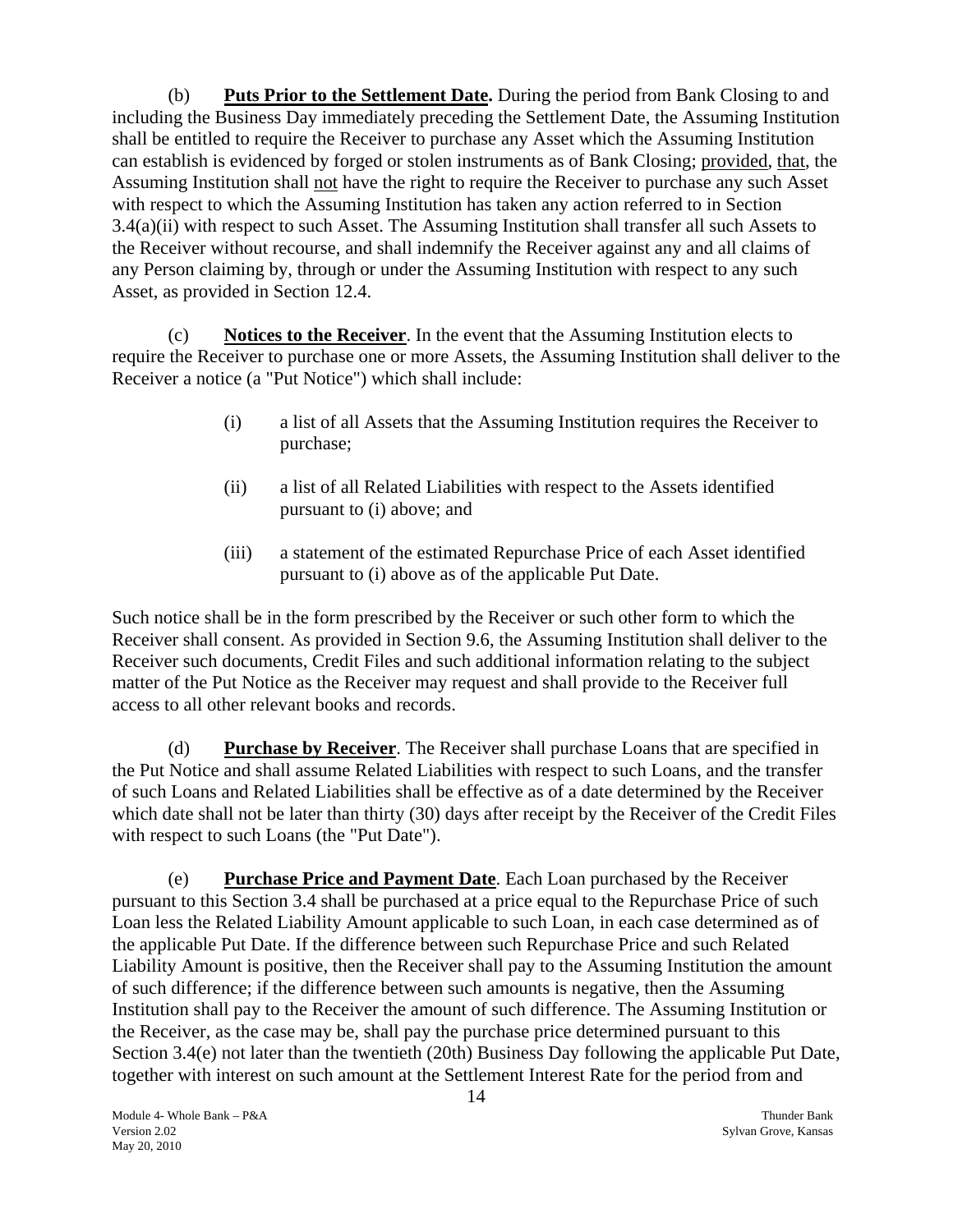including such Put Date to and including the day preceding the date upon which payment is made.

(f) **Servicing.** The Assuming Institution shall administer and manage any Asset subject to purchase by the Receiver in accordance with usual and prudent banking standards and business practices until such time as such Asset is purchased by the Receiver.

(g) **Reversals**. In the event that the Receiver purchases an Asset (and assumes the Related Liability) that it is not required to purchase pursuant to this Section 3.4, the Assuming Institution shall repurchase such Asset (and assume such Related Liability) from the Receiver at a price computed so as to achieve the same economic result as would apply if the Receiver had never purchased such Asset pursuant to this Section 3.4.

**3.5 Assets Not Purchased by Assuming Institution**. The Assuming Institution does not purchase, acquire or assume, or (except as otherwise expressly provided in this Agreement) obtain an option to purchase, acquire or assume under this Agreement:

(a) any financial institution bonds, banker's blanket bonds, or public liability, fire, extended coverage insurance policy, bank owned life insurance or any other insurance policy of the Failed Bank, or premium refund, unearned premium derived from cancellation, or any proceeds payable with respect to any of the foregoing;

(b) any interest, right, action, claim, or judgment against (i) any officer, director, employee, accountant, attorney, or any other Person employed or retained by the Failed Bank or any Subsidiary of the Failed Bank on or prior to Bank Closing arising out of any act or omission of such Person in such capacity, (ii) any underwriter of financial institution bonds, banker's blanket bonds or any other insurance policy of the Failed Bank, (iii) any shareholder or holding company of the Failed Bank, or (iv) any other Person whose action or inaction may be related to any loss (exclusive of any loss resulting from such Person's failure to pay on a Loan made by the Failed Bank) incurred by the Failed Bank; provided, that for the purposes hereof, the acts, omissions or other events giving rise to any such claim shall have occurred on or before Bank Closing, regardless of when any such claim is discovered and regardless of whether any such claim is made with respect to a financial institution bond, banker's blanket bond, or any other insurance policy of the Failed Bank in force as of Bank Closing;

(c) prepaid regulatory assessments of the Failed Bank, if any;

(d) legal or equitable interests in tax receivables of the Failed Bank, if any, including any claims arising as a result of the Failed Bank having entered into any agreement or otherwise being joined with another Person with respect to the filing of tax returns or the payment of taxes;

(e) Federal Home Loan Mortgage Corporation and Federal National Mortgage Association preferred stock, if any;

(f) amounts reflected on the Accounting Records of the Failed Bank as of Bank Closing as a general or specific loss reserve or contingency account, if any;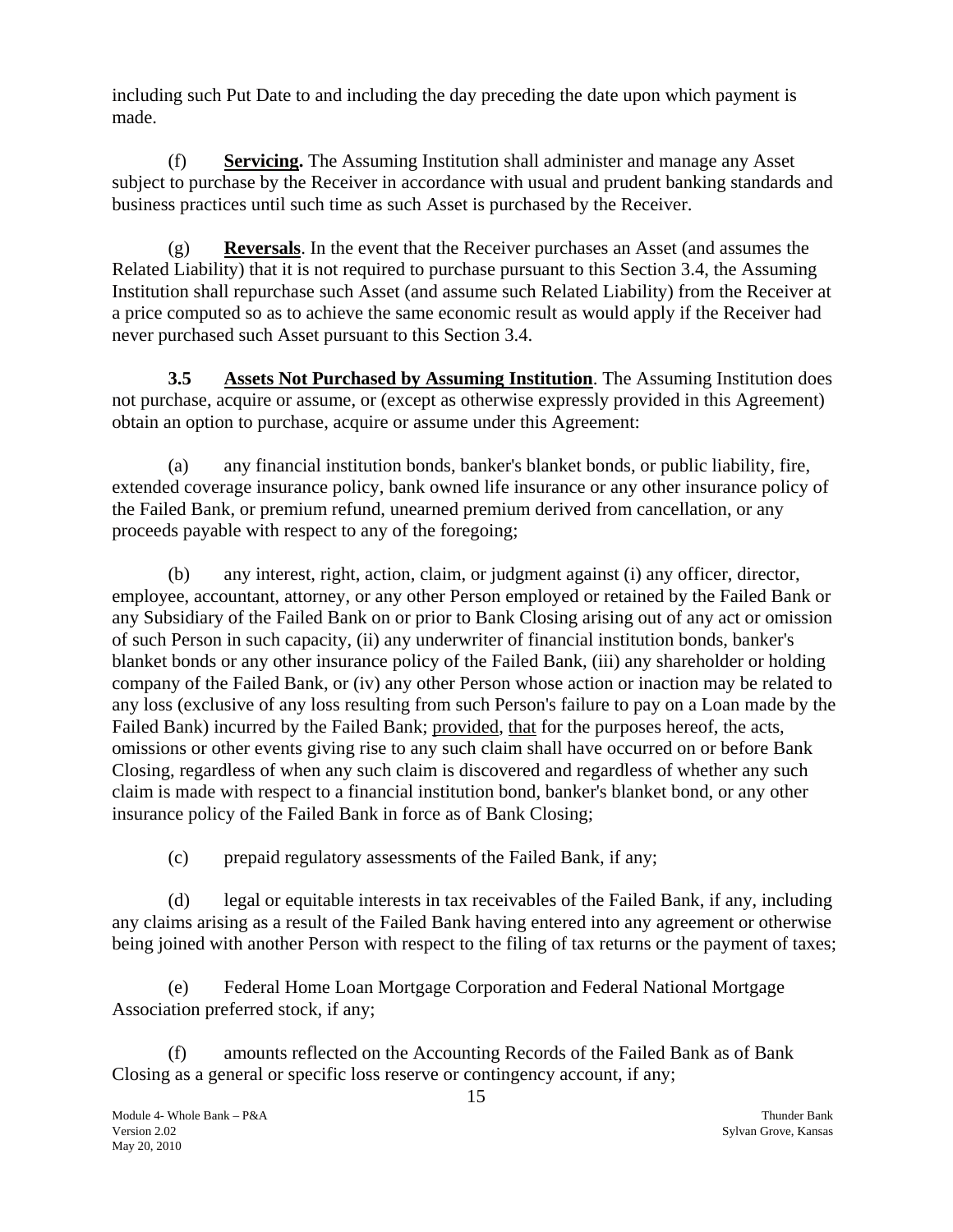(g) leased or owned Bank Premises and leased or owned Furniture and Equipment and Fixtures and data processing equipment (including hardware and software) located on leased or owned Bank Premises, if any; provided, that the Assuming Institution does obtain an option under Section 4.6, Section 4.7 or Section 4.8, as the case may be, with respect thereto;

(h) owned Bank Premises which the Receiver, in its discretion, determines may contain environmentally hazardous substances;

(i) any "goodwill," as such term is defined in the instructions to the report of condition prepared by banks examined by the Corporation in accordance with 12 C.F.R. Section 304.4, and other intangibles;

(j) any criminal restitution or forfeiture orders issued in favor of the Failed Bank; and

(k) assets essential to the Receiver in accordance with Section 3.6;

(l) all securities listed on the attached Schedule 3.5(l); and

(m) prepaid accounts associated with any contract or agreement that the Assuming Institution either does not directly assume pursuant to the terms of this Agreement nor has an option to assume under Section 4.8.

## **3.6 Assets Essential to Receiver**.

(a) The Receiver may refuse to sell to the Assuming Institution, or the Assuming Institution agrees, at the request of the Receiver set forth in a written notice to the Assuming Institution, to assign, transfer, convey, and deliver to the Receiver all of the Assuming Institution's right, title and interest in and to, any Asset or asset essential to the Receiver as determined by the Receiver in its discretion (together with all Credit Documents evidencing or pertaining thereto), which may include any Asset or asset that the Receiver determines to be:

- (i) made to an officer, director, or other Person engaging in the affairs of the Failed Bank, its Subsidiaries or Affiliates or any related entities of any of the foregoing;
- (ii) the subject of any investigation relating to any claim with respect to any item described in Section 3.5(a) or (b), or the subject of, or potentially the subject of, any legal proceedings;
- (iii) made to a Person who is an Obligor on a loan owned by the Receiver or the Corporation in its corporate capacity or its capacity as receiver of any institution;
- (iv) secured by collateral which also secures any asset owned by the Receiver; or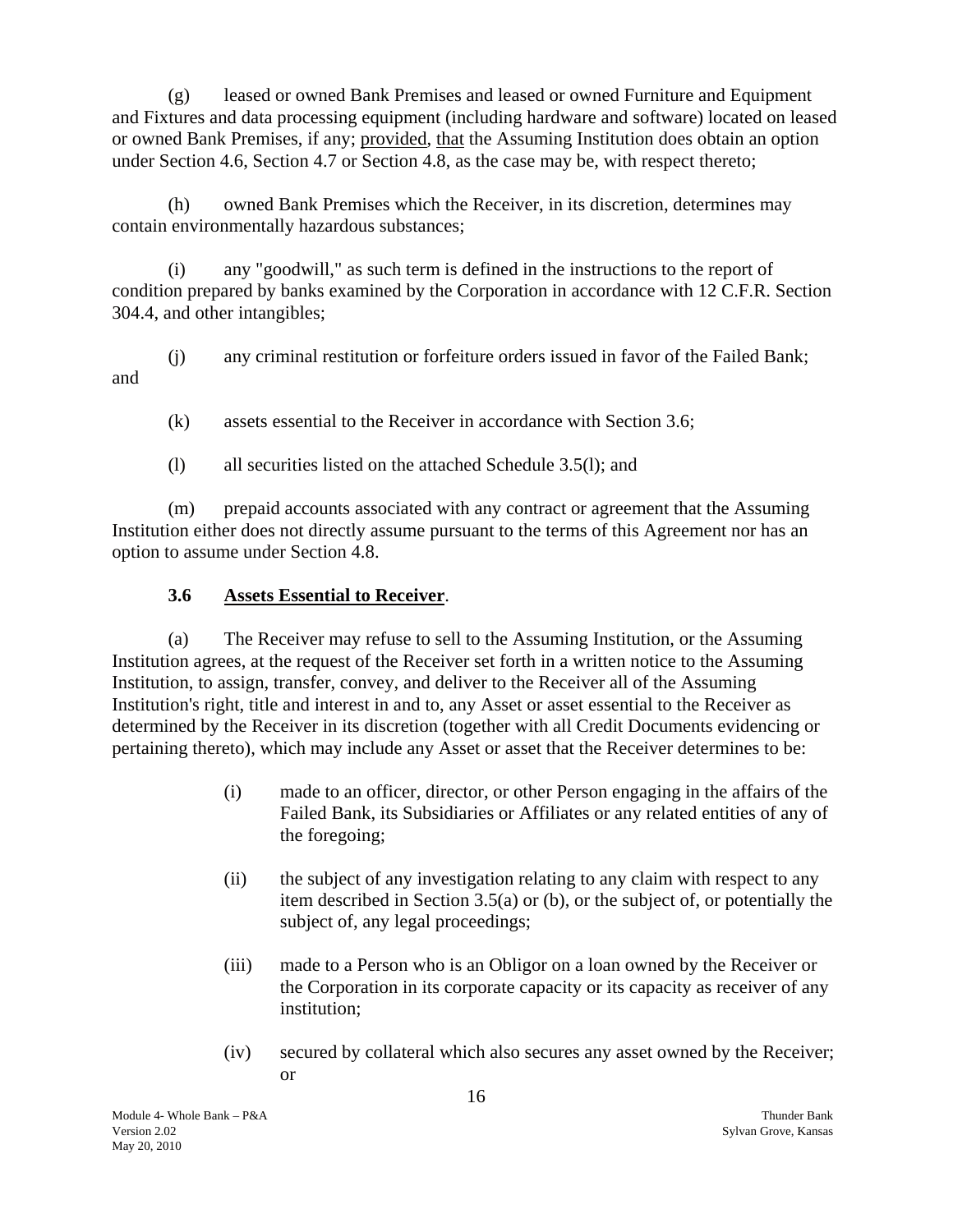(v) related to any asset of the Failed Bank not purchased by the Assuming Institution under this Article III or any liability of the Failed Bank not assumed by the Assuming Institution under Article II.

<span id="page-20-0"></span>(b) Each such Asset or asset purchased by the Receiver shall be purchased at a price equal to the Repurchase Price thereof less the Related Liability Amount with respect to any Related Liabilities related to such Asset or asset, in each case determined as of the date of the notice provided by the Receiver pursuant to Section 3.6(a). The Receiver shall pay the Assuming Institution not later than the twentieth (20th) Business Day following receipt of related Credit Documents and Credit Files together with interest on such amount at the Settlement Interest Rate for the period from and including the date of receipt of such documents to and including the day preceding the day on which payment is made. The Assuming Institution agrees to administer and manage each such Asset or asset in accordance with usual and prudent banking standards and business practices until each such Asset or asset is purchased by the Receiver. All transfers with respect to Asset or assets under this Section 3.6 shall be made as provided in Section 9.6. The Assuming Institution shall transfer all such Asset or assets and Related Liabilities to the Receiver without recourse, and shall indemnify the Receiver against any and all claims of any Person claiming by, through or under the Assuming Institution with respect to any such Asset or asset, as provided in Section 12.4.

## **ARTICLE IV ASSUMPTION OF CERTAIN DUTIES AND OBLIGATIONS**

The Assuming Institution agrees with the Receiver and the Corporation as follows:

**4.1 Continuation of Banking Business**. For the period commencing the first banking Business Day after Bank Closing and ending no earlier than the first anniversary of Bank Closing, the Assuming Institution will provide full service banking in the trade area of the Failed Bank. Thereafter, the Assuming Institution may cease providing such banking services in the trade area of the Failed Bank, provided the Assuming Institution has received all necessary regulatory approvals. At the option of the Assuming Institution, such banking services may be provided at any or all of the Bank Premises, or at other premises within such trade area. The trade area shall be determined by the Receiver. For the avoidance of doubt, the foregoing shall not restrict the Assuming Institution from opening, closing or selling branches upon receipt of the necessary regulatory approvals, if the Assuming Institution or its successors continue to provide banking services in the trade area. Assuming Institution will pay to the Receiver, upon the sale of a branch or branches within the year following the date of this agreement, fifty percent (50%) of any franchise premium in excess of the franchise premium paid by the Assuming Institution with respect to such branch or branches.

**4.2 Agreement with Respect to Credit Card Business**. The Assuming Institution agrees to honor and perform, from and after Bank Closing, all duties and obligations with respect to the Failed Bank's credit card business (including issuer or merchant acquirer) debit card business, stored value and gift card business, and/or processing related to credit cards, if any, and assumes all outstanding extensions of credit or balances with respect to these lines of business.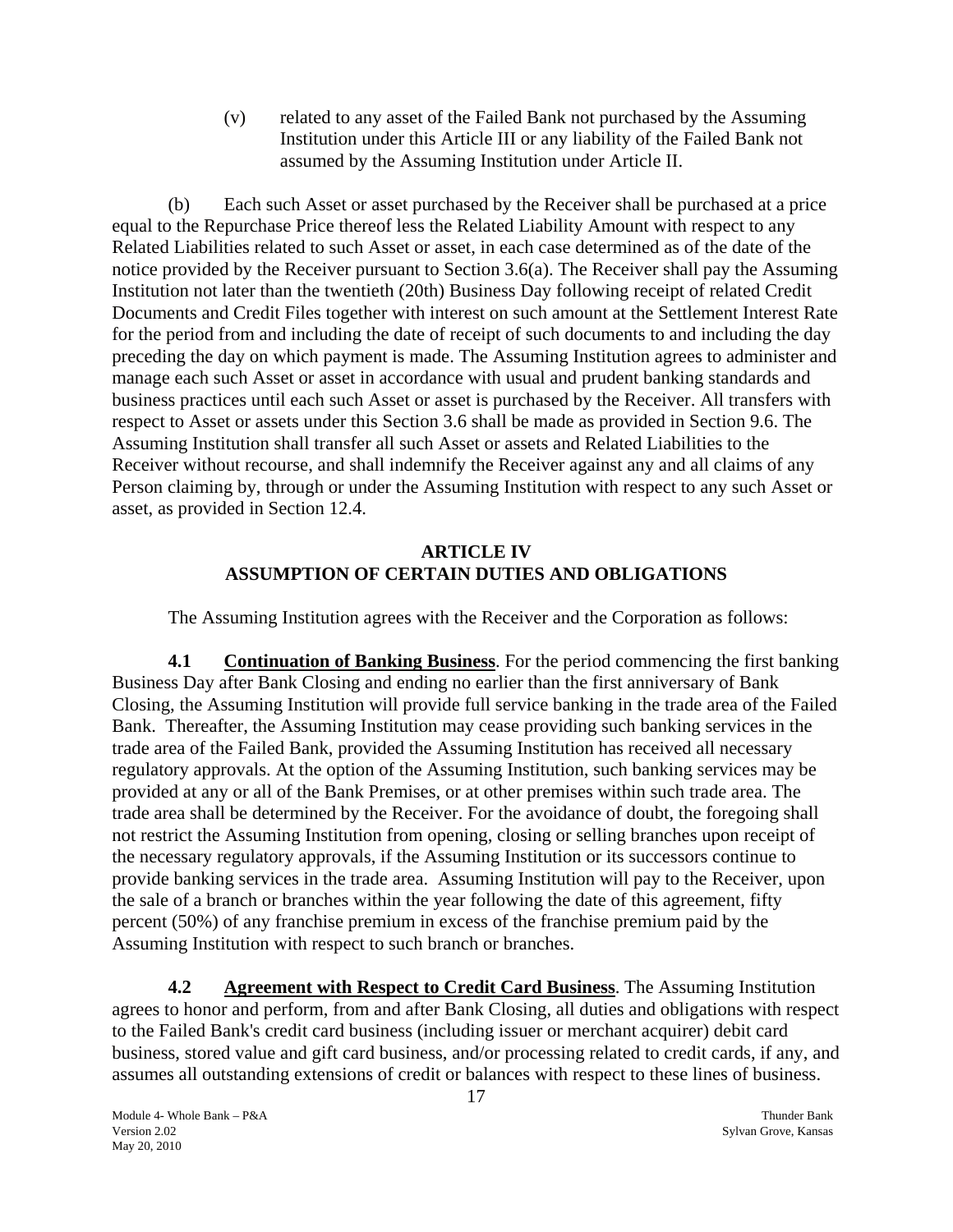<span id="page-21-0"></span> **4.3 Agreement with Respect to Safe Deposit Business**. The Assuming Institution assumes and agrees to discharge, from and after Bank Closing, in the usual course of conducting a banking business, the duties and obligations of the Failed Bank with respect to all Safe Deposit Boxes, if any, of the Failed Bank and to maintain all of the necessary facilities for the use of such boxes by the renters thereof during the period for which such boxes have been rented and the rent therefore paid to the Failed Bank, subject to the provisions of the rental agreements between the Failed Bank and the respective renters of such boxes; provided, that the Assuming Institution may relocate the Safe Deposit Boxes of the Failed Bank to any office of the Assuming Institution located in the trade area of the Failed Bank. The Safe Deposit Boxes shall be located and maintained in the trade area of the Failed Bank for a minimum of one year from Bank Closing. The trade area shall be determined by the Receiver. Fees related to the safe deposit business earned prior to the Bank Closing Date shall be for the benefit of the Receiver and fees earned after the Bank Closing Date shall be for the benefit of the Assuming Institution.

**4.4 Agreement with Respect to Safekeeping Business**. The Receiver transfers, conveys and delivers to the Assuming Institution and the Assuming Institution accepts all securities and other items, if any, held by the Failed Bank in safekeeping for its customers as of Bank Closing. The Assuming Institution assumes and agrees to honor and discharge, from and after Bank Closing, the duties and obligations of the Failed Bank with respect to such securities and items held in safekeeping. The Assuming Institution shall be entitled to all rights and benefits heretofore accrued or hereafter accruing with respect thereto. The Assuming Institution shall provide to the Receiver written verification of all assets held by the Failed Bank for safekeeping within sixty (60) days after Bank Closing. The assets held for safekeeping by the Failed Bank shall be held and maintained by the Assuming Institution in the trade area of the Failed Bank for a minimum of one year from Bank Closing. At the option of the Assuming Institution, the safekeeping business may be provided at any or all of the Bank Premises, or at other premises within such trade area. The trade area shall be determined by the Receiver. Fees related to the safekeeping business earned prior to the Bank Closing Date shall be for the benefit of the Receiver and fees earned after the Bank Closing Date shall be for the benefit of the Assuming Institution.

# **4.5 Agreement with Respect to Trust Business**.

(a) The Assuming Institution shall, without further transfer, substitution, act or deed, to the full extent permitted by law, succeed to the rights, obligations, properties, assets, investments, deposits, agreements, and trusts of the Failed Bank under trusts, executorships, administrations, guardianships, and agencies, and other fiduciary or representative capacities, all to the same extent as though the Assuming Institution had assumed the same from the Failed Bank prior to Bank Closing; provided, that any liability based on the misfeasance, malfeasance or nonfeasance of the Failed Bank, its directors, officers, employees or agents with respect to the trust business is not assumed hereunder. Fees related to the trust business collected prior to Bank Closing shall be for the benefit of the Receiver and fees collected after Bank Closing shall be for the benefit of the Assuming Institution.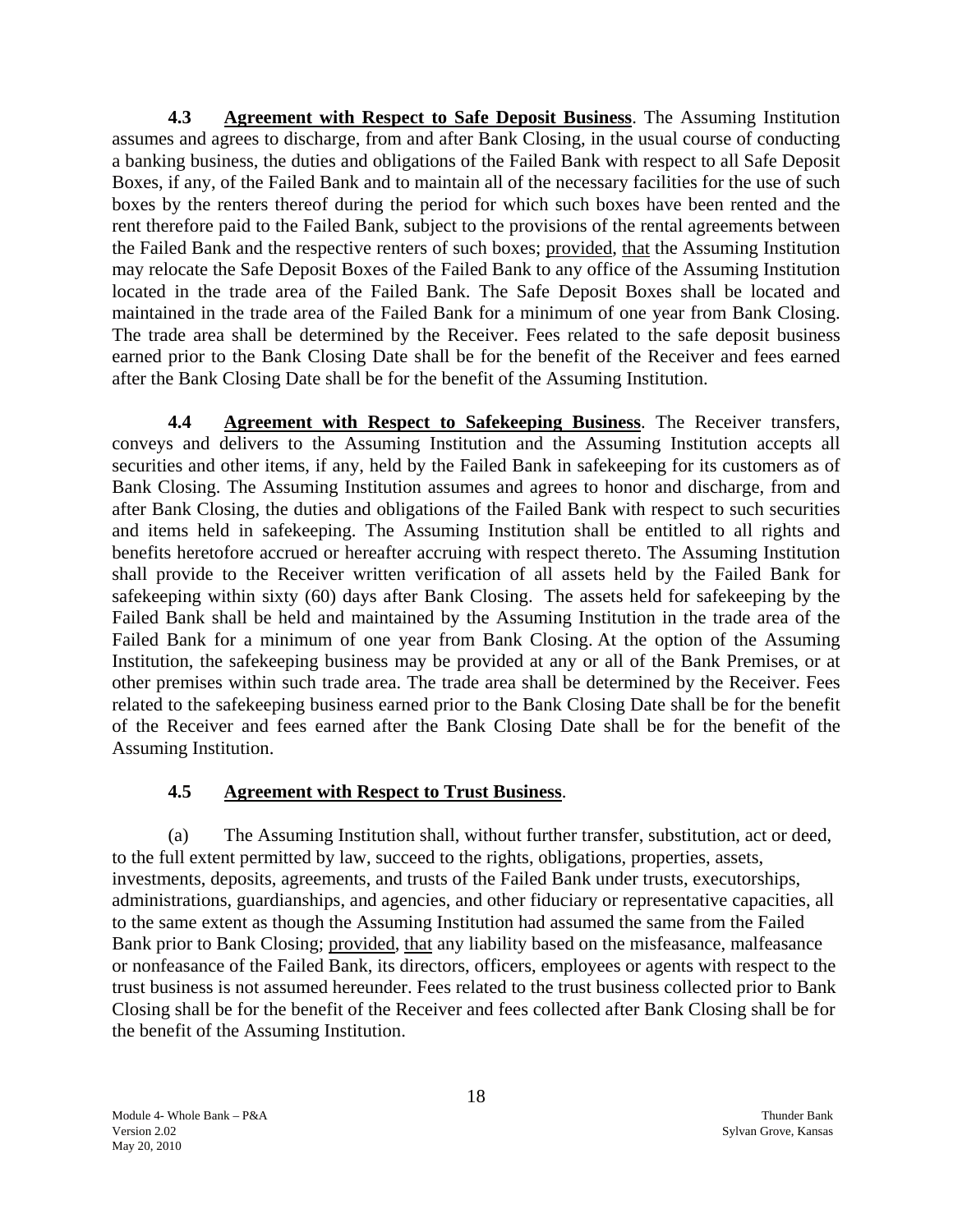<span id="page-22-0"></span>(b) The Assuming Institution shall, to the full extent permitted by law, succeed to, and be entitled to take and execute, the appointment to all executorships, trusteeships, guardianships and other fiduciary or representative capacities to which the Failed Bank is or may be named in wills, whenever probated, or to which the Failed Bank is or may be named or appointed by any other instrument.

(c) In the event additional proceedings of any kind are necessary to accomplish the transfer of such trust business, the Assuming Institution agrees that, at its own expense, it will take whatever action is necessary to accomplish such transfer. The Receiver agrees to use reasonable efforts to assist the Assuming Institution in accomplishing such transfer.

(d) The Assuming Institution shall provide to the Receiver written verification of the assets held in connection with the Failed Bank's trust business within sixty (60) days after Bank Closing.

## **4.6 Agreement with Respect to Bank Premises**.

(a) **Option to Purchase.** Subject to Section 3.5, the Receiver hereby grants to the Assuming Institution an exclusive option for the period of ninety (90) days commencing the day after Bank Closing to purchase any or all owned Bank Premises. The Assuming Institution shall give written notice to the Receiver within the option period of its election to purchase or not to purchase any of the owned Bank Premises. Any purchase of such premises shall be effective as of the date of Bank Closing and such purchase shall be consummated as soon as practicable thereafter, and in no event later than the Settlement Date. If the Assuming Institution gives notice of its election not to purchase one or more of the owned Bank Premises within seven (7) days of Bank Closing, then, not withstanding any other provision of this Agreement to the contrary, the Assuming Institution shall not be liable for any of the costs or fees associated with appraisals for such Bank Premises and associated Fixtures, Furniture and Equipment.

(b) **Option to Lease.** The Receiver hereby grants to the Assuming Institution an exclusive option for the period of ninety (90) days commencing the day after Bank Closing to cause the Receiver to assign to the Assuming Institution any or all leases for leased Bank Premises, if any, which have been continuously occupied by the Assuming Institution from Bank Closing to the date it elects to accept an assignment of the leases with respect thereto to the extent such leases can be assigned; provided, that the exercise of this option with respect to any lease must be as to all premises or other property subject to the lease. If an assignment cannot be made of any such leases, the Receiver may, in its discretion, enter into subleases with the Assuming Institution containing the same terms and conditions provided under such existing leases for such leased Bank Premises or other property. The Assuming Institution shall give notice to the Receiver within the option period of its election to accept or not to accept an assignment of any or all leases (or enter into subleases or new leases in lieu thereof). The Assuming Institution agrees to assume all leases assigned (or enter into subleases or new leases in lieu thereof) pursuant to this Section 4.6. If the Assuming Institution gives notice of its election not to accept an assignment of a lease for one or more of the leased Bank Premises within seven (7) days of Bank Closing, then, not withstanding any other provision of this Agreement to the contrary, the Assuming Institution shall not be liable for any of the costs or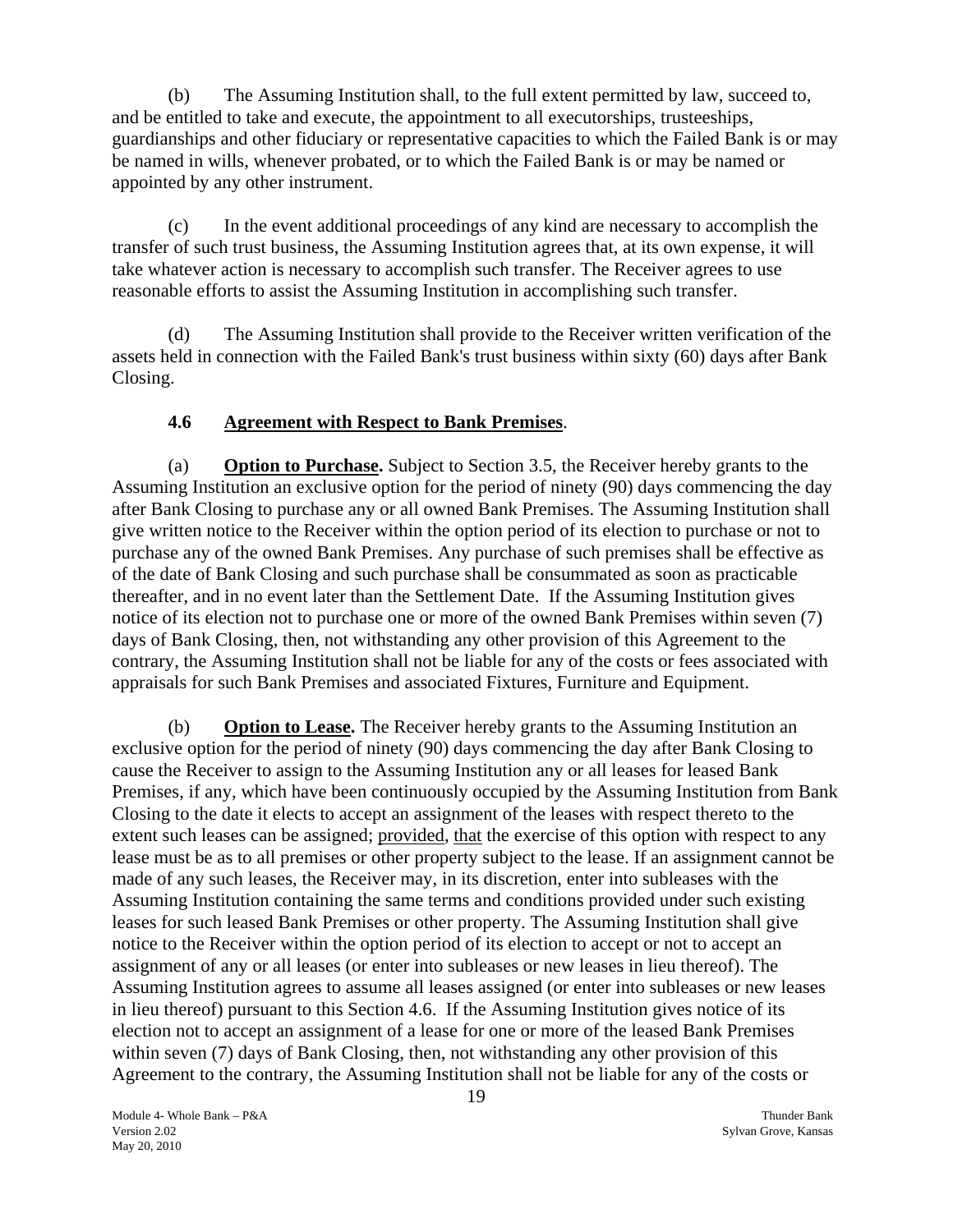fees associated with appraisals for the Fixtures, Furniture and Equipment located on such leased Bank Premises.

(c) **Facilitation.** The Receiver agrees to facilitate the assumption, assignment or sublease of leases or the negotiation of new leases by the Assuming Institution; provided, that neither the Receiver nor the Corporation shall be obligated to engage in litigation, make payments to the Assuming Institution or to any third party in connection with facilitating any such assumption, assignment, sublease or negotiation or commit to any other obligations to third parties.

(d) **Occupancy.** The Assuming Institution shall give the Receiver fifteen (15) days' prior written notice of its intention to vacate prior to vacating any leased Bank Premises with respect to which the Assuming Institution has not exercised the option provided in Section 4.6(b). Any such notice shall be deemed to terminate the Assuming Institution's option with respect to such leased Bank Premises.

# (e) **Occupancy Costs.**

(i) The Assuming Institution agrees to pay to the Receiver, or to appropriate third parties at the direction of the Receiver, during and for the period of any occupancy by it of (x) owned Bank Premises the market rental value and all operating costs, and (y) leased Bank Premises, all operating costs with respect thereto and to comply with all relevant terms of applicable leases entered into by the Failed Bank, including without limitation the timely payment of all rent. Operating costs include, without limitation all taxes, fees, charges, utilities, insurance and assessments, to the extent not included in the rental value or rent. If the Assuming Institution elects to purchase any owned Bank Premises in accordance with Section 4.6(a), the amount of any rent paid (and taxes paid to the Receiver which have not been paid to the taxing authority and for which the Assuming Institution assumes liability) by the Assuming Institution with respect thereto shall be applied as an offset against the purchase price thereof.

(ii) The Assuming Institution agrees during the period of occupancy by it of owned or leased Bank Premises, to pay to the Receiver rent for the use of all owned or leased Furniture and Equipment and all owned or leased Fixtures located on such Bank Premises for the period of such occupancy. Rent for such property owned by the Failed Bank shall be the market rental value thereof, as determined by the Receiver within sixty (60) days after Bank Closing. Rent for such leased property shall be an amount equal to any and all rent and other amounts which the Receiver incurs or accrues as an obligation or is obligated to pay for such period of occupancy pursuant to all leases and contracts with respect to such property. If the Assuming Institution purchases any owned Furniture and Equipment or owned Fixtures in accordance with Section 4.6(f) or 4.6(h), the amount of any rents paid by the Assuming Institution with respect thereto shall be applied as an offset against the purchase price thereof.

(f) **Certain Requirements as to Furniture, Equipment and Fixtures.** If the Assuming Institution purchases owned Bank Premises or accepts an assignment of the lease (or enters into a sublease or a new lease in lieu thereof) for leased Bank Premises as provided in Section 4.6(a) or 4.6(b), or if the Assuming Institution does not exercise such option but within twelve (12) months following Bank Closing obtains the right to occupy such premises (whether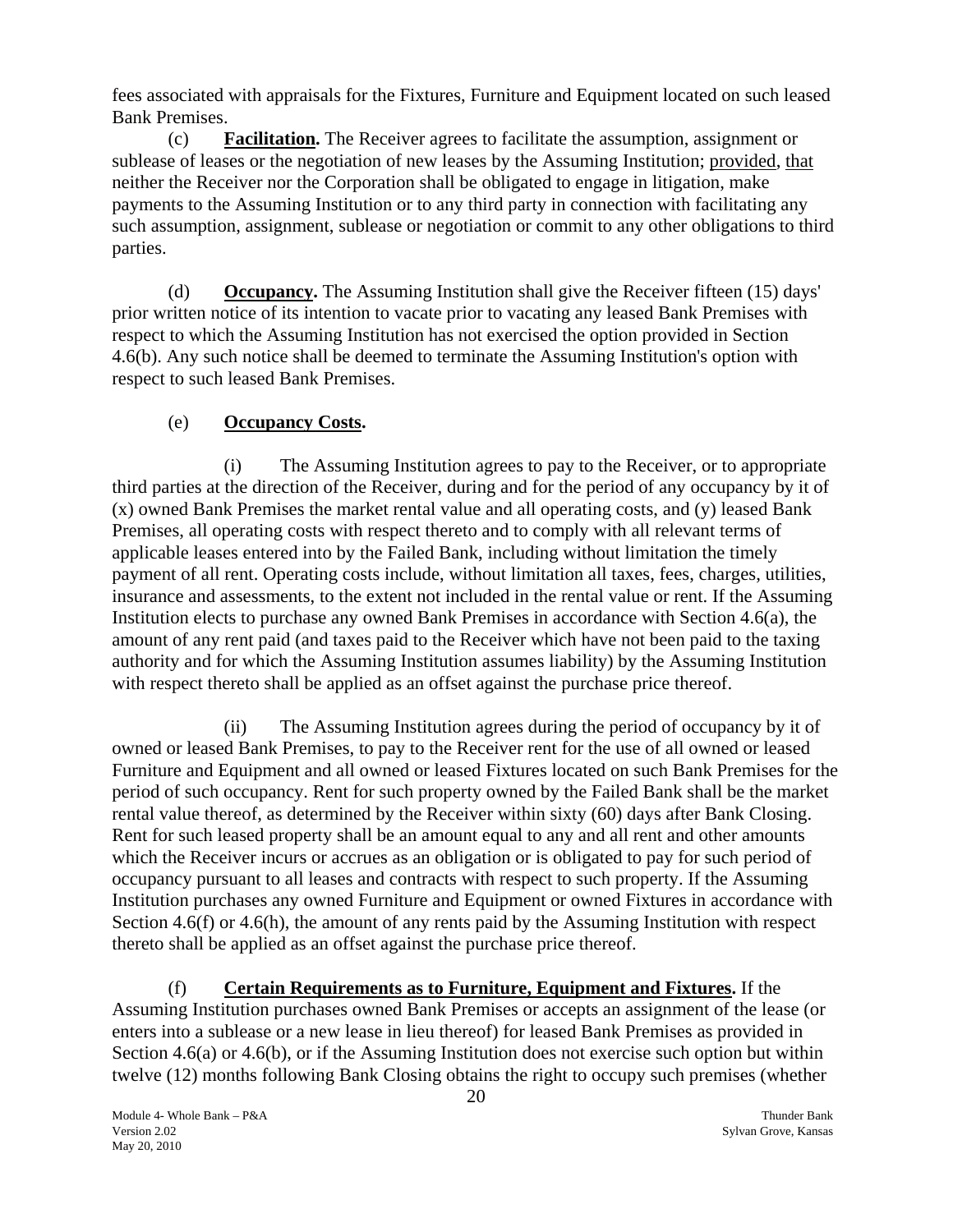by assignment, lease, sublease, purchase or otherwise), other than in accordance with Section 4.6(a) or (b), the Assuming Institution shall (i) effective as of the date of Bank Closing, purchase from the Receiver all Furniture and Equipment and Fixtures owned by the Failed Bank and located thereon as of Bank Closing, (ii) accept an assignment or a sublease of the leases or negotiate new leases for all Furniture and Equipment and Fixtures leased by the Failed Bank and located thereon, and (iii) if applicable, accept an assignment or a sublease of any ground lease or negotiate a new ground lease with respect to any land on which such Bank Premises are located; provided, that the Receiver shall not have disposed of such Furniture and Equipment and Fixtures or repudiated the leases specified in clause (ii) or (iii).

#### (g) **Vacating Premises.**

(i) If the Assuming Institution elects not to purchase any owned Bank Premises, the notice of such election in accordance with Section 4.6(a) shall specify the date upon which the Assuming Institution's occupancy of such premises shall terminate, which date shall not be later than ninety (90) days after the date of the Assuming Institution's notice not to exercise such option. The Assuming Institution promptly shall be responsible for relinquishing and releasing to the Receiver such premises and the Furniture and Equipment and Fixtures located thereon in the same condition as at Bank Closing and at the premises where it was inventoried at Bank Closing, normal wear and tear excepted. Any of the aforementioned which is missing will be charged to the Assuming Institution at the item's Fair Market Value as set out in accordance with this Agreement. By occupying any such premises after the expiration of such ninety (90)-day period, the Assuming Institution shall, at the Receiver's option, (x) be deemed to have agreed to purchase such Bank Premises, and to assume all leases, obligations and liabilities with respect to leased Furniture and Equipment and leased Fixtures located thereon and any ground lease with respect to the land on which such premises are located, and (y) be required to purchase all Furniture and Equipment and Fixtures owned by the Failed Bank and located on such premises as of Bank Closing.

(ii) If the Assuming Institution elects not to accept an assignment of the lease or sublease any leased Bank Premises, the notice of such election in accordance with Section 4.6(b) shall specify the date upon which the Assuming Institution's occupancy of such leased Bank Premises shall terminate, which date shall not be later than ninety (90) days after the date of the Assuming Institution's notice not to exercise such option. Upon vacating such premises, the Assuming Institution shall be liable for relinquishing and releasing to the Receiver such premises and the Fixtures and the Furniture and Equipment located thereon which existed at the time of Bank Closing, in the same condition as at Bank Closing, and at the premises where it was inventoried at Bank closing, normal wear and tear excepted. Any of the aforementioned which is missing will be charged to the Assuming Institution at the item's Fair Market Value as set out in accordance with this Agreement. By failing to provide notice of its intention to vacate such premises prior to the expiration of the option period specified in Section 4.6(b), or by occupying such premises after the one hundred eighty (180)-day period specified above in this paragraph  $(ii)$ , the Assuming Institution shall, at the Receiver's option,  $(x)$  be deemed to have assumed all leases, obligations and liabilities with respect to such premises (including any ground lease with respect to the land on which premises are located), and leased Furniture and Equipment and leased Fixtures located thereon in accordance with this Section 4.6 (unless the Receiver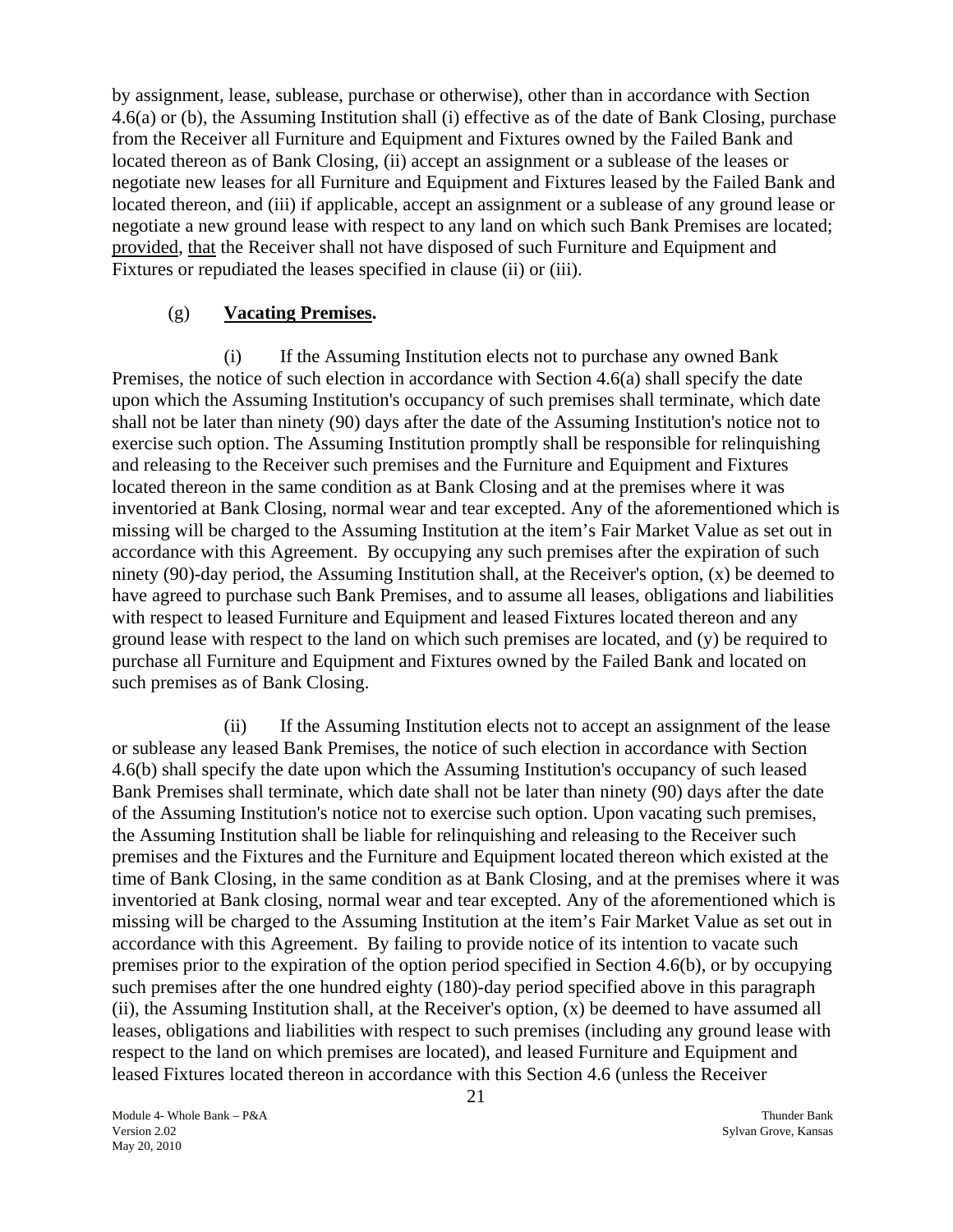<span id="page-25-0"></span>previously repudiated any such lease), and (y) be required to purchase all Furniture and Equipment and Fixtures owned by the Failed Bank at Fair Market Value and located on such premises as of Bank Closing.

(h) **Furniture and Equipment and Certain Other Equipment.** The Receiver hereby grants to the Assuming Institution an option to purchase all Furniture and Equipment and/or all telecommunications, and check processing equipment owned by the Failed Bank and located at any owned or leased Bank Premises that the Assuming Institution elects to vacate or which it could have, but did not occupy, pursuant to this Section 4.6; provided, that, the Assuming Institution shall give the Receiver notice of its election to purchase such property at the time it gives notice of its intention to vacate such Bank Premises or within ten (10) days after Bank Closing for Bank Premises it could have, but did not, occupy.

# (i) **Option to Put Bank Premises and Related Fixtures, Furniture and Equipment.**

(i) For a period of ninety (90) days following Bank Closing, the Assuming Institution shall be entitled to require the Receiver to purchase any Bank Premises that is owned, directly or indirectly, by an Acquired Subsidiary and the purchase price paid by the Receiver shall be the Fair Market Value of the Bank Premises.

(ii) If the Assuming Institution elects to require the Receiver to purchase any Bank Premises that is owned, directly or indirectly, by an Acquired Subsidiary, the Assuming Institution shall also have the option, exercisable within the same ninety (90) day time period, to require the Receiver to purchase any Fixtures, Furniture and Equipment that is owned, directly or indirectly, by an Acquired Subsidiary and which is located on such Bank Premises. The purchase price paid by the Receiver shall be the Fair Market Value of the Fixtures, Furniture and Equipment.

(iii) In the event the Assuming Institution elects to exercise its option under this subparagraph, the Assuming Institution shall pay to the Receiver occupancy costs in accordance with Section 4.6(e) and shall vacate the Bank Premises in accordance with Section  $4.6(g)(i)$ .

(iv) Regardless of whether the Assuming Institution exercises any of its option under this subparagraph, the purchase price for the Acquired Subsidiary shall be adjusted by the difference between the Fair Market Value of the Bank Premises and Fixtures, Furniture and Equipment and their respective Book Value as reflected of the books and records of the Acquired Subsidiary. Such adjustment shall be made in accordance with Article VIII of this Agreement.

# **4.7 Agreement with Respect to Data Processing Equipment and Leases**

(a) The Receiver hereby grants to the Assuming Institution an exclusive option for the period of ninety (90) days commencing the day after Bank Closing to: (i) accept an assignment from the Receiver of all leased Data Processing Equipment and (ii) purchase at Fair Market Value from the Receiver all owned Data Processing Equipment. The Assuming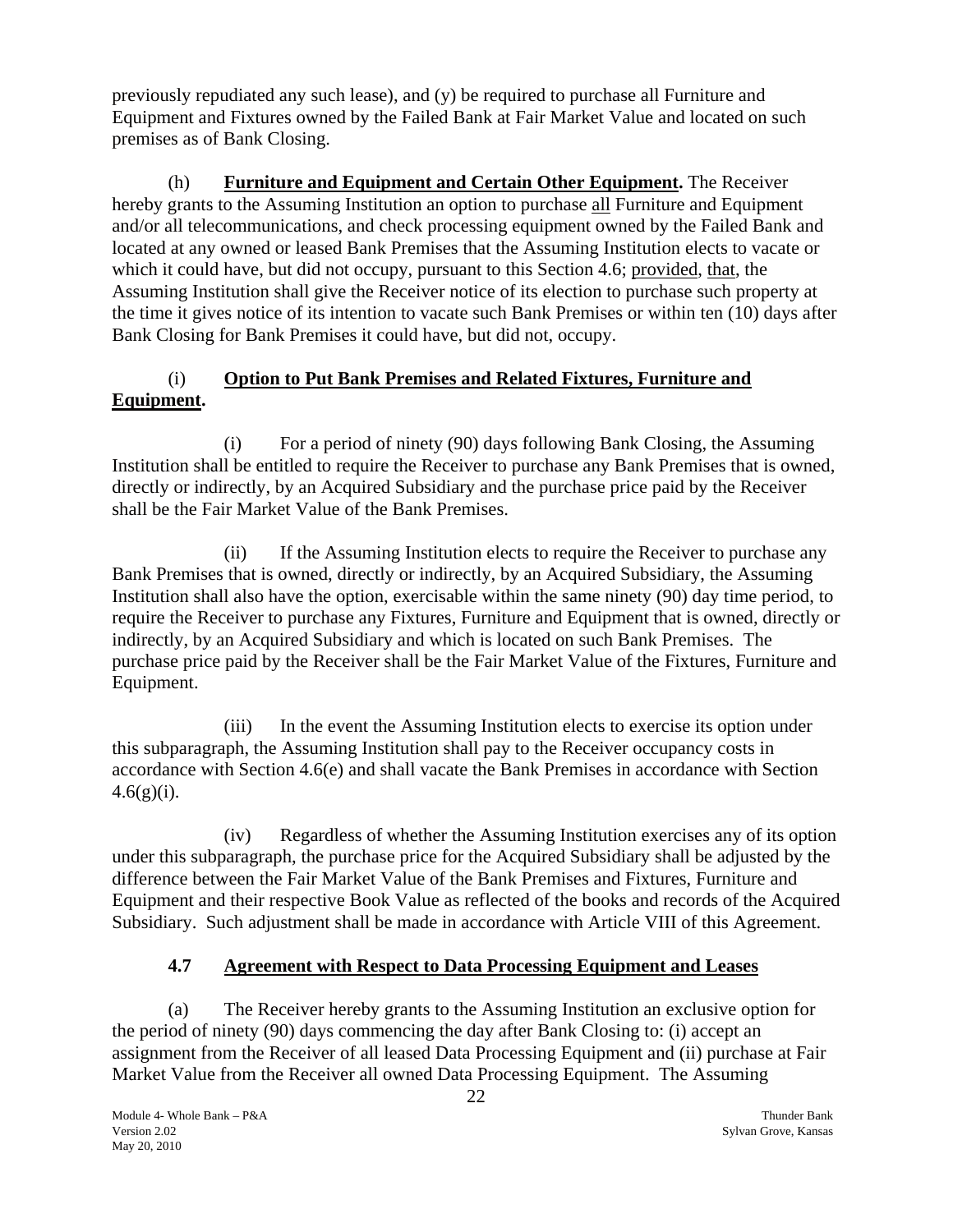Institution's election under this option applies to both owned and leased Data Processing Equipment.

(b) The Assuming Institution shall (i) give written notice to the Receiver within the option period specified in Section 4.7(a) of its intent to accept or decline an assignment or sublease of all leased Data Processing Equipment and promptly accept an assignment or sublease of such Data Processing Equipment, (ii) give written notice to the appropriate lessor(s) that it has accepted an assignment or sublease of any such Data Processing Equipment that is subject to a lease, and (iii) give written notice to the Receiver within the option period specified in Section 4.7(a) of its intent to purchase all owned Data Processing Equipment and promptly pay the Receiver for the purchase of such Data Processing Equipment.

(c) The Receiver agrees to facilitate the assignment or sublease of Data Processing Leases or the negotiation of new leases or license agreements by the Assuming Institution; provided, that neither the Receiver nor the Corporation shall be obligated to engage in litigation or make payments to the Assuming Institution or to any third party in connection with facilitating any such assumption, assignment, sublease or negotiation.

(d) The Assuming Institution agrees, during its period of use of any Data Processing Equipment, to pay to the Receiver or to appropriate third parties at the direction of the Receiver all operating costs with respect thereto and to comply with all relevant terms of any existing data processing leases entered into by the Failed Bank, including without limitation the timely payment of all rent, taxes, fees, charges, utilities, insurance and assessments.

(e) The Assuming Institution shall, not later than fifty (50) days after giving the notice provided in Section 4.7(b), (i) relinquish and release to the Receiver all Data Processing Equipment, in the same condition as at Bank Closing, normal wear and tear excepted, or (ii) accept an assignment or a sublease of any existing data processing lease or negotiate a new lease or license agreement under this Section 4.7 with respect to leased Data Processing Equipment, and (iii) accept ownership of all Data Processing Equipment purchased from the Receiver.

# **4.8 Agreement with Respect to Certain Existing Agreements**.

(a) Subject to the provisions of Section 4.8(b), with respect to agreements existing as of Bank Closing which provide for the rendering of services by or to the Failed Bank, within thirty (30) days after Bank Closing, the Assuming Institution shall give the Receiver written notice specifying whether it elects to assume or not to assume each such agreement. Except as may be otherwise provided in this Article IV, the Assuming Institution agrees to comply with the terms of each such agreement for a period commencing on the day after Bank Closing and ending on: (i) in the case of an agreement that provides for the rendering of services by the Failed Bank, the date which is ninety (90) days after Bank Closing, and (ii) in the case of an agreement that provides for the rendering of services to the Failed Bank, the date which is thirty (30) days after the Assuming Institution has given notice to the Receiver of its election not to assume such agreement; provided, that the Receiver can reasonably make such service agreements available to the Assuming Institution. The Assuming Institution shall be deemed by the Receiver to have assumed agreements for which no notification is timely given. The Receiver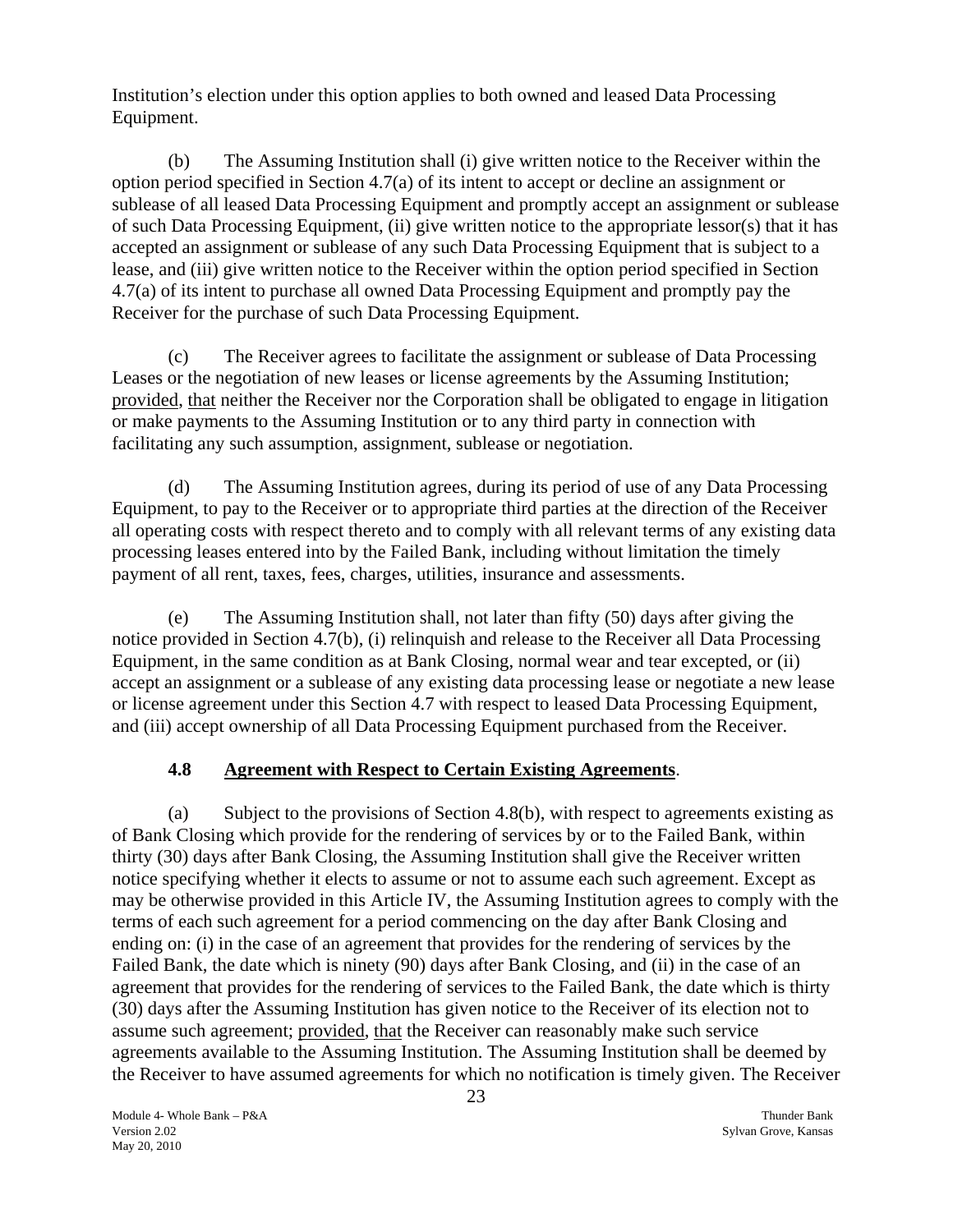<span id="page-27-0"></span>agrees to assign, transfer, convey, and deliver to the Assuming Institution all right, title and interest of the Receiver, if any, in and to agreements the Assuming Institution assumes hereunder. In the event the Assuming Institution elects not to accept an assignment of any lease (or sublease) or negotiate a new lease for leased Bank Premises under Section 4.6 and does not otherwise occupy such premises, the provisions of this Section 4.8(a) shall not apply to service agreements related to such premises. The Assuming Institution agrees, during the period it has the use or benefit of any such agreement, promptly to pay to the Receiver or to appropriate third parties at the direction of the Receiver all operating costs with respect thereto and to comply with all relevant terms of such agreement.

(b) The provisions of Section 4.8(a) shall not apply to (i) agreements pursuant to which the Failed Bank provides mortgage servicing for others or mortgage servicing is provided to the Failed Bank by others, (ii) agreements that are subject to Sections 4.1 through 4.7 and any insurance policy or bond referred to in Section 3.5(a) or other agreement specified in Section 3.5, and (iii) consulting, management or employment agreements, if any, between the Failed Bank and its employees or other Persons. Except as otherwise expressly set forth elsewhere in this Agreement, the Assuming Institution does not assume any liabilities or acquire any rights under any of the agreements described in this Section 4.8(b).

**4.9 Informational Tax Reporting**. The Assuming Institution agrees to perform all obligations of the Failed Bank with respect to Federal and State income tax informational reporting related to (i) the Assets and the Liabilities Assumed, (ii) deposit accounts that were closed and loans that were paid off or collateral obtained with respect thereto prior to Bank Closing, (iii) miscellaneous payments made to vendors of the Failed Bank, and (iv) any other asset or liability of the Failed Bank, including, without limitation, loans not purchased and Deposits not assumed by the Assuming Institution, as may be required by the Receiver.

**4.10 Insurance**. The Assuming Institution agrees to obtain insurance coverage effective from and after Bank Closing, including public liability, fire and extended coverage insurance acceptable to the Receiver with respect to owned or leased Bank Premises that it occupies, and all owned or leased Furniture and Equipment and Fixtures and leased data processing equipment (including hardware and software) located thereon, in the event such insurance coverage is not already in force and effect with respect to the Assuming Institution as the insured as of Bank Closing. All such insurance shall, where appropriate (as determined by the Receiver), name the Receiver as an additional insured.

**4.11 Services for Receiver and Corporation**. For the period commencing on the day following Bank Closing and ending on the one hundred eightieth (180th) day thereafter, the Assuming Institution agrees to provide to the Receiver and the Corporation, without charge, adequate and suitable office space (including parking facilities and vault space), furniture, equipment (including photocopying and telecopying machines), email accounts, network access and technology resources (such as shared drive) and utilities (including local telephone service and fax machines) at the Bank Premises occupied by the Assuming Institution for their use in the discharge of their respective functions with respect to the Failed Bank. In the event the Receiver and the Corporation determine that the space provided is inadequate or unsuitable, the Receiver and the Corporation may relocate to other quarters having adequate and suitable space and the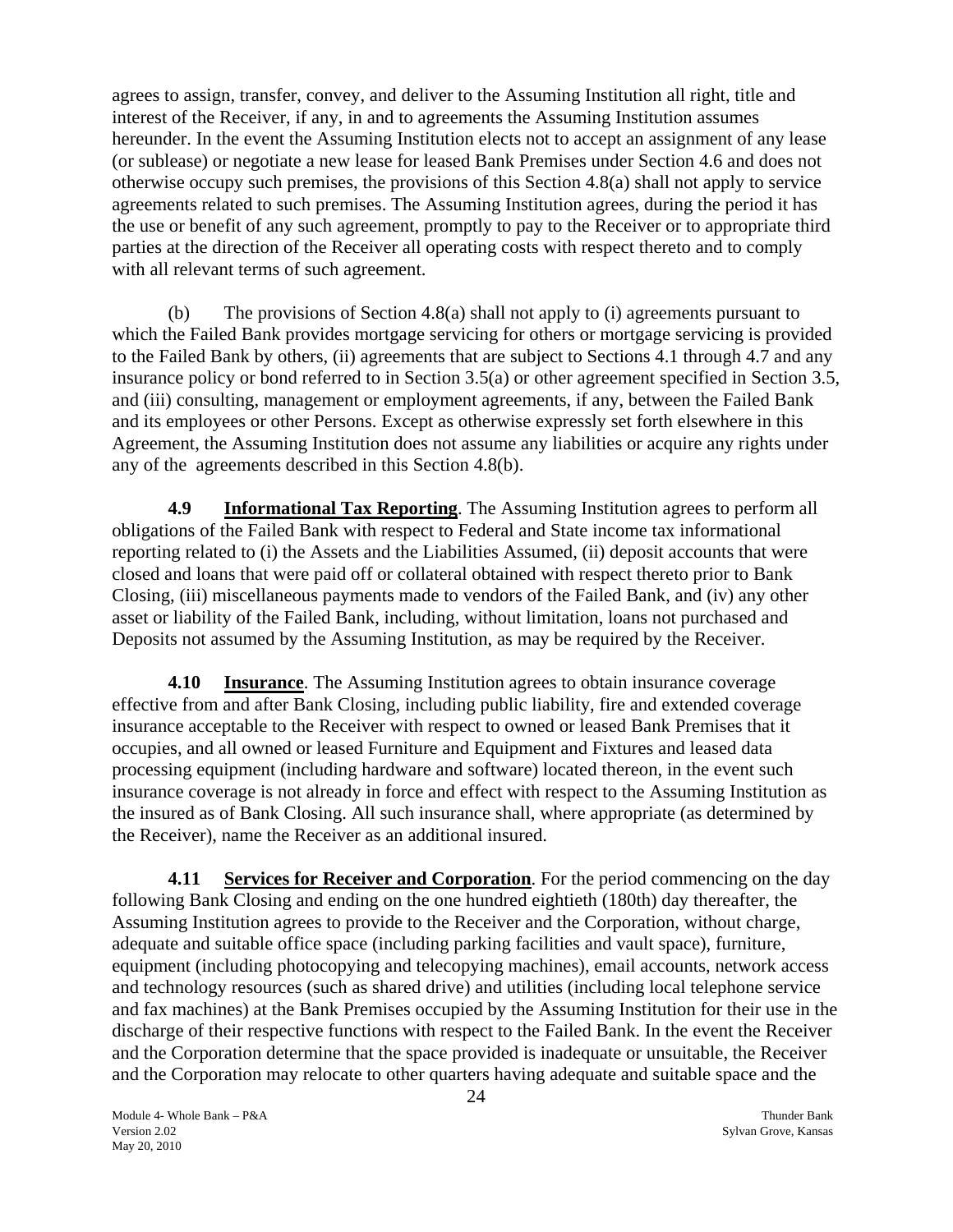<span id="page-28-0"></span>costs of relocation and any rental and utility costs for the balance of the period of occupancy by the Receiver and the Corporation shall be borne by the Assuming Institution. Additionally, the Assuming Institution agrees to pay such bills and invoices on behalf of the Receiver and Corporation as the Receiver or Corporation may direct for the period beginning on the date of Bank Closing and ending on Settlement Date. Assuming Institution shall submit it requests for reimbursement of such expenditures pursuant to Article VIII of this Agreement.

### **4.12 Agreement with Respect to Continuation of Group Health Plan Coverage for Former Employees of the Failed Bank.**

(a) The Assuming Institution agrees to assist the Receiver, as provided in this Section 4.12, in offering individuals who were employees or former employees of the Failed Bank, or any of its Subsidiaries, and who, immediately prior to Bank Closing, were receiving, or were eligible to receive, health insurance coverage or health insurance continuation coverage from the Failed Bank ("Eligible Individuals"), the opportunity to obtain health insurance coverage in the Corporation's FIA Continuation Coverage Plan which provides for health insurance continuation coverage to such Eligible Individuals who are qualified beneficiaries of the Failed Bank as defined in Section 607 of the Employee Retirement Income Security Act of 1974, as amended (respectively, "qualified beneficiaries" and "ERISA"). The Assuming Institution shall consult with the Receiver and not later than five (5) Business Days after Bank Closing shall provide written notice to the Receiver of the number (if available), identity (if available) and addresses (if available) of the Eligible Individuals who are qualified beneficiaries of the Failed Bank and for whom a "qualifying event" (as defined in Section 603 of ERISA) has occurred and with respect to whom the Failed Bank's obligations under Part 6 of Subtitle B of Title I of ERISA have not been satisfied in full, and such other information as the Receiver may reasonably require. The Receiver shall cooperate with the Assuming Institution in order to permit it to prepare such notice and shall provide to the Assuming Institution such data in its possession as may be reasonably required for purposes of preparing such notice.

(b) The Assuming Institution shall take such further action to assist the Receiver in offering the Eligible Individuals who are qualified beneficiaries of the Failed Bank the opportunity to obtain health insurance coverage in the Corporation's FIA Continuation Coverage Plan as the Receiver may direct. All expenses incurred and paid by the Assuming Institution (i) in connection with the obligations of the Assuming Institution under this Section 4.12, and (ii) in providing health insurance continuation coverage to any Eligible Individuals who are hired by the Assuming Institution and such employees' qualified beneficiaries shall be borne by the Assuming Institution.

(c) No later than five (5) Business Days after Bank Closing, the Assuming Institution shall provide the Receiver with a list of all Failed Bank employees the Assuming Institution will not hire. Unless otherwise agreed, the Assuming Institution pays all salaries and payroll costs for all Failed Bank Employees until the list is provided to the Receiver. The Assuming Institution shall be responsible for all costs and expenses (i.e. salary, benefits, etc.) associated with all other employees not on that list from and after the date of delivery of the list to the Receiver. The Assuming Institution shall offer to the Failed Bank employees it retains employment benefits comparable to those the Assuming Institution offers its current employees.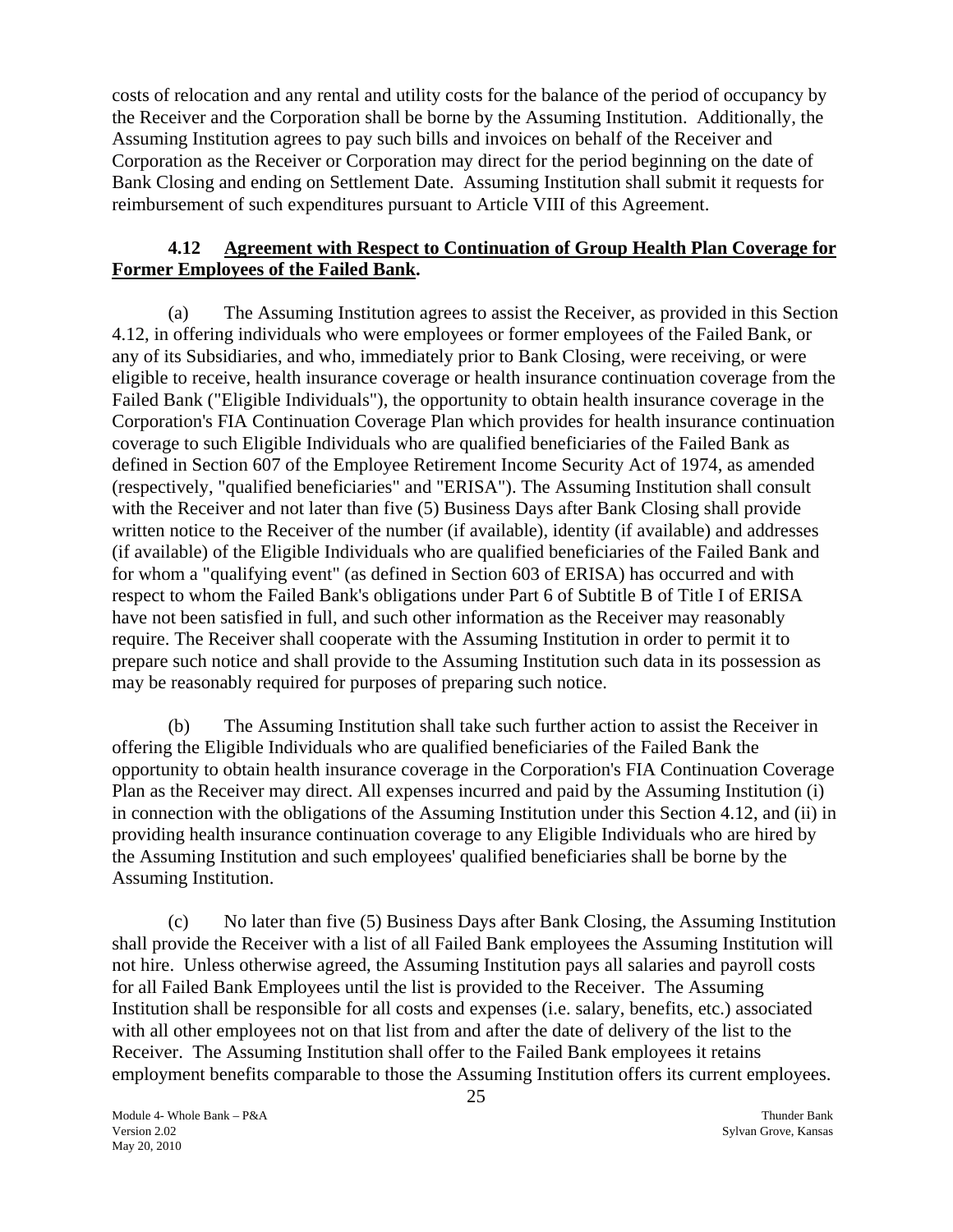<span id="page-29-0"></span>(d) This Section 4.12 is for the sole and exclusive benefit of the parties to this Agreement, and for the benefit of no other Person (including any former employee of the Failed Bank or any Subsidiary thereof or qualified beneficiary of such former employee). Nothing in this Section 4.12 is intended by the parties, or shall be construed, to give any Person (including any former employee of the Failed Bank or any Subsidiary thereof or qualified beneficiary of such former employee) other than the Corporation, the Receiver and the Assuming Institution any legal or equitable right, remedy or claim under or with respect to the provisions of this Section.

**4.13 Agreement with Respect to Interim Asset Servicing.** At any time after Bank Closing, the Receiver may establish on its books an asset pool(s) and may transfer to such asset pool(s) (by means of accounting entries on the books of the Receiver) all or any assets and liabilities of the Failed Bank which are not acquired by the Assuming Institution, including, without limitation, wholly unfunded Commitments and assets and liabilities which may be acquired, funded or originated by the Receiver subsequent to Bank Closing. The Receiver may remove assets (and liabilities) from or add assets (and liabilities) to such pool(s) at any time in its discretion. At the option of the Receiver, the Assuming Institution agrees to service, administer, and collect such pool assets in accordance with and for the term set forth in Exhibit 4.13 "Interim Asset Servicing Arrangement".

# **ARTICLE V DUTIES WITH RESPECT TO DEPOSITORS OF THE FAILED BANK**

**5.1** Payment of Checks, Drafts and Orders. Subject to Section 9.5, the Assuming Institution agrees to pay all properly drawn checks, drafts and withdrawal orders of depositors of the Failed Bank presented for payment, whether drawn on the check or draft forms provided by the Failed Bank or by the Assuming Institution, to the extent that the Deposit balances to the credit of the respective makers or drawers assumed by the Assuming Institution under this Agreement are sufficient to permit the payment thereof, and in all other respects to discharge, in the usual course of conducting a banking business, the duties and obligations of the Failed Bank with respect to the Deposit balances due and owing to the depositors of the Failed Bank assumed by the Assuming Institution under this Agreement.

**5.2 Certain Agreements Related to Deposits.** Subject to Section 2.2, the Assuming Institution agrees to honor the terms and conditions of any written escrow or mortgage servicing agreement or other similar agreement relating to a Deposit liability assumed by the Assuming Institution pursuant to this Agreement.

# **5.3 Notice to Depositors.**

(a) Within seven (7) days after Bank Closing, the Assuming Institution shall give notice by mail to each depositor of the Failed Bank of (i) the assumption of the Deposit liabilities of the Failed Bank, and (ii) the procedures to claim Deposits (the Receiver shall provide item (ii) to Assuming Institution). The Assuming Institution shall also publish notice of its assumption of the Deposit liabilities of the Failed Bank in a newspaper of general circulation in the country or countries in which the Failed Bank was located.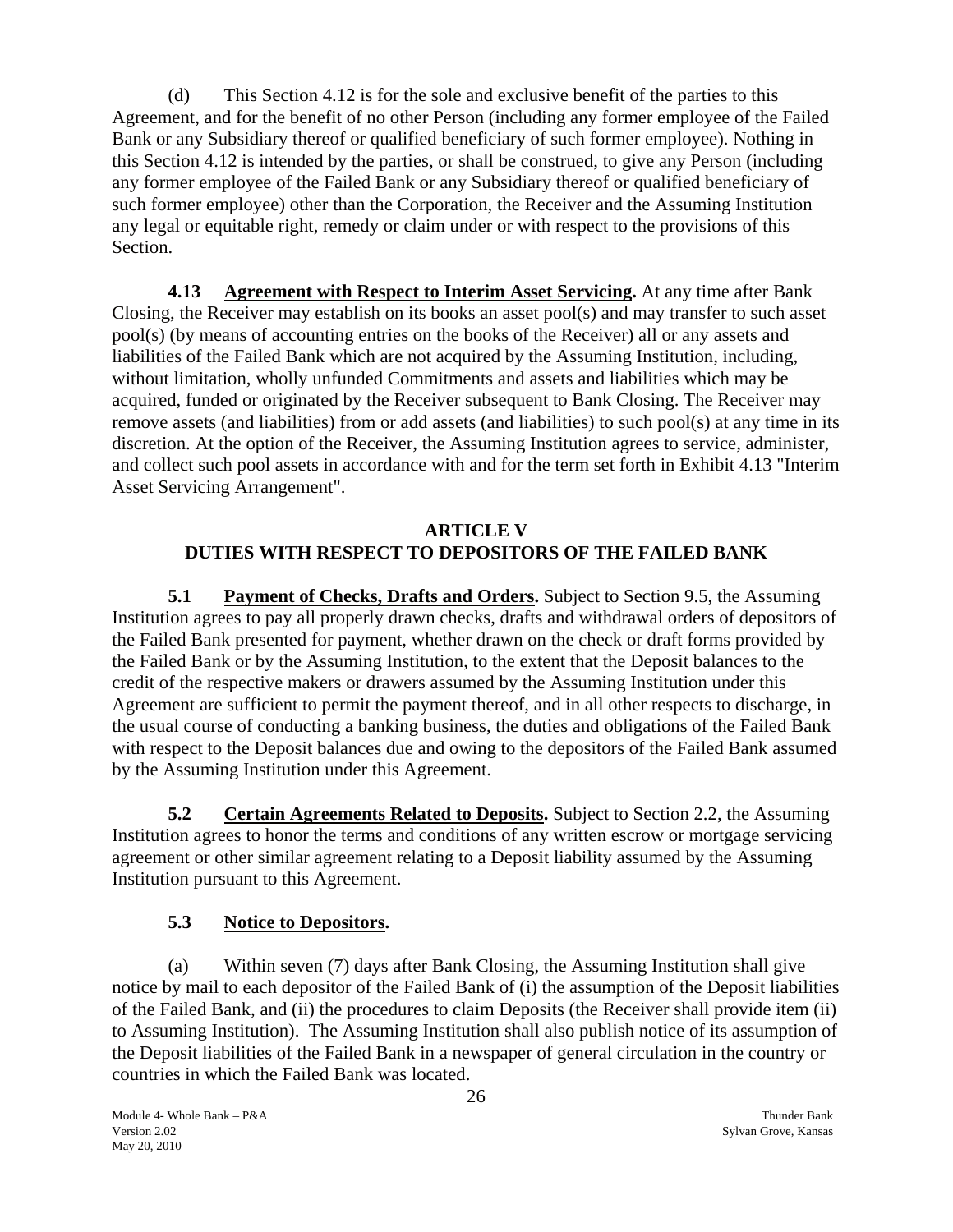<span id="page-30-0"></span>(b) Within seven (7) days after Bank Closing, the Assuming Institution shall give notices by mail to each depositor of the Failed Bank, as required under Section 2.2.

(c) If the Assuming Institution proposes to charge fees different from those fees formerly charged by the Failed Bank, the Assuming Institution shall include its fee schedule in its mailed notice.

(d) The Assuming Institution shall obtain approval of all notices and publications required by this Section 5.3 from counsel for the Receiver prior to mailing or publication.

# **ARTICLE VI RECORDS**

 **6.1 Transfer of Records**. In accordance with Sections 2.1 and 3.1, the Receiver assigns, transfers, conveys and delivers to the Assuming Institution, whether located on Bank Premises occupied or not occupied by the Assuming Institution or at any other location, any and all Records of the Failed Bank, other than the following:

(a) Records pertaining to former employees of the Failed Bank who were no longer employed by the Failed Bank as of Bank Closing;

(b) Records pertaining to (i) any asset or liability of the Failed Bank retained by the Receiver, or (ii) any asset of the Failed Bank acquired by the Receiver pursuant to this Agreement; and

(c) Any other Records as determined by the Receiver.

**6.2** Delivery of Assigned Records. The Receiver shall deliver to the Assuming Institution all Records described in Section 6.1 as soon as practicable on or after the date of this Agreement.

**6.3 Preservation of Records**. The Assuming Institution agrees that it will preserve and maintain for the joint benefit of the Receiver, the Corporation and the Assuming Institution, all Records of which it has custody for such period as either the Receiver or the Corporation in its discretion may require, until directed otherwise, in writing, by the Receiver or Corporation. The Assuming Institution shall have the primary responsibility to respond to subpoenas, discovery requests, and other similar official inquiries and customer requests for lien releases with respect to the Records of which it has custody. With respect to its obligations under this Section regarding Electronically Stored Information, the Assuming Institution will complete the Data Retention Catalog attached hereto as Schedule 6.3 and submit it to the Receiver for the Receiver's approval of the Assuming Institution's data retention plan.

**6.4 Access to Records; Copies**. The Assuming Institution agrees to permit the Receiver and the Corporation access to all Records of which the Assuming Institution has custody, and to use, inspect, make extracts from or request copies of any such Records in the manner and to the extent requested, and to duplicate, in the discretion of the Receiver or the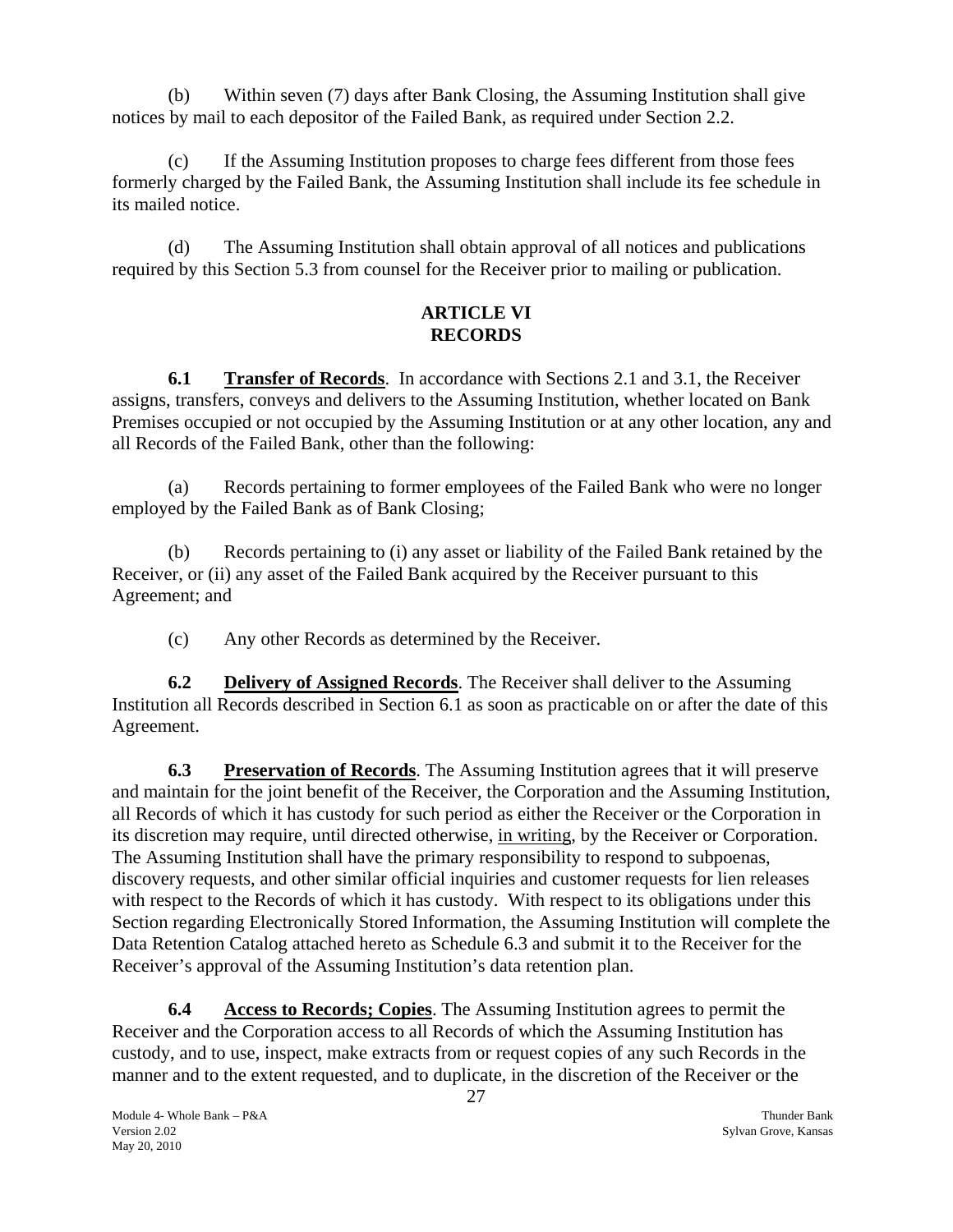<span id="page-31-0"></span>Corporation, any Record pertaining to Deposit account relationships; provided, that in the event that the Failed Bank maintained one or more duplicate copies of such Records, the Assuming Institution hereby assigns, transfers, and conveys to the Corporation one such duplicate copy of each such Record without cost to the Corporation, and agrees to deliver to the Corporation all Records assigned and transferred to the Corporation under this Article VI as soon as practicable on or after the date of this Agreement. The party requesting a copy of any Record shall bear the cost (based on standard accepted industry charges to the extent applicable, as determined by the Receiver) for providing such duplicate Records. A copy of each Record requested shall be provided as soon as practicable by the party having custody thereof.

#### **ARTICLE VII BID; INITIAL PAYMENT**

The Assuming Institution has submitted to the Receiver an asset discount bid of Five Million Nine Hundred Thousand Dollars (\$5,900,000.00) and a positive Deposit premium bid of 0%. The Deposit premium bid will be applied to the total of all Assumed Deposits except for brokered, CDARS, and any market place or similar subscription services Deposits. On the Payment Date, the Assuming Institution will pay to the Corporation, or the Corporation will pay to the Assuming Institution, as the case may be, the Initial Payment, together with interest on such amount (if the Payment Date is not the day following the day of Bank Closing) from and including the day following Bank Closing to and including the day preceding the Payment Date at the Settlement Interest Rate.

#### **ARTICLE VIII ADJUSTMENTS**

**8.1 Pro Forma Statement**. It is understood that the determination of the Initial Payment is based on the Receiver's best estimate of the Liabilities Assumed and the Assets at Bank Closing. The Receiver, as soon as practicable after Bank Closing, in accordance with the best information then available, shall provide to the Assuming Institution a pro forma statement reflecting any adjustments of such liabilities and assets as may be necessary. Such pro forma statement shall take into account, to the extent possible, (i) liabilities and assets of a nature similar to those contemplated by Section 2.1 or Section 3.1, respectively, which at Bank Closing were carried in the Failed Bank's suspense accounts, (ii) accruals as of Bank Closing for all income related to the assets and business of the Failed Bank acquired by the Assuming Institution hereunder, whether or not such accruals were reflected on the Accounting Records of the Failed Bank in the normal course of its operations, and (iii) adjustments to determine the Book Value of any investment in a Subsidiary and related accounts on the "bank only" (unconsolidated) balance sheet of the Failed Bank based on the equity method of accounting, whether or not the Failed Bank used the equity method of accounting for investments in subsidiaries, except that the resulting amount cannot be less than the Subsidiary's recorded equity as of Bank Closing as reflected on the Accounting Records of the Subsidiary. Any Loan purchased by the Assuming Institution pursuant to Section 3.1 which the Failed Bank charged off during the period beginning the day after the Bid Valuation Date to Bank Closing shall be deemed not to be charged off for the purposes of the pro forma statement, and the purchase price shall be determined pursuant to Section 3.2.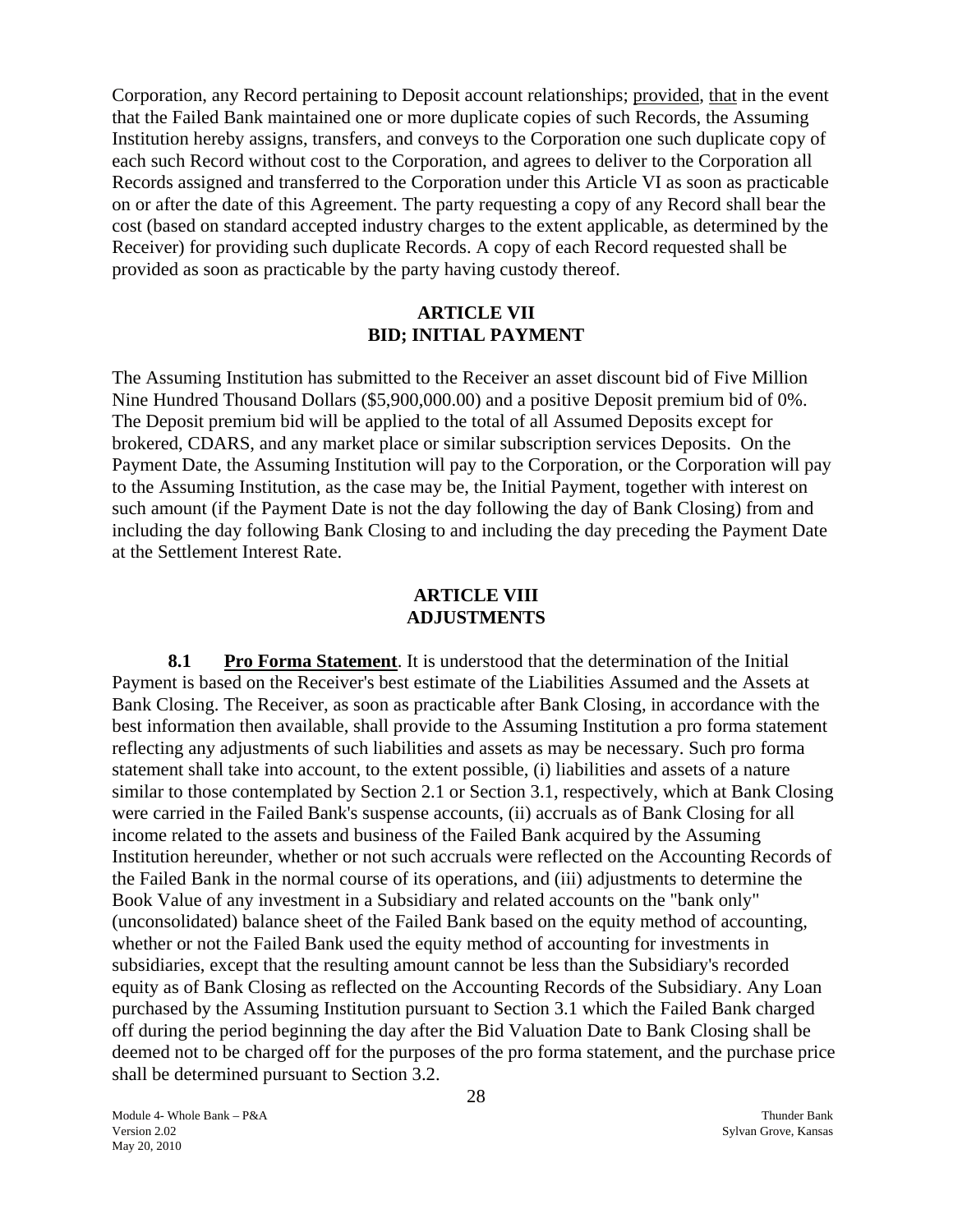# **8.2 Correction of Errors and Omissions; Other Liabilities**.

<span id="page-32-0"></span>(a) In the event any bookkeeping omissions or errors are discovered in preparing any pro forma statement or in completing the transfers and assumptions contemplated hereby, the parties hereto agree to correct such errors and omissions, it being understood that, as far as practicable, all adjustments will be made consistent with the judgments, methods, policies or accounting principles utilized by the Failed Bank in preparing and maintaining Accounting Records, except that adjustments made pursuant to this Section 8.2(a) are not intended to bring the Accounting Records of the Failed Bank into accordance with generally accepted accounting principles.

(b) If the Receiver discovers at any time subsequent to the date of this Agreement that any claim exists against the Failed Bank which is of such a nature that it would have been included in the liabilities assumed under Article II had the existence of such claim or the facts giving rise thereto been known as of Bank Closing, the Receiver may, in its discretion, at any time, require that such claim be assumed by the Assuming Institution in a manner consistent with the intent of this Agreement. The Receiver will make appropriate adjustments to the pro forma statement provided by the Receiver to the Assuming Institution pursuant to Section 8.1 as may be necessary.

**8.3 Payments**. The Receiver agrees to cause to be paid to the Assuming Institution, or the Assuming Institution agrees to pay to the Receiver, as the case may be, on the Settlement Date, a payment in an amount which reflects net adjustments (including any costs, expenses and fees associated with determinations of value as provided in this Agreement) made pursuant to Section 8.1 or Section 8.2, plus interest as provided in Section 8.4. The Receiver and the Assuming Institution agree to effect on the Settlement Date any further transfer of assets to or assumption of liabilities or claims by the Assuming Institution as may be necessary in accordance with Section 8.1 or Section 8.2.

**8.4 Interest**. Any amounts paid under Section 8.3 or Section 8.5, shall bear interest for the period from and including the day following Bank Closing to and including the day preceding the payment at the Settlement Interest Rate.

**8.5 Subsequent Adjustments.** In the event that the Assuming Institution or the Receiver discovers any errors or omissions as contemplated by Section 8.2 or any error with respect to the payment made under Section 8.3 after the Settlement Date, the Assuming Institution and the Receiver agree to promptly correct any such errors or omissions, make any payments and effect any transfers or assumptions as may be necessary to reflect any such correction plus interest as provided in Section 8.4.

# **ARTICLE IX CONTINUING COOPERATION**

**9.1** General Matters. The parties hereto agree that they will, in good faith and with their best efforts, cooperate with each other to carry out the transactions contemplated by this Agreement and to effect the purposes hereof.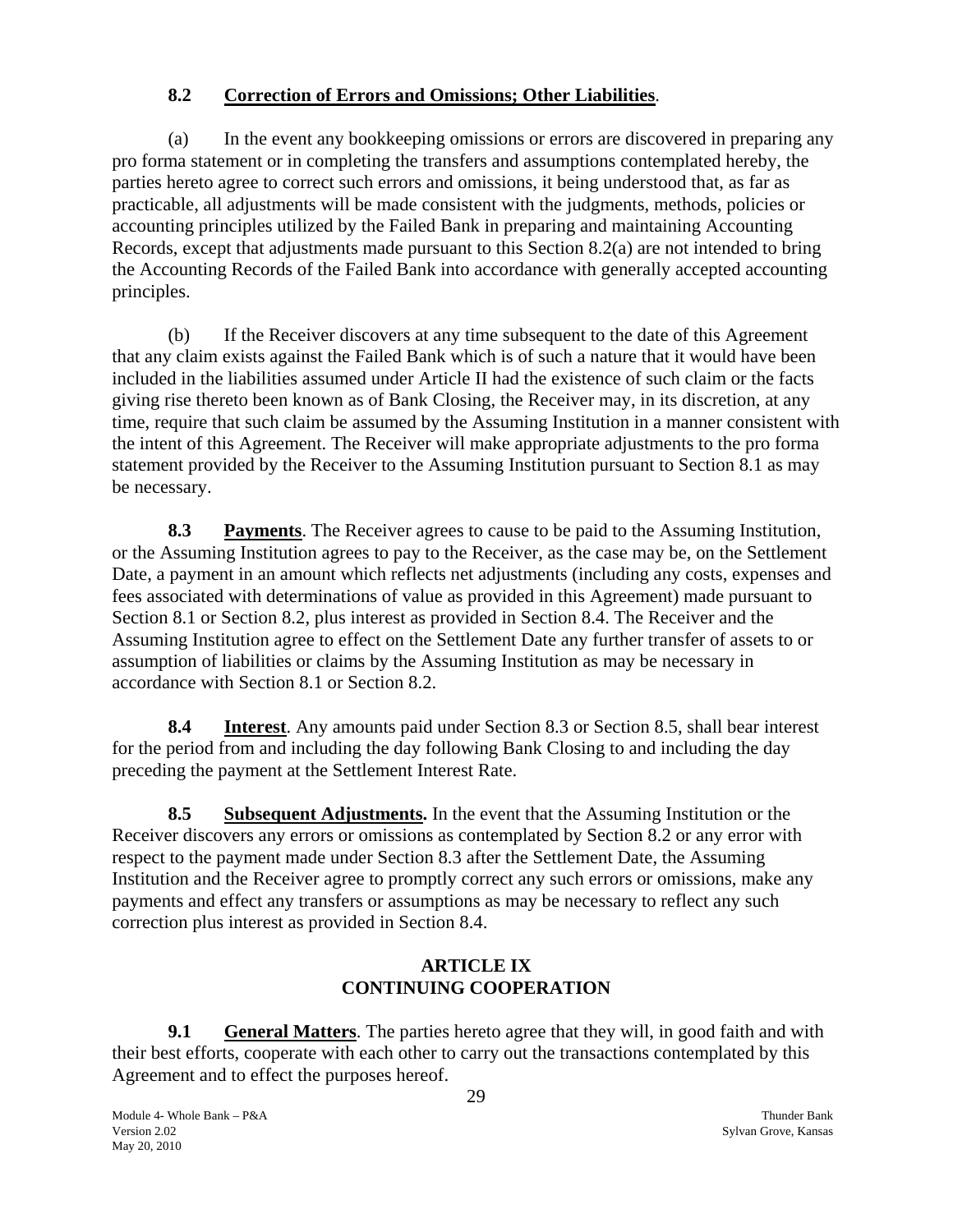<span id="page-33-0"></span>**9.2 Additional Title Documents**. The Receiver, the Corporation and the Assuming Institution each agree, at any time, and from time to time, upon the request of any party hereto, to execute and deliver such additional instruments and documents of conveyance as shall be reasonably necessary to vest in the appropriate party its full legal or equitable title in and to the property transferred pursuant to this Agreement or to be transferred in accordance herewith. The Assuming Institution shall prepare such instruments and documents of conveyance (in form and substance satisfactory to the Receiver) as shall be necessary to vest title to the Assets in the Assuming Institution. The Assuming Institution shall be responsible for recording such instruments and documents of conveyance at its own expense.

# **9.3 Claims and Suits**.

(a) The Receiver shall have the right, in its discretion, to (i) defend or settle any claim or suit against the Assuming Institution with respect to which the Receiver has indemnified the Assuming Institution in the same manner and to the same extent as provided in Article XII, and (ii) defend or settle any claim or suit against the Assuming Institution with respect to any Liability Assumed, which claim or suit may result in a loss to the Receiver arising out of or related to this Agreement, or which existed against the Failed Bank on or before Bank Closing. The exercise by the Receiver of any rights under this Section 9.3(a) shall not release the Assuming Institution with respect to any of its obligations under this Agreement.

(b) In the event any action at law or in equity shall be instituted by any Person against the Receiver and the Corporation as codefendants with respect to any asset of the Failed Bank retained or acquired pursuant to this Agreement by the Receiver, the Receiver agrees, at the request of the Corporation, to join with the Corporation in a petition to remove the action to the United States District Court for the proper district. The Receiver agrees to institute, with or without joinder of the Corporation as co-plaintiff, any action with respect to any such retained or acquired asset or any matter connected therewith whenever notice requiring such action shall be given by the Corporation to the Receiver.

**9.4 Payment of Deposits**. In the event any depositor does not accept the obligation of the Assuming Institution to pay any Deposit liability of the Failed Bank assumed by the Assuming Institution pursuant to this Agreement and asserts a claim against the Receiver for all or any portion of any such Deposit liability, the Assuming Institution agrees on demand to provide to the Receiver funds sufficient to pay such claim in an amount not in excess of the Deposit liability reflected on the books of the Assuming Institution at the time such claim is made. Upon payment by the Assuming Institution to the Receiver of such amount, the Assuming Institution shall be discharged from any further obligation under this Agreement to pay to any such depositor the amount of such Deposit liability paid to the Receiver.

**9.5 Withheld Payments**. At any time, the Receiver or the Corporation may, in its discretion, determine that all or any portion of any deposit balance assumed by the Assuming Institution pursuant to this Agreement does not constitute a "Deposit" (or otherwise, in its discretion, determine that it is the best interest of the Receiver or Corporation to withhold all or any portion of any deposit), and may direct the Assuming Institution to withhold payment of all or any portion of any such deposit balance. Upon such direction, the Assuming Institution agrees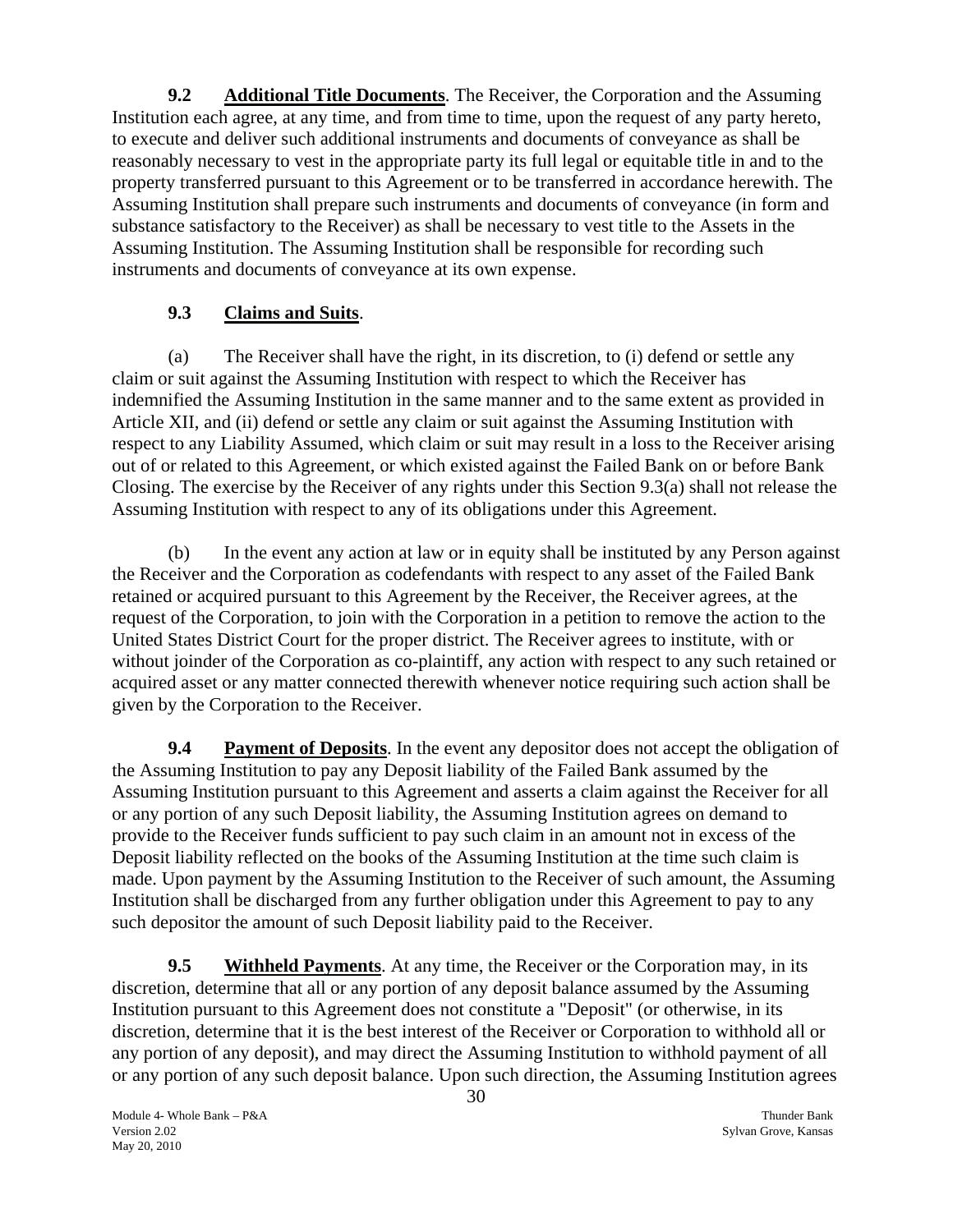<span id="page-34-0"></span>to hold such deposit and not to make any payment of such deposit balance to or on behalf of the depositor, or to itself, whether by way of transfer, set-off, or otherwise. The Assuming Institution agrees to maintain the "withheld payment" status of any such deposit balance until directed in writing by the Receiver or the Corporation as to its disposition. At the direction of the Receiver or the Corporation, the Assuming Institution shall return all or any portion of such deposit balance to the Receiver or the Corporation, as appropriate, and thereupon the Assuming Institution shall be discharged from any further liability to such depositor with respect to such returned deposit balance. If such deposit balance has been paid to the depositor prior to a demand for return by the Corporation or the Receiver, and payment of such deposit balance had not been previously withheld pursuant to this Section, the Assuming Institution shall not be obligated to return such deposit balance to the Receiver or the Corporation. The Assuming Institution shall be obligated to reimburse the Corporation or the Receiver, as the case may be, for the amount of any deposit balance or portion thereof paid by the Assuming Institution in contravention of any previous direction to withhold payment of such deposit balance or return such deposit balance the payment of which was withheld pursuant to this Section.

## **9.6 Proceedings with Respect to Certain Assets and Liabilities**.

(a) In connection with any investigation, proceeding or other matter with respect to any asset or liability of the Failed Bank retained by the Receiver, or any asset of the Failed Bank acquired by the Receiver pursuant to this Agreement, the Assuming Institution shall cooperate to the extent reasonably required by the Receiver.

(b) In addition to its obligations under Section 6.4, the Assuming Institution shall provide representatives of the Receiver access at reasonable times and locations without other limitation or qualification to (i) its directors, officers, employees and agents and those of the Subsidiaries acquired by the Assuming Institution, and (ii) its books and records, the books and records of such Subsidiaries and all Credit Files, and copies thereof. Copies of books, records and Credit Files shall be provided by the Assuming Institution as requested by the Receiver and the costs of duplication thereof shall be borne by the Receiver.

(c) Not later than ten (10) days after the Put Notice pursuant to Section 3.4 or the date of the notice of transfer of any Loan by the Assuming Institution to the Receiver pursuant to Section 3.6, the Assuming Institution shall deliver to the Receiver such documents with respect to such Loan as the Receiver may request, including without limitation the following: (i) all related Credit Documents (other than certificates, notices and other ancillary documents), (ii) a certificate setting forth the principal amount on the date of the transfer and the amount of interest, fees and other charges then accrued and unpaid thereon, and any restrictions on transfer to which any such Loan is subject, and (iii) all Credit Files, and all documents, microfiche, microfilm and computer records (including but not limited to magnetic tape, disc storage, card forms and printed copy) maintained by, owned by, or in the possession of the Assuming Institution or any Affiliate of the Assuming Institution relating to the transferred Loan.

**9.7** Information. The Assuming Institution promptly shall provide to the Corporation such other information, including financial statements and computations, relating to the performance of the provisions of this Agreement as the Corporation or the Receiver may request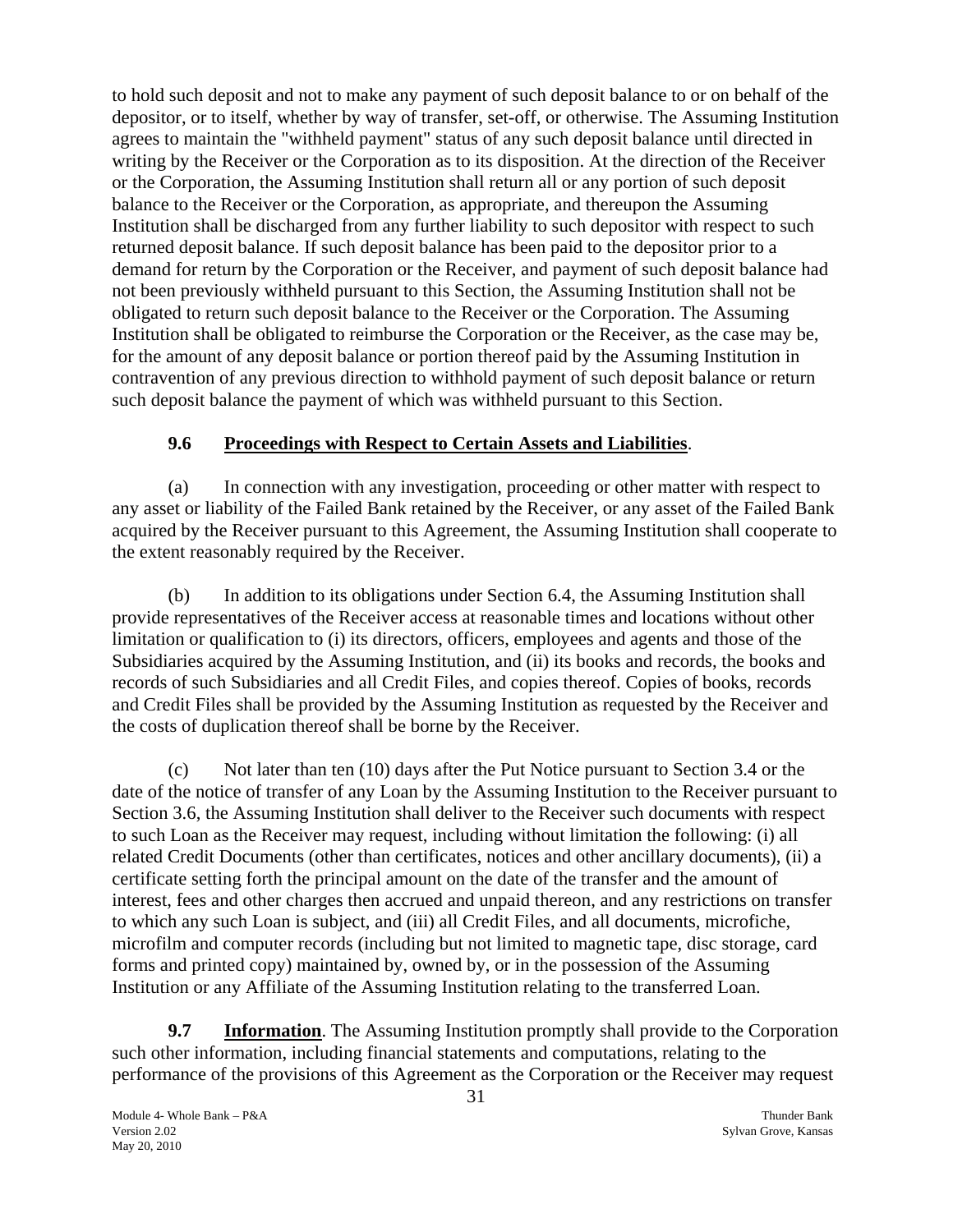<span id="page-35-0"></span>from time to time, and, at the request of the Receiver, make available employees of the Failed Bank employed or retained by the Assuming Institution to assist in preparation of the pro forma statement pursuant to Section 8.1.

### **ARTICLE X CONDITION PRECEDENT**

The obligations of the parties to this Agreement are subject to the Receiver and the Corporation having received at or before Bank Closing evidence reasonably satisfactory to each of any necessary approval, waiver, or other action by any governmental authority, the board of directors of the Assuming Institution, or other third party, with respect to this Agreement and the transactions contemplated hereby, the closing of the Failed Bank and the appointment of the Receiver, the chartering of the Assuming Institution, and any agreements, documents, matters or proceedings contemplated hereby or thereby.

#### **ARTICLE XI REPRESENTATIONS AND WARRANTIES OF THE ASSUMING INSTITUTION**

The Assuming Institution represents and warrants to the Corporation and the Receiver as follows:

(a) **Corporate Existence and Authority**. The Assuming Institution (i) is duly organized, validly existing and in good standing under the laws of its Chartering Authority and has full power and authority to own and operate its properties and to conduct its business as now conducted by it, and (ii) has full power and authority to execute and deliver this Agreement and to perform its obligations hereunder. The Assuming Institution has taken all necessary corporate action to authorize the execution, delivery and performance of this Agreement and the performance of the transactions contemplated hereby.

(b) **Third Party Consents**. No governmental authority or other third party consents (including but not limited to approvals, licenses, registrations or declarations) are required in connection with the execution, delivery or performance by the Assuming Institution of this Agreement, other than such consents as have been duly obtained and are in full force and effect.

(c) **Execution and Enforceability**. This Agreement has been duly executed and delivered by the Assuming Institution and when this Agreement has been duly authorized, executed and delivered by the Corporation and the Receiver, this Agreement will constitute the legal, valid and binding obligation of the Assuming Institution, enforceable in accordance with its terms.

# (d) **Compliance with Law**.

(i) Neither the Assuming Institution nor any of its Subsidiaries is in violation of any statute, regulation, order, decision, judgment or decree of, or any restriction imposed by, the United States of America, any State, municipality or other political subdivision or any agency of any of the foregoing, or any court or other tribunal having jurisdiction over the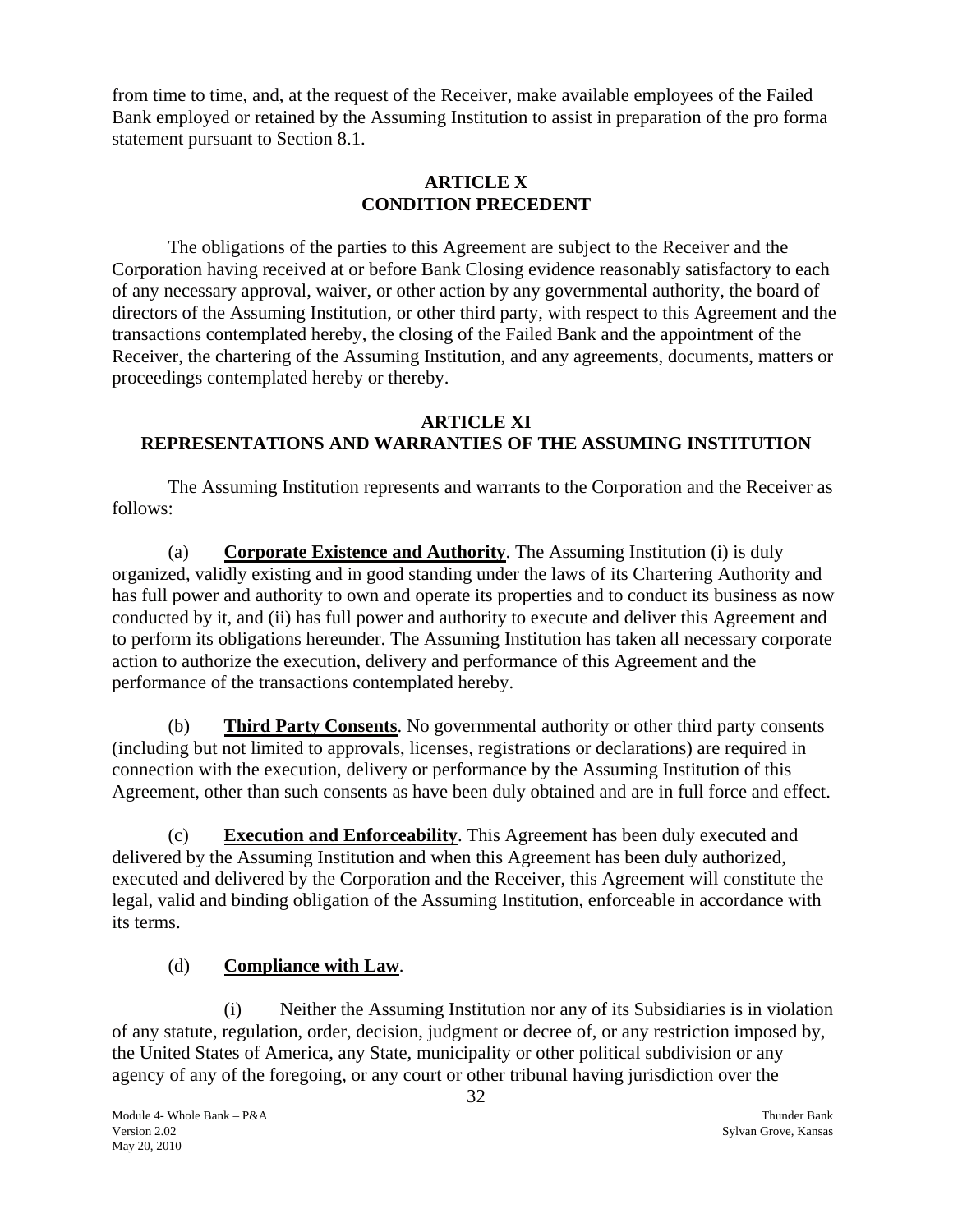<span id="page-36-0"></span>Assuming Institution or any of its Subsidiaries or any assets of any such Person, or any foreign government or agency thereof having such jurisdiction, with respect to the conduct of the business of the Assuming Institution or of any of its Subsidiaries, or the ownership of the properties of the Assuming Institution or any of its Subsidiaries, which, either individually or in the aggregate with all other such violations, would materially and adversely affect the business, operations or condition (financial or otherwise) of the Assuming Institution or the ability of the Assuming Institution to perform, satisfy or observe any obligation or condition under this Agreement.

(ii) Neither the execution and delivery nor the performance by the Assuming Institution of this Agreement will result in any violation by the Assuming Institution of, or be in conflict with, any provision of any applicable law or regulation, or any order, writ or decree of any court or governmental authority.

(e) **Insured or Guaranteed Loans.** If any Loans being transferred pursuant to this Agreement are insured or guaranteed by any department or agency of any governmental unit, federal, state or local, Assuming Institution represents that Assuming Institution has been approved by such agency and is an approved lender or mortgagee, as appropriate, if such approval is required. Assuming Institution further assumes full responsibility for determining whether or not such insurance or guarantees are in full force and effect on the date of this Agreement and with respect to those Loans whose insurance or guaranty is in full force and effect on the date of this Agreement, Assuming Institution assumes full responsibility for doing all things necessary to insure such insurance or guarantees remain in full force and effect. Assuming Institution agrees to assume all of the obligations under the contract(s) of insurance or guaranty, agrees to cooperate with the Receiver where necessary to complete forms required by the insuring or guaranteeing department or agency to effect or complete the transfer to Assuming Institution.

(f) **Representations Remain True**. The Assuming Institution represents and warrants that it has executed and delivered to the Corporation a Purchaser Eligibility Certification and Confidentiality Agreement and that all information provided and representations made by or on behalf of the Assuming Institution in connection with this Agreement and the transactions contemplated hereby, including, but not limited to, the Purchaser Eligibility Certification and Confidentiality Agreement (which are affirmed and ratified hereby) are and remain true and correct in all material respects and do not fail to state any fact required to make the information contained therein not misleading.

## **ARTICLE XII INDEMNIFICATION**

**12.1** Indemnification of Indemnitees. From and after Bank Closing and subject to the limitations set forth in this Section and Section 12.6 and compliance by the Indemnitees with Section 12.2, the Receiver agrees to indemnify and hold harmless the Indemnitees against any and all costs, losses, liabilities, expenses (including attorneys' fees) incurred prior to the assumption of defense by the Receiver pursuant to paragraph (d) of Section 12.2, judgments, fines and amounts paid in settlement actually and reasonably incurred in connection with claims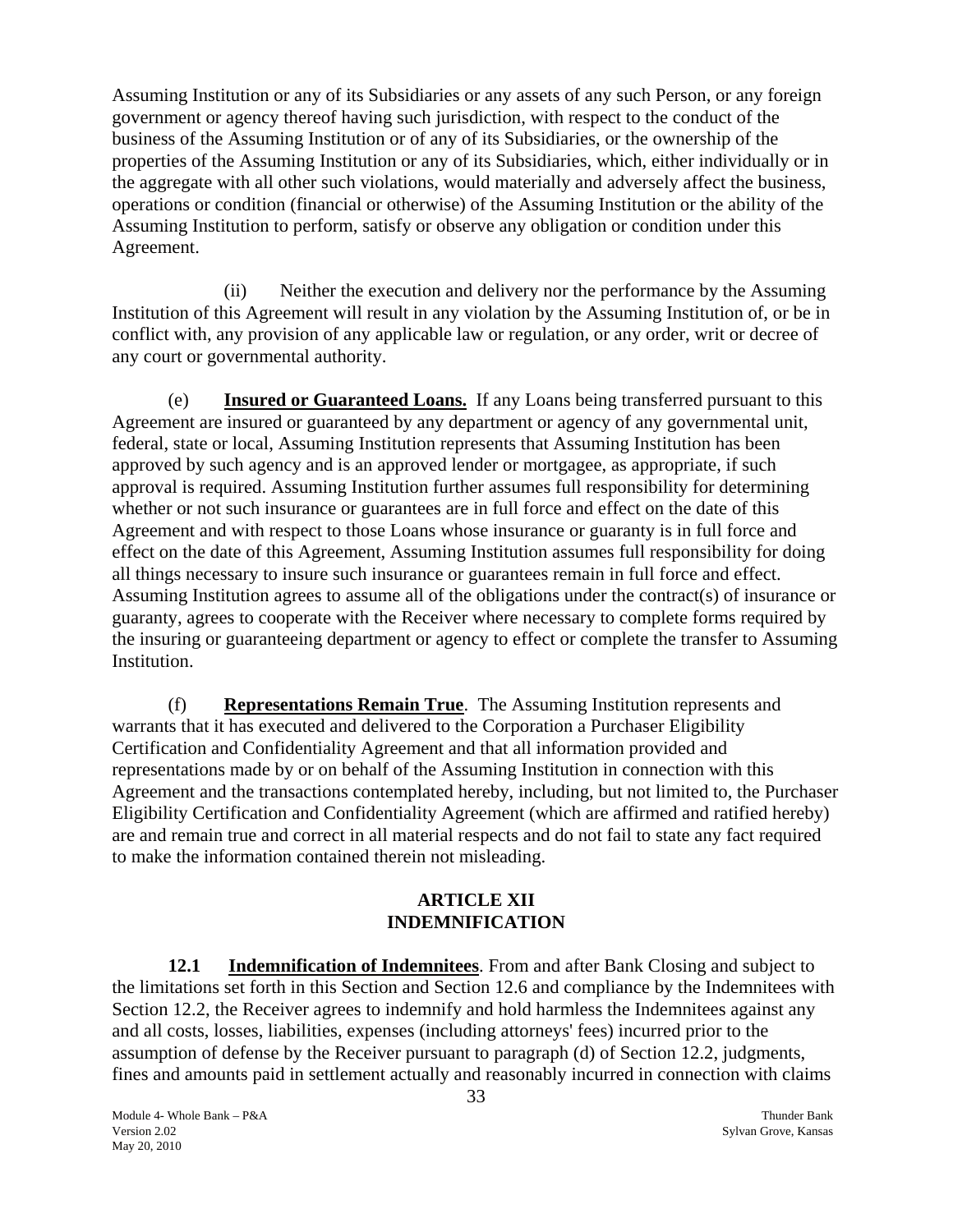against any Indemnitee based on liabilities of the Failed Bank that are not assumed by the Assuming Institution pursuant to this Agreement or subsequent to the execution hereof by the Assuming Institution or any Subsidiary or Affiliate of the Assuming Institution for which indemnification is provided hereunder in (a) of this Section 12.1, subject to certain exclusions as provided in (b) of this Section 12.1:

(a)

(1) claims based on the rights of any shareholder or former shareholder as such of (x) the Failed Bank, or (y) any Subsidiary or Affiliate of the Failed Bank;

(2) claims based on the rights of any creditor as such of the Failed Bank, or any creditor as such of any director, officer, employee or agent of the Failed Bank, with respect to any indebtedness or other obligation of the Failed Bank arising prior to Bank Closing;

(3) claims based on the rights of any present or former director, officer, employee or agent as such of the Failed Bank or of any Subsidiary or Affiliate of the Failed Bank;

(4) claims based on any action or inaction prior to Bank Closing of the Failed Bank, its directors, officers, employees or agents as such, or any Subsidiary or Affiliate of the Failed Bank, or the directors, officers, employees or agents as such of such Subsidiary or Affiliate;

(5) claims based on any malfeasance, misfeasance or nonfeasance of the Failed Bank, its directors, officers, employees or agents with respect to the trust business of the Failed Bank, if any;

(6) claims based on any failure or alleged failure (not in violation of law) by the Assuming Institution to continue to perform any service or activity previously performed by the Failed Bank which the Assuming Institution is not required to perform pursuant to this Agreement or which arise under any contract to which the Failed Bank was a party which the Assuming Institution elected not to assume in accordance with this Agreement and which neither the Assuming Institution nor any Subsidiary or Affiliate of the Assuming Institution has assumed subsequent to the execution hereof;

(7) claims arising from any action or inaction of any Indemnitee, including for purposes of this Section 12.1(a)(7) the former officers or employees of the Failed Bank or of any Subsidiary or Affiliate of the Failed Bank that is taken upon the specific written direction of the Corporation or the Receiver, other than any action or inaction taken in a manner constituting bad faith, gross negligence or willful misconduct; and

(8) claims based on the rights of any depositor of the Failed Bank whose deposit has been accorded "withheld payment" status and/or returned to the Receiver or Corporation in accordance with Section 9.5 and/or has become an "unclaimed deposit" or has been returned to the Corporation or the Receiver in accordance with Section 2.3;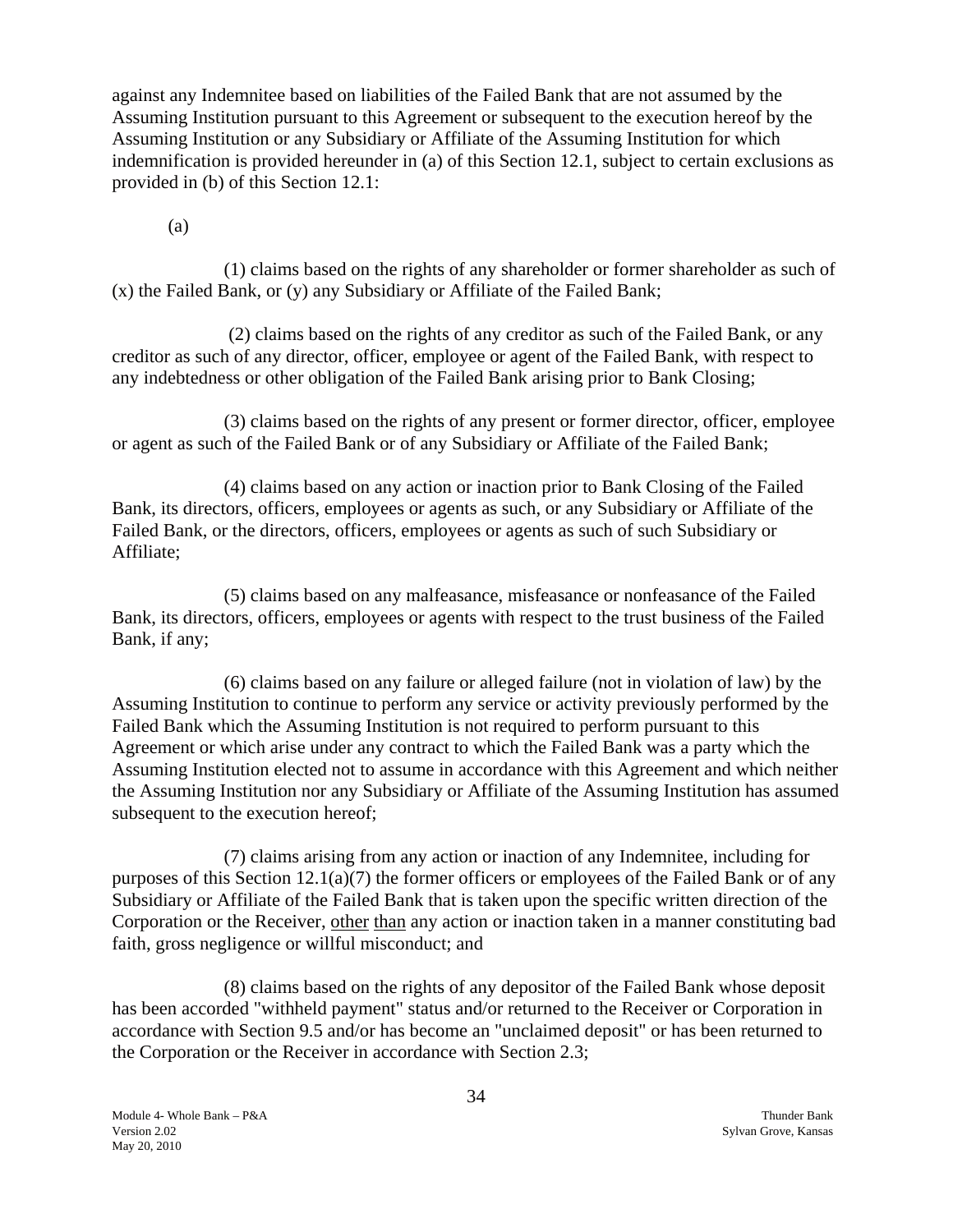(b) provided, that, with respect to this Agreement, except for paragraphs (7) and (8) of Section 12.1(a), no indemnification will be provided under this Agreement for any:

(1) judgment or fine against, or any amount paid in settlement (without the written approval of the Receiver) by, any Indemnitee in connection with any action that seeks damages against any Indemnitee (a "counterclaim") arising with respect to any Asset and based on any action or inaction of either the Failed Bank, its directors, officers, employees or agents as such prior to Bank Closing, unless any such judgment, fine or amount paid in settlement exceeds the greater of (i) the Repurchase Price of such Asset, or (ii) the monetary recovery sought on such Asset by the Assuming Institution in the cause of action from which the counterclaim arises; and in such event the Receiver will provide indemnification only in the amount of such excess; and no indemnification will be provided for any costs or expenses other than any costs or expenses (including attorneys' fees) which, in the determination of the Receiver, have been actually and reasonably incurred by such Indemnitee in connection with the defense of any such counterclaim; and it is expressly agreed that the Receiver reserves the right to intervene, in its discretion, on its behalf and/or on behalf of the Receiver, in the defense of any such counterclaim;

(2) claims with respect to any liability or obligation of the Failed Bank that is expressly assumed by the Assuming Institution pursuant to this Agreement or subsequent to the execution hereof by the Assuming Institution or any Subsidiary or Affiliate of the Assuming Institution;

(3) claims with respect to any liability of the Failed Bank to any present or former employee as such of the Failed Bank or of any Subsidiary or Affiliate of the Failed Bank, which liability is expressly assumed by the Assuming Institution pursuant to this Agreement or subsequent to the execution hereof by the Assuming Institution or any Subsidiary or Affiliate of the Assuming Institution;

(4) claims based on the failure of any Indemnitee to seek recovery of damages from the Receiver for any claims based upon any action or inaction of the Failed Bank, its directors, officers, employees or agents as fiduciary, agent or custodian prior to Bank Closing;

(5) claims based on any violation or alleged violation by any Indemnitee of the antitrust, branching, banking or bank holding company or securities laws of the United States of America or any State thereof;

(6) claims based on the rights of any present or former creditor, customer, or supplier as such of the Assuming Institution or any Subsidiary or Affiliate of the Assuming Institution;

(7) claims based on the rights of any present or former shareholder as such of the Assuming Institution or any Subsidiary or Affiliate of the Assuming Institution regardless of whether any such present or former shareholder is also a present or former shareholder of the Failed Bank;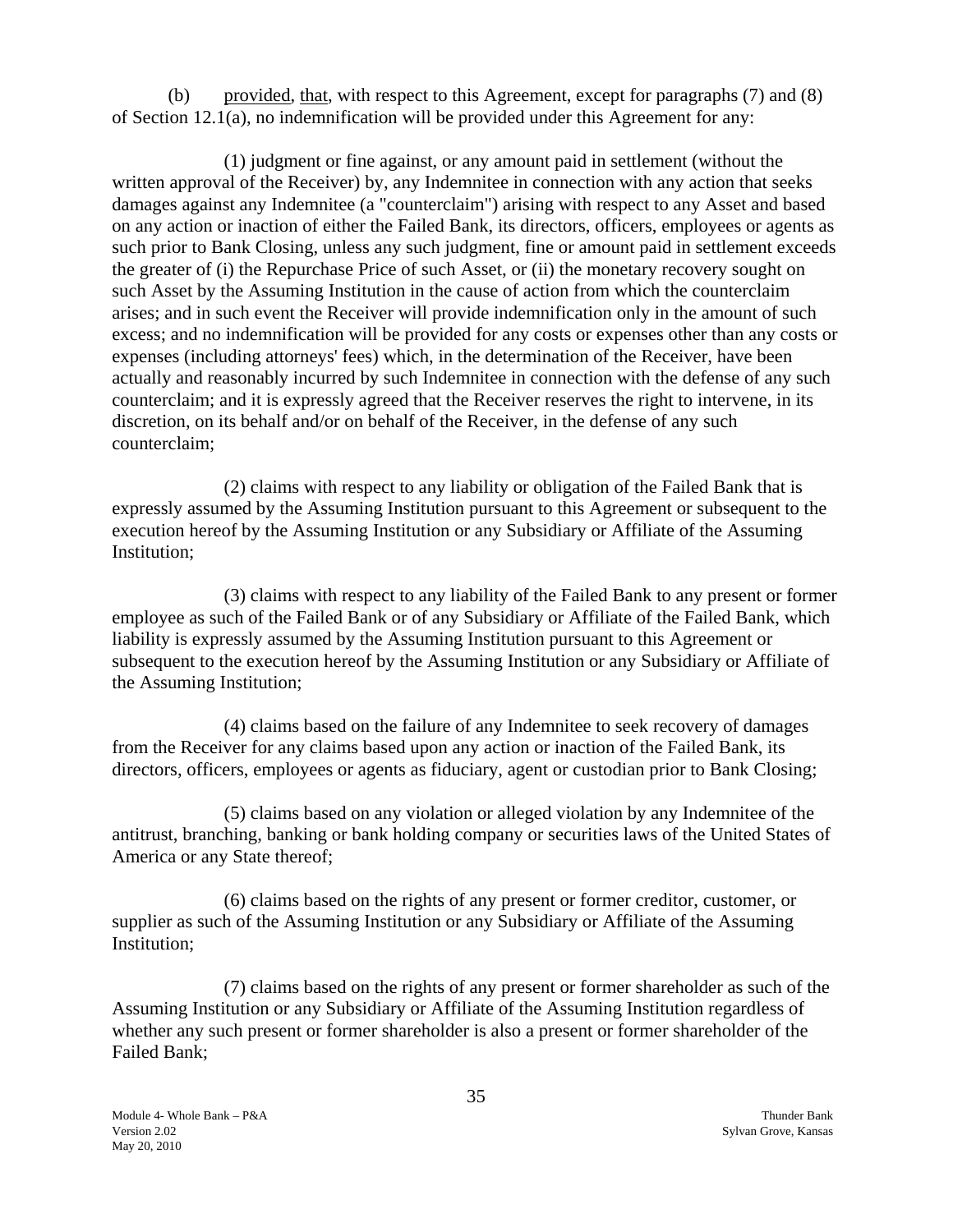<span id="page-39-0"></span>(8) claims, if the Receiver determines that the effect of providing such indemnification would be to (i) expand or alter the provisions of any warranty or disclaimer thereof provided in Section 3.3 or any other provision of this Agreement, or (ii) create any warranty not expressly provided under this Agreement;

(9) claims which could have been enforced against any Indemnitee had the Assuming Institution not entered into this Agreement;

(10) claims based on any liability for taxes or fees assessed with respect to the consummation of the transactions contemplated by this Agreement, including without limitation any subsequent transfer of any Assets or Liabilities Assumed to any Subsidiary or Affiliate of the Assuming Institution;

(11) except as expressly provided in this Article XII, claims based on any action or inaction of any Indemnitee, and nothing in this Agreement shall be construed to provide indemnification for (i) the Failed Bank, (ii) any Subsidiary or Affiliate of the Failed Bank, or (iii) any present or former director, officer, employee or agent of the Failed Bank or its Subsidiaries or Affiliates; provided, that the Receiver, in its discretion, may provide indemnification hereunder for any present or former director, officer, employee or agent of the Failed Bank or its Subsidiaries or Affiliates who is also or becomes a director, officer, employee or agent of the Assuming Institution or its Subsidiaries or Affiliates;

(12) claims or actions which constitute a breach by the Assuming Institution of the representations and warranties contained in Article XI;

(13) claims arising out of or relating to the condition of or generated by an Asset arising from or relating to the presence, storage or release of any hazardous or toxic substance, or any pollutant or contaminant, or condition of such Asset which violate any applicable Federal, State or local law or regulation concerning environmental protection; and

(14) claims based on, related to or arising from any asset, including a loan, acquired or liability assumed by the Assuming Institution, other than pursuant to this Agreement.

**12.2 Conditions Precedent to Indemnification**. It shall be a condition precedent to the obligation of the Receiver to indemnify any Person pursuant to this Article XII that such Person shall, with respect to any claim made or threatened against such Person for which such Person is or may be entitled to indemnification hereunder:

(a) give written notice to the Regional Counsel (Litigation Branch) of the Corporation in the manner and at the address provided in Section 13.7 of such claim as soon as practicable after such claim is made or threatened; provided, that notice must be given on or before the date which is six (6) years from the date of this Agreement;

(b) provide to the Receiver such information and cooperation with respect to such claim as the Receiver may reasonably require;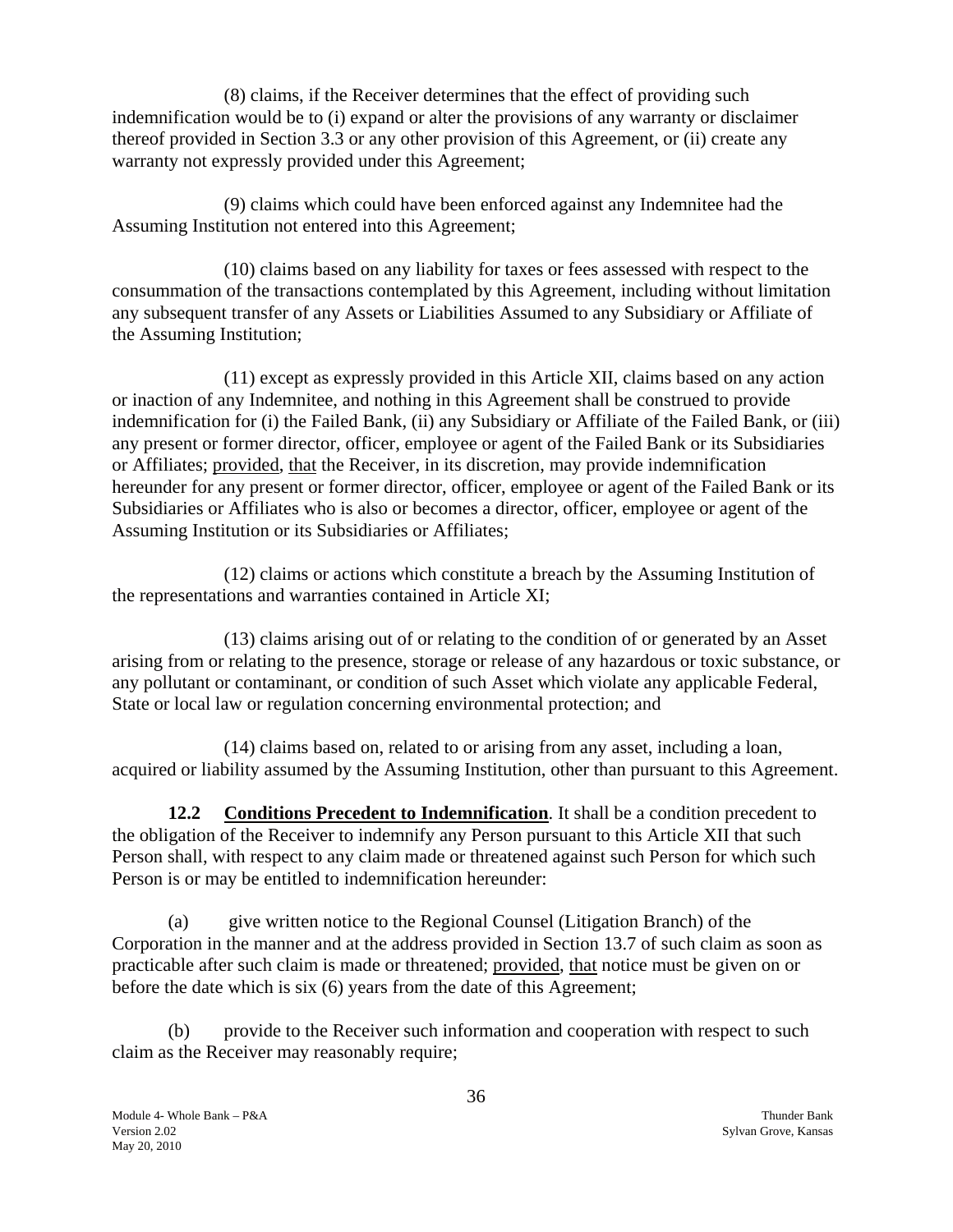<span id="page-40-0"></span>(c) cooperate and take all steps, as the Receiver may reasonably require, to preserve and protect any defense to such claim;

(d) in the event suit is brought with respect to such claim, upon reasonable prior notice, afford to the Receiver the right, which the Receiver may exercise in its sole discretion, to conduct the investigation, control the defense and effect settlement of such claim, including without limitation the right to designate counsel and to control all negotiations, litigation, arbitration, settlements, compromises and appeals of any such claim, all of which shall be at the expense of the Receiver; provided, that the Receiver shall have notified the Person claiming indemnification in writing that such claim is a claim with respect to which the Person claiming indemnification is entitled to indemnification under this Article XII;

(e) not incur any costs or expenses in connection with any response or suit with respect to such claim, unless such costs or expenses were incurred upon the written direction of the Receiver; provided, that the Receiver shall not be obligated to reimburse the amount of any such costs or expenses unless such costs or expenses were incurred upon the written direction of the Receiver;

(f) not release or settle such claim or make any payment or admission with respect thereto, unless the Receiver consents in writing thereto, which consent shall not be unreasonably withheld; provided, that the Receiver shall not be obligated to reimburse the amount of any such settlement or payment unless such settlement or payment was effected upon the written direction of the Receiver; and

(g) take reasonable action as the Receiver may request in writing as necessary to preserve, protect or enforce the rights of the indemnified Person against any Primary Indemnitor.

**12.3 No Additional Warranty**. Nothing in this Article XII shall be construed or deemed to (i) expand or otherwise alter any warranty or disclaimer thereof provided under Section 3.3 or any other provision of this Agreement with respect to, among other matters, the title, value, collectibility, genuineness, enforceability or condition of any (x) Asset, or (y) asset of the Failed Bank purchased by the Assuming Institution subsequent to the execution of this Agreement by the Assuming Institution or any Subsidiary or Affiliate of the Assuming Institution, or (ii) create any warranty not expressly provided under this Agreement with respect thereto.

**12.4 Indemnification of Receiver and Corporation**. From and after Bank Closing, the Assuming Institution agrees to indemnify and hold harmless the Corporation and the Receiver and their respective directors, officers, employees and agents from and against any and all costs, losses, liabilities, expenses (including attorneys' fees), judgments, fines and amounts paid in settlement actually and reasonably incurred in connection with any of the following:

(a) claims based on any and all liabilities or obligations of the Failed Bank assumed by the Assuming Institution pursuant to this Agreement or subsequent to the execution hereof by the Assuming Institution or any Subsidiary or Affiliate of the Assuming Institution, whether or not any such liabilities subsequently are sold and/or transferred, other than any claim based upon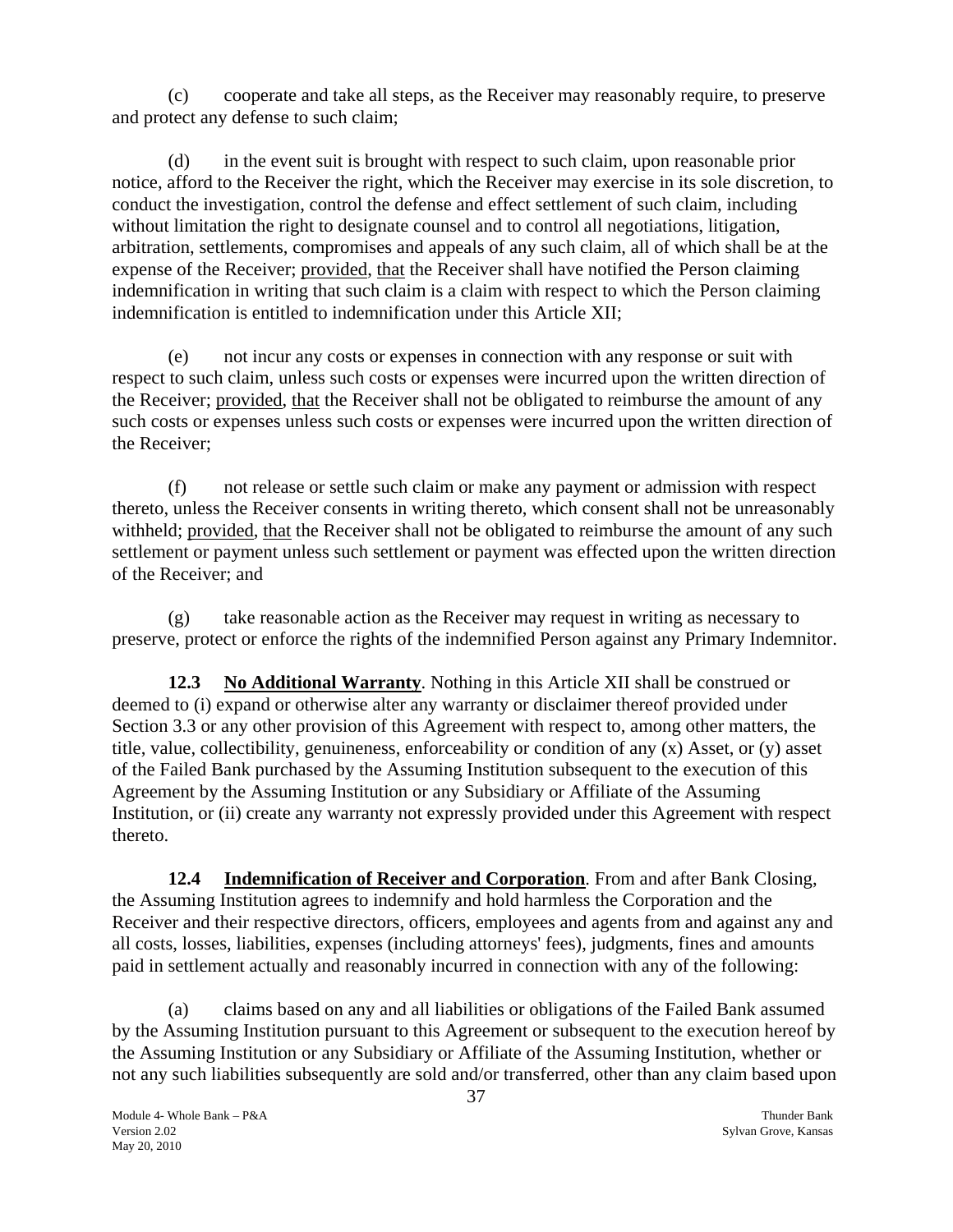<span id="page-41-0"></span>any action or inaction of any Indemnitee as provided in paragraph (7) or (8) of Section 12.1(a); and

(b) claims based on any act or omission of any Indemnitee (including but not limited to claims of any Person claiming any right or title by or through the Assuming Institution with respect to Assets transferred to the Receiver pursuant to Section 3.4 or 3.6), other than any action or inaction of any Indemnitee as provided in paragraph (7) or (8) of Section 12.1(a).

**12.5 Obligations Supplemental**. The obligations of the Receiver, and the Corporation as guarantor in accordance with Section 12.7, to provide indemnification under this Article XII are to supplement any amount payable by any Primary Indemnitor to the Person indemnified under this Article XII. Consistent with that intent, the Receiver agrees only to make payments pursuant to such indemnification to the extent not payable by a Primary Indemnitor. If the aggregate amount of payments by the Receiver, or the Corporation as guarantor in accordance with Section 12.7, and all Primary Indemnitors with respect to any item of indemnification under this Article XII exceeds the amount payable with respect to such item, such Person being indemnified shall notify the Receiver thereof and, upon the request of the Receiver, shall promptly pay to the Receiver, or the Corporation as appropriate, the amount of the Receiver's (or Corporation's) payments to the extent of such excess.

**12.6 Criminal Claims**. Notwithstanding any provision of this Article XII to the contrary, in the event that any Person being indemnified under this Article XII shall become involved in any criminal action, suit or proceeding, whether judicial, administrative or investigative, the Receiver shall have no obligation hereunder to indemnify such Person for liability with respect to any criminal act or to the extent any costs or expenses are attributable to the defense against the allegation of any criminal act, unless (i) the Person is successful on the merits or otherwise in the defense against any such action, suit or proceeding, or (ii) such action, suit or proceeding is terminated without the imposition of liability on such Person.

**12.7 Limited Guaranty of the Corporation.** The Corporation hereby guarantees performance of the Receiver's obligation to indemnify the Assuming Institution as set forth in this Article XII. It is a condition to the Corporation's obligation hereunder that the Assuming Institution shall comply in all respects with the applicable provisions of this Article XII. The Corporation shall be liable hereunder only for such amounts, if any, as the Receiver is obligated to pay under the terms of this Article XII but shall fail to pay. Except as otherwise provided above in this Section 12.7, nothing in this Article XII is intended or shall be construed to create any liability or obligation on the part of the Corporation, the United States of America or any department or agency thereof under or with respect to this Article XII, or any provision hereof, it being the intention of the parties hereto that the obligations undertaken by the Receiver under this Article XII are the sole and exclusive responsibility of the Receiver and no other Person or entity.

**12.8 Subrogation.** Upon payment by the Receiver, or the Corporation as guarantor in accordance with Section 12.7, to any Indemnitee for any claims indemnified by the Receiver under this Article XII, the Receiver, or the Corporation as appropriate, shall become subrogated to all rights of the Indemnitee against any other Person to the extent of such payment.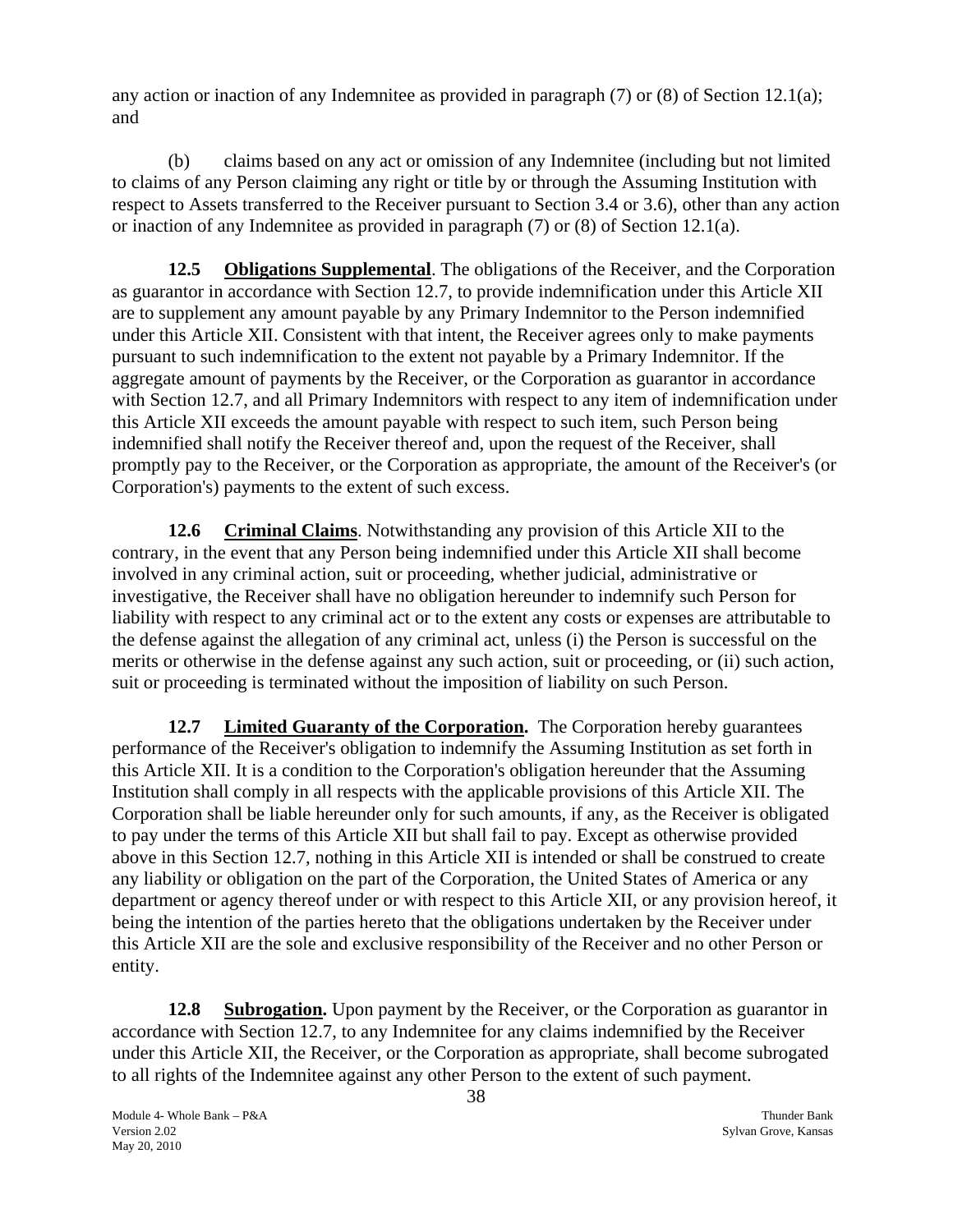#### **ARTICLE XIII MISCELLANEOUS**

<span id="page-42-0"></span>**13.1 Entire Agreement**. This Agreement embodies the entire agreement of the parties hereto in relation to the subject matter herein and supersedes all prior understandings or agreements, oral or written, between the parties.

**13.2 Headings**. The headings and subheadings of the Table of Contents, Articles and Sections contained in this Agreement, except the terms identified for definition in Article I and elsewhere in this Agreement, are inserted for convenience only and shall not affect the meaning or interpretation of this Agreement or any provision hereof.

**13.3 Counterparts**. This Agreement may be executed in any number of counterparts and by the duly authorized representative of a different party hereto on separate counterparts, each of which when so executed shall be deemed to be an original and all of which when taken together shall constitute one and the same Agreement.

13.4 **GOVERNING LAW.** THIS AGREEMENT AND THE RIGHTS AND OBLIGATIONS HEREUNDER SHALL BE GOVERNED BY AND CONSTRUED IN ACCORDANCE WITH THE FEDERAL LAW OF THE UNITED STATES OF AMERICA, AND IN THE ABSENCE OF CONTROLLING FEDERAL LAW, IN ACCORDANCE WITH THE LAWS OF THE STATE IN WHICH THE MAIN OFFICE OF THE FAILED BANK IS LOCATED.

**13.5 Successors**. All terms and conditions of this Agreement shall be binding on the successors and assigns of the Receiver, the Corporation and the Assuming Institution. Except as otherwise specifically provided in this Agreement, nothing expressed or referred to in this Agreement is intended or shall be construed to give any Person other than the Receiver, the Corporation and the Assuming Institution any legal or equitable right, remedy or claim under or with respect to this Agreement or any provisions contained herein, it being the intention of the parties hereto that this Agreement, the obligations and statements of responsibilities hereunder, and all other conditions and provisions hereof are for the sole and exclusive benefit of the Receiver, the Corporation and the Assuming Institution and for the benefit of no other Person.

**13.6 Modification; Assignment**. No amendment or other modification, rescission, release, or assignment of any part of this Agreement shall be effective except pursuant to a written agreement subscribed by the duly authorized representatives of the parties hereto.

**13.7 Notice**. Any notice, request, demand, consent, approval or other communication to any party hereto shall be effective when received and shall be given in writing, and delivered in person against receipt therefore, or sent by certified mail, postage prepaid, courier service, telex, facsimile transmission or email to such party (with copies as indicated below) at its address set forth below or at such other address as it shall hereafter furnish in writing to the other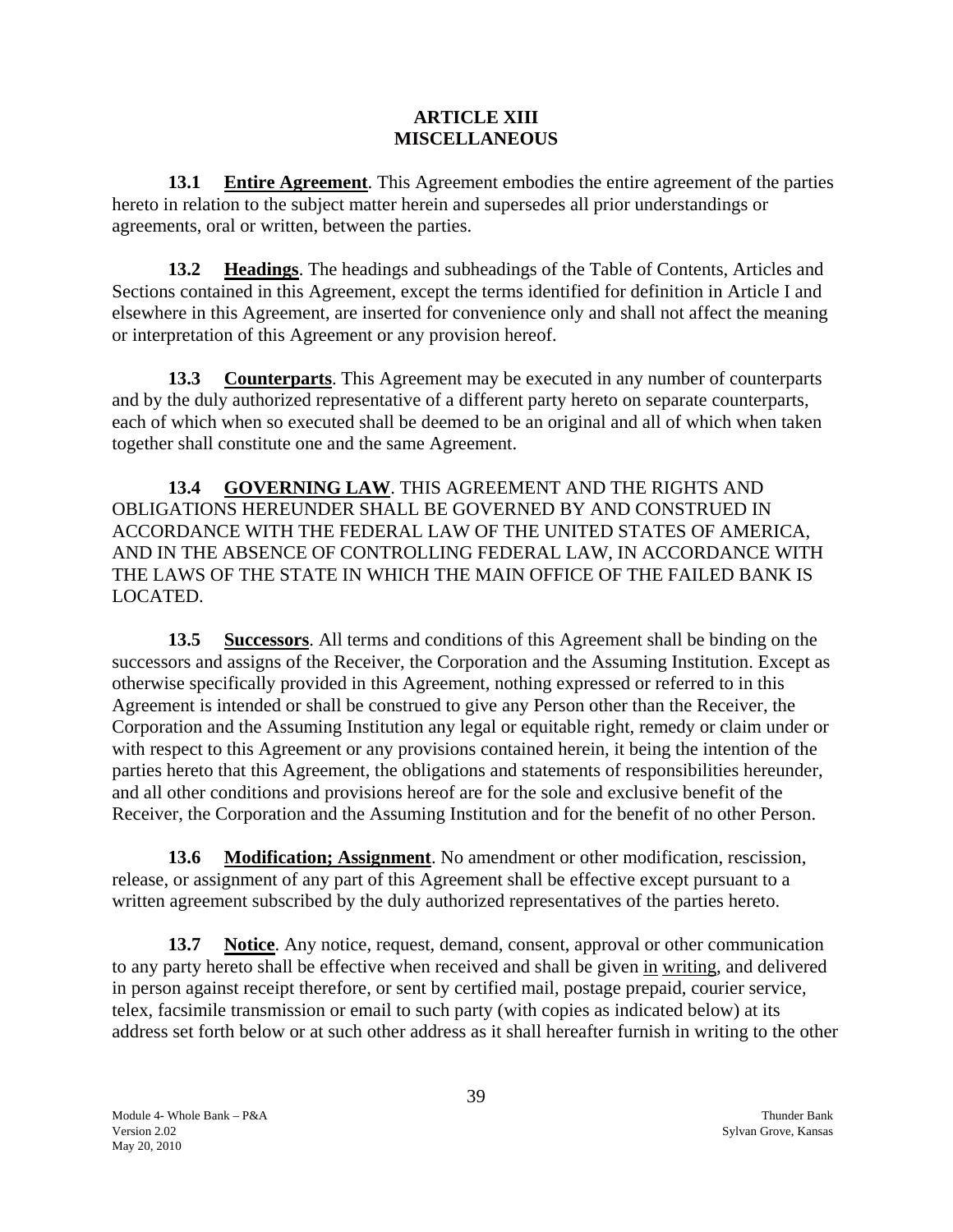<span id="page-43-0"></span>parties. All such notices and other communications shall be deemed given on the date received by the addressee.

## **Assuming Institution**

The Bennington State Bank 2130 South Ohio P.O. Box 1280 Salina, Kansas 67402-1280

Attention: Dennis S. Lull, President

with a copy to: Burke L. Matthews, Executive Vice President

## **Receiver and Corporation**

Federal Deposit Insurance Corporation, Receiver of Thunder Bank 1601 Bryan Street, Suite 1700 Dallas, Texas 75201 Attention: Settlement Agent

# **In addition, with respect to notices under Article 4.6:**

cc: Resolutions and Closings Manager, ORE Department

# **In addition, with respect to notice under Article XII:**

cc: Regional Counsel (Litigation Branch)

**13.8 Manner of Payment**. All payments due under this Agreement shall be in lawful money of the United States of America in immediately available funds as each party hereto may specify to the other parties; provided, that in the event the Receiver or the Corporation is obligated to make any payment hereunder in the amount of \$25,000.00 or less, such payment may be made by check.

**13.9 Costs, Fees and Expenses**. Except as otherwise specifically provided herein, each party hereto agrees to pay all costs, fees and expenses which it has incurred in connection with or incidental to the matters contained in this Agreement, including without limitation any fees and disbursements to its accountants and counsel; provided, that the Assuming Institution shall pay all fees, costs and expenses (other than attorneys' fees incurred by the Receiver) incurred in connection with the transfer to it of any Assets or Liabilities Assumed hereunder or in accordance herewith.

**13.10 Waiver**. Each of the Receiver, the Corporation and the Assuming Institution may waive its respective rights, powers or privileges under this Agreement; provided, that such waiver shall be in writing; and further provided, that no failure or delay on the part of the Receiver, the Corporation or the Assuming Institution to exercise any right, power or privilege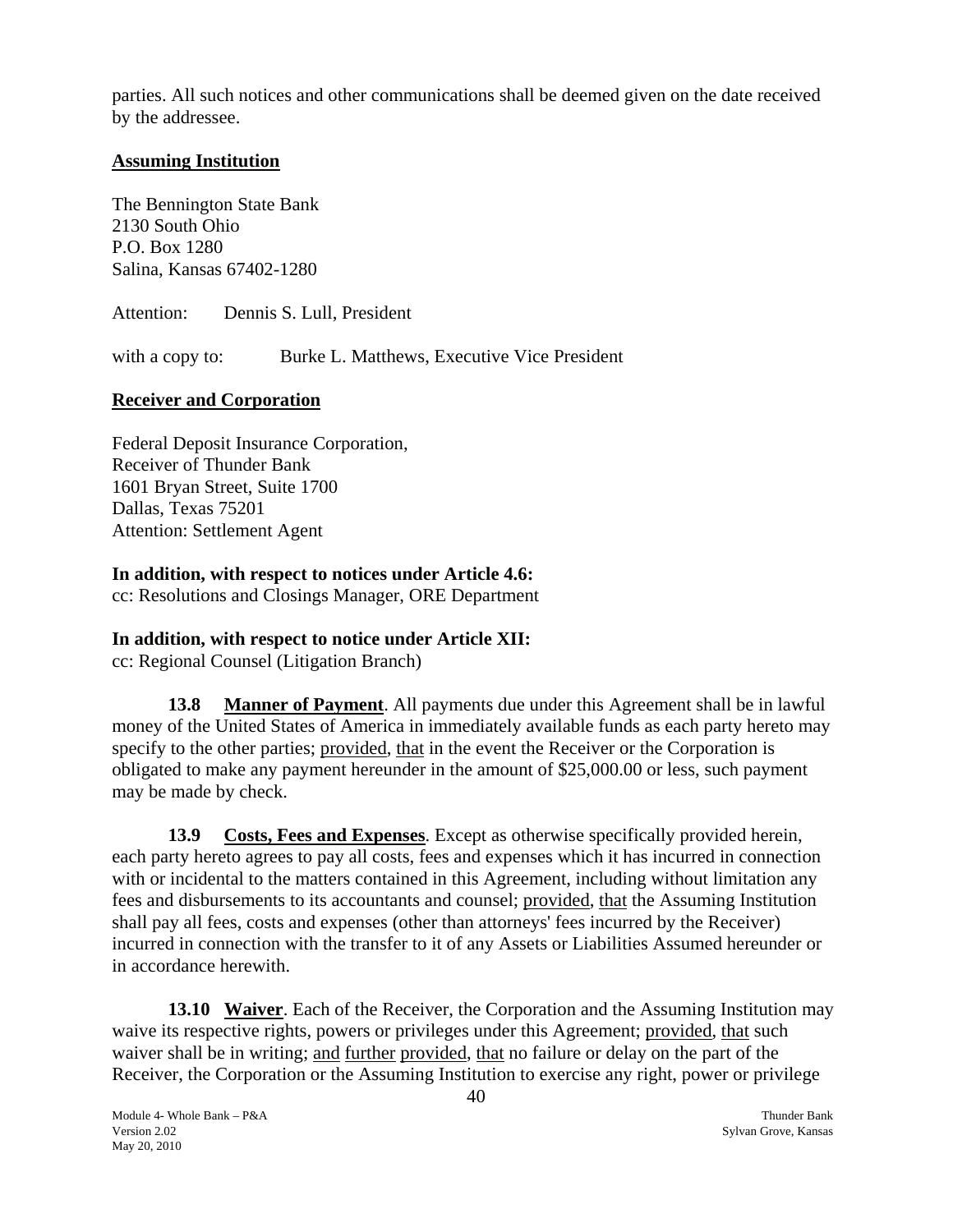<span id="page-44-0"></span>under this Agreement shall operate as a waiver thereof, nor will any single or partial exercise of any right, power or privilege under this Agreement preclude any other or further exercise thereof or the exercise of any other right, power or privilege by the Receiver, the Corporation, or the Assuming Institution under this Agreement, nor will any such waiver operate or be construed as a future waiver of such right, power or privilege under this Agreement.

**13.11 Severability**. If any provision of this Agreement is declared invalid or unenforceable, then, to the extent possible, all of the remaining provisions of this Agreement shall remain in full force and effect and shall be binding upon the parties hereto.

**13.12 Term of Agreement**. This Agreement shall continue in full force and effect until the sixth (6th) anniversary of Bank Closing; provided, that the provisions of Section 6.3 and 6.4 shall survive the expiration of the term of this Agreement. Provided, however, the receivership of the Failed Bank may be terminated prior to the expiration of the term of this Agreement; in such event, the guaranty of the Corporation, as provided in and in accordance with the provisions of Section 12.7 shall be in effect for the remainder of the term. Expiration of the term of this Agreement shall not affect any claim or liability of any party with respect to any (i) amount which is owing at the time of such expiration, regardless of when such amount becomes payable, and (ii) breach of this Agreement occurring prior to such expiration, regardless of when such breach is discovered.

**13.13 Survival of Covenants, Etc.** The covenants, representations, and warranties in this Agreement shall survive the execution of this Agreement and the consummation of the transactions contemplated hereunder.

# **[Signature Page Follows]**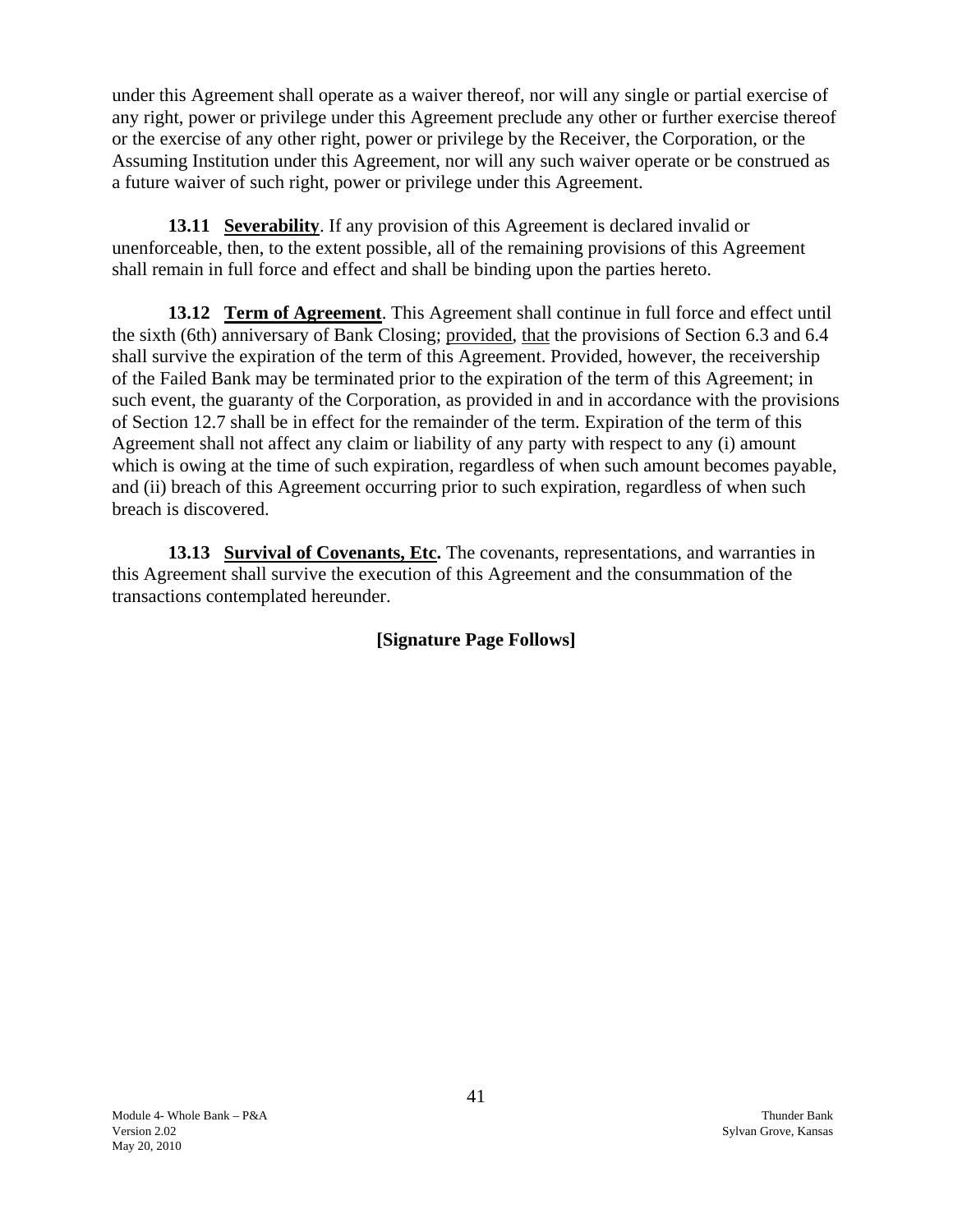IN WITNESS WHEREOF, the parties hereto have caused this Agreement to be executed by their duly authorized representatives as of the date first above written.



May 20, 2010

Sylvan Grove, Kansas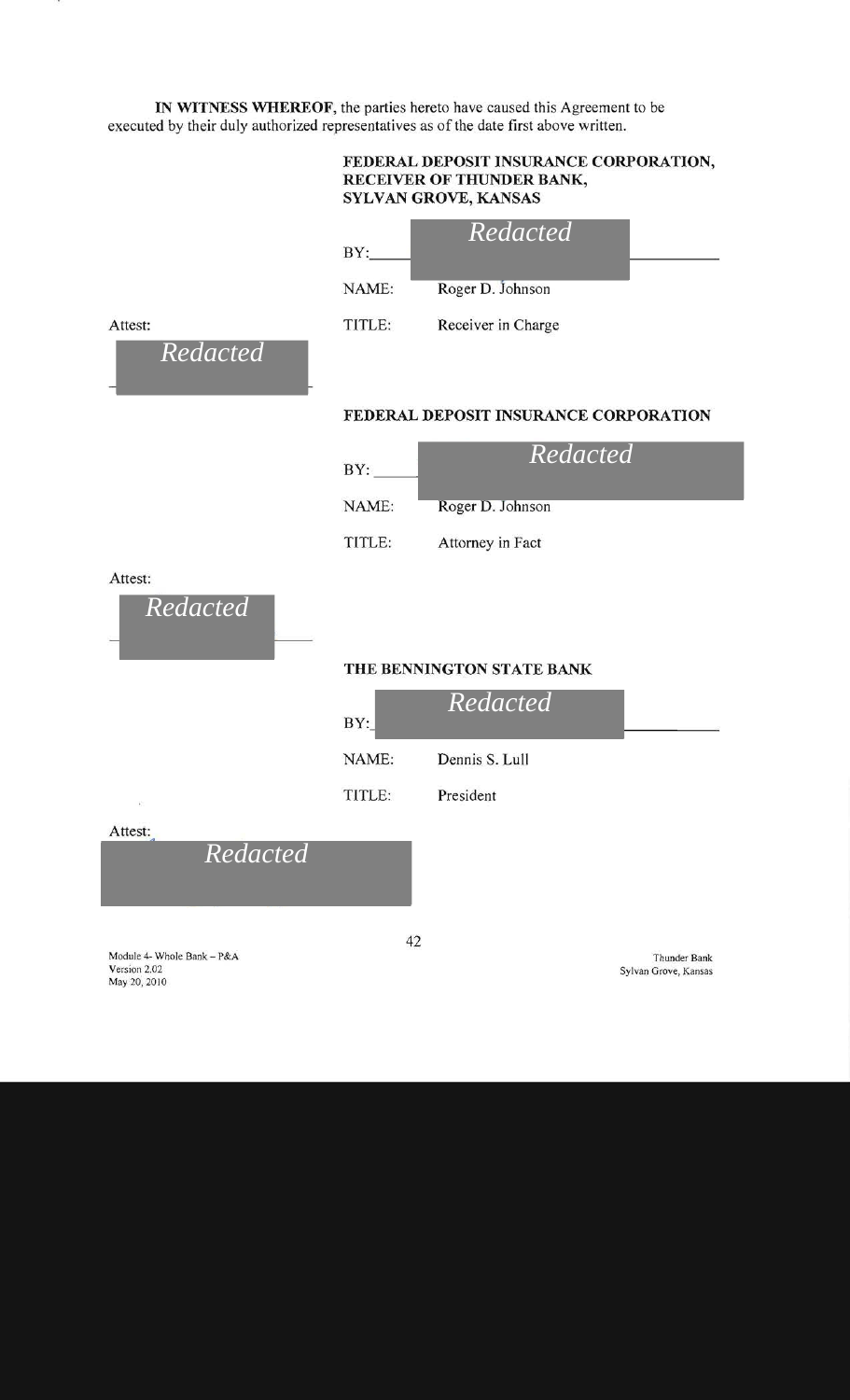# <span id="page-46-0"></span>**SCHEDULE 2.1 - Certain Liabilities Assumed by the Assuming Institution**

To be provided.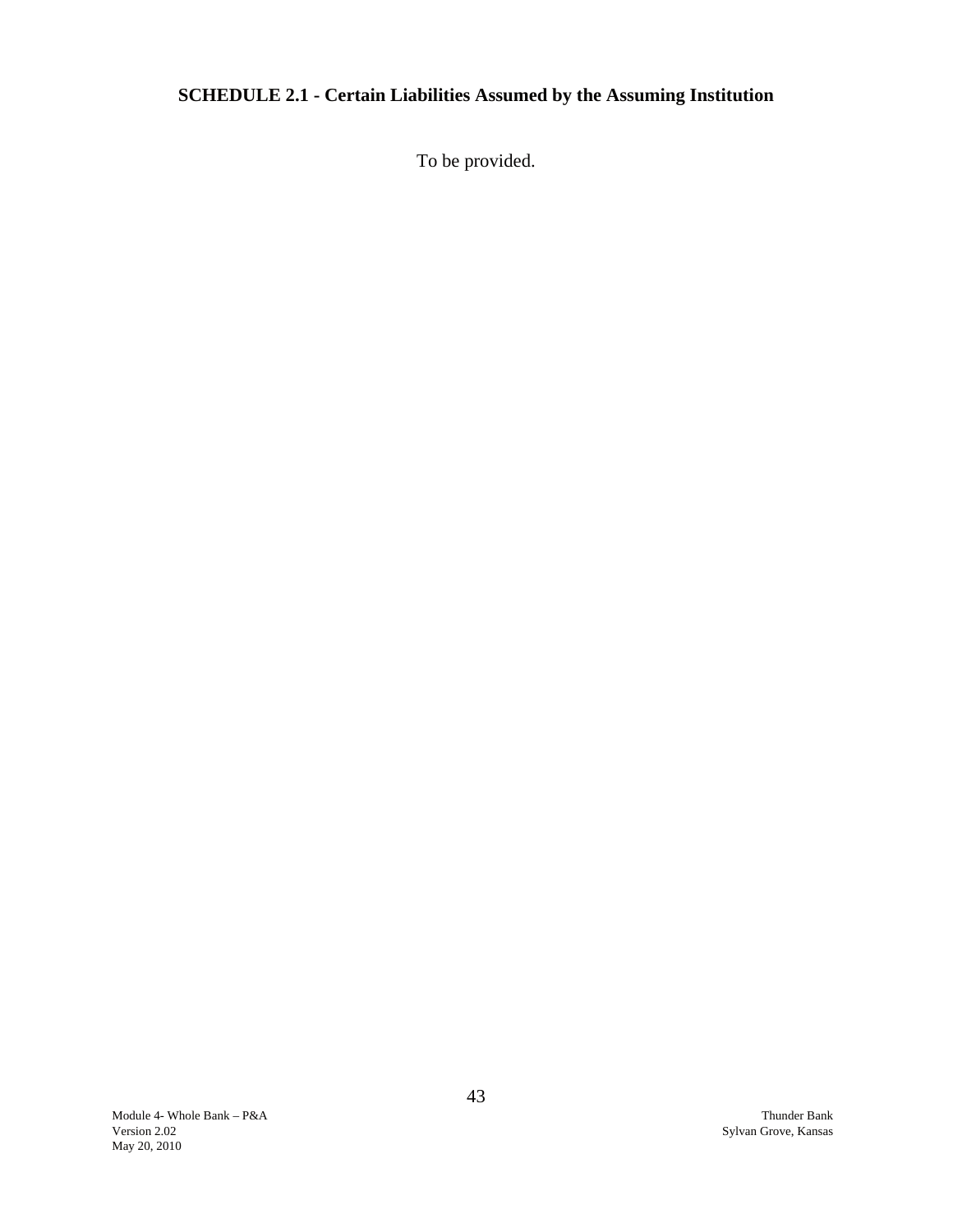#### SCHEDULE 2.1(a) - Excluded Deposit Liabilty Accounts

#### Thunder Bank Sylvan Grove, Kansas

Thunder Bank has deposits associated with the Depository Organization (DO) Cede & Co as Nominee for DTC. The DO accounts do not pass to the Assuming Bank and are excluded from the transaction as described in section 2.1 of the P&A Agreement. The attached Schedule 2.1.a DO Detail Report identifies the DO accounts as of May 13, 2010. This schedule will be updated post closing with data as of Bank Closing date.

|           | <b>ACCTN</b><br>$\bullet$ | <b>GLCOD</b><br>E | <b>NAME</b> | <b>CURRENT</b><br><b>BALANCE</b> | <b>ACCRUED</b><br><b>INTEREST</b> | <b>FITYPE</b> | <b>RATE</b> | <b>BROKCOD</b><br>E | <b>BRANC</b><br>$\mathbf H$ |
|-----------|---------------------------|-------------------|-------------|----------------------------------|-----------------------------------|---------------|-------------|---------------------|-----------------------------|
|           |                           |                   |             |                                  |                                   |               |             |                     |                             |
|           |                           |                   |             |                                  |                                   |               |             |                     |                             |
|           |                           |                   |             |                                  |                                   |               |             |                     |                             |
|           |                           |                   |             |                                  |                                   |               |             |                     |                             |
|           |                           |                   |             |                                  |                                   |               |             |                     |                             |
|           |                           |                   |             |                                  |                                   |               |             |                     |                             |
|           |                           |                   |             |                                  |                                   |               |             |                     |                             |
|           |                           |                   |             |                                  |                                   |               |             |                     |                             |
|           |                           |                   |             |                                  |                                   |               |             |                     |                             |
|           |                           |                   |             |                                  |                                   |               |             |                     |                             |
| TOTALS 10 |                           |                   |             | \$8,062,000.0<br>$\bf{0}$        | \$14,087.21<br>0                  |               |             |                     |                             |

Module 4- Whole Bank - P&A Thunder Bank Version 2.02 Sylvan Grove, Kansas May 20, 2010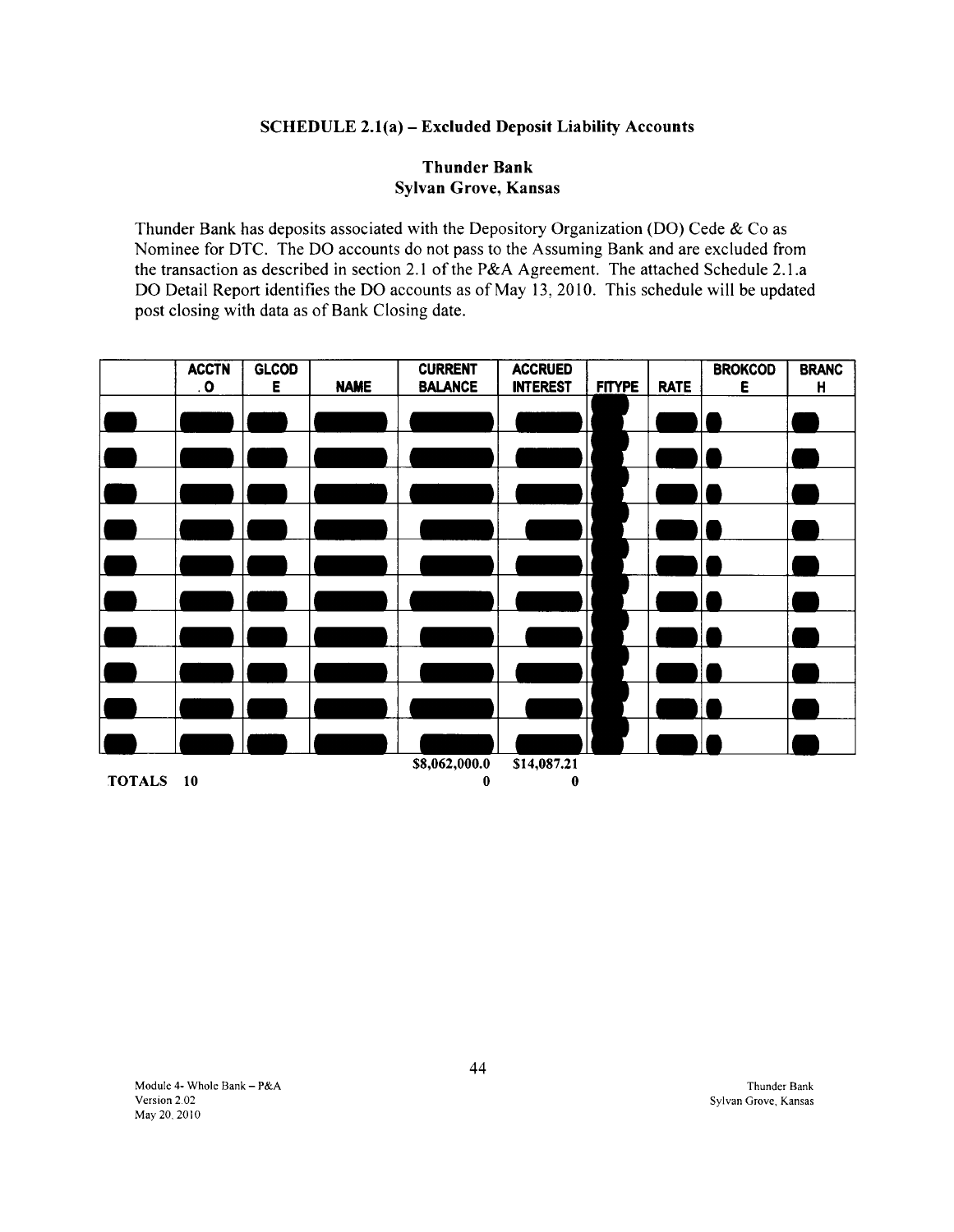#### **SCHEDULE 3.1 - Certain Assets Purchased**

#### **SEE ATTACHED LIST**

<span id="page-48-0"></span>**THE LIST(S) ATTACHED TO THIS SCHEDULE (OR SUBSCHEDULE(S)) AND THE INFORMATION THEREIN, IS AS OF THE DATE OF THE MOST RECENT PERTINENT DATA MADE AVAILABLE TO THE ASSUMING INSTITUTION AS PART OF THE INFORMATION PROVIDED IN THE MARKETING OF THE FAILED BANK. IT WILL BE ADJUSTED TO REFLECT THE COMPOSITION AND BOOK VALUE OF THE LOANS AND ASSETS AS OF THE DATE OF BANK CLOSING. THE LIST(S) MAY NOT INCLUDE ALL LOANS AND ASSETS (E.G., CHARGED OFF LOANS). THE LIST(S) MAY BE REPLACED WITH A MORE ACCURATE LIST POST CLOSING.**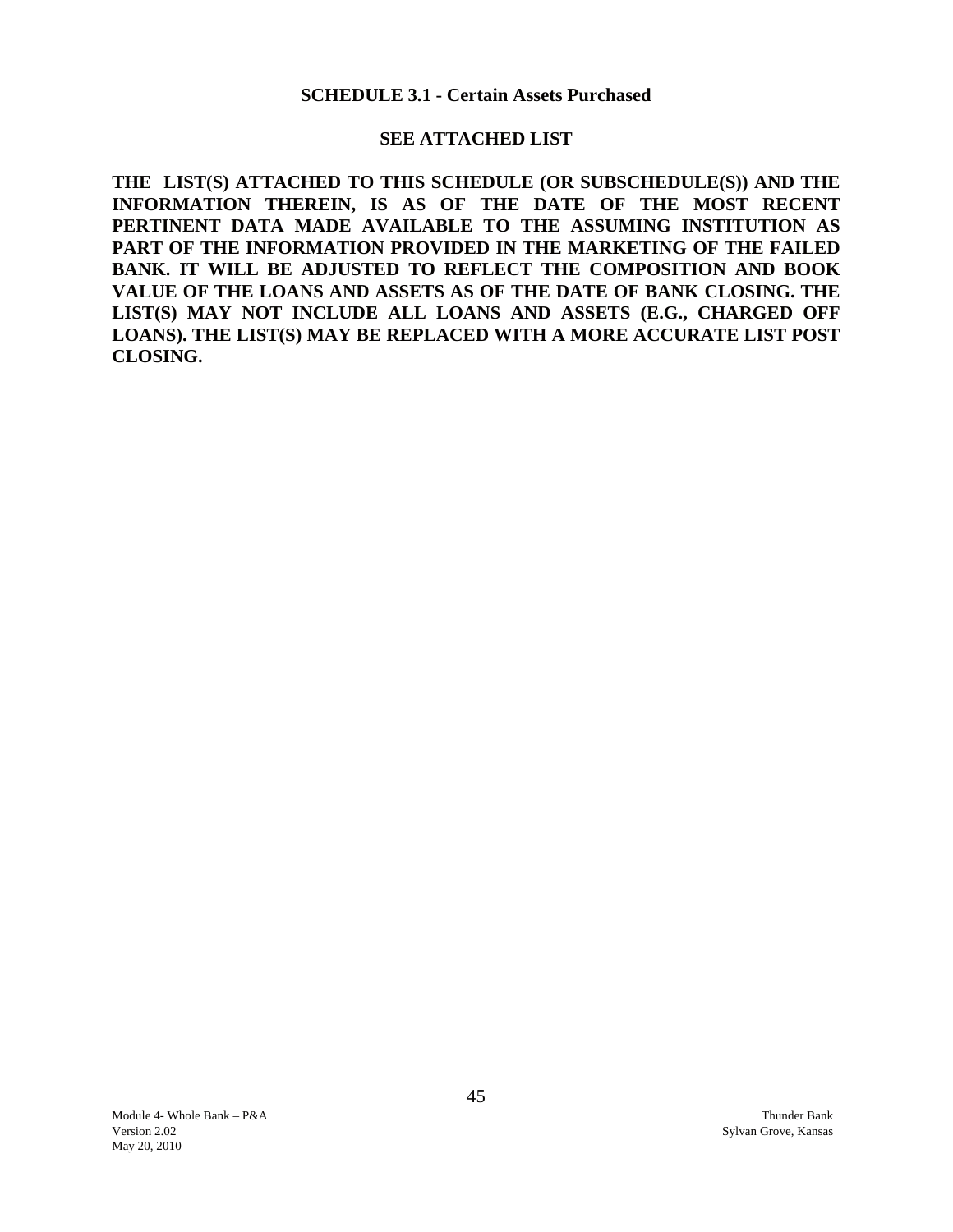## **SCHEDULE 3.2 - Purchase Price of Assets or assets**

| (a)          | cash and receivables from depository<br>institutions, including cash items in the<br>process of collection, plus<br>interest thereon: | <b>Book Value</b>                    |
|--------------|---------------------------------------------------------------------------------------------------------------------------------------|--------------------------------------|
| (b)          | securities (exclusive of the capital stock of<br>Acquired Subsidiaries), plus interest<br>thereon:                                    | As provided in Section 3.2(b)        |
| (c)          | federal funds sold and repurchase<br>agreements, if any, including interest<br>thereon:                                               | <b>Book Value</b>                    |
| (d)          | Loans:                                                                                                                                | <b>Book Value</b>                    |
| (e)          | <b>Other Real Estate</b>                                                                                                              |                                      |
| (f)          | credit card business, if any:                                                                                                         | <b>Book Value</b>                    |
| (g)          | Safe Deposit Boxes and related business,<br>safekeeping business and trust business, if<br>any:                                       | <b>Book Value</b>                    |
| (h)          | boats, motor vehicles, aircraft, trailers, fire<br>arms, repossessed collateral, and Personal<br>Computers                            | <b>Book Value</b>                    |
| (i)          | Records and other documents:                                                                                                          | <b>Book Value</b>                    |
| (j)          | capital stock of any Acquired Subsidiaries<br>and FRB stock and FHLB stock:                                                           | <b>Book Value</b>                    |
| (k)          | amounts owed to the Failed Bank by any<br><b>Acquired Subsidiary:</b>                                                                 | <b>Book Value</b>                    |
| (1)          | assets securing Deposits of public money,<br>to the extent not otherwise purchased<br>hereunder:                                      | <b>Book Value</b>                    |
| (m)          | Overdrafts of customers:                                                                                                              | <b>Book Value</b>                    |
| (n)          | rights, if any, with respect to Qualified<br>46                                                                                       | As provided in Section $3.2(c)$      |
| Version 2.02 | Module 4- Whole Bank - P&A                                                                                                            | Thunder Bank<br>Sylvan Grove, Kansas |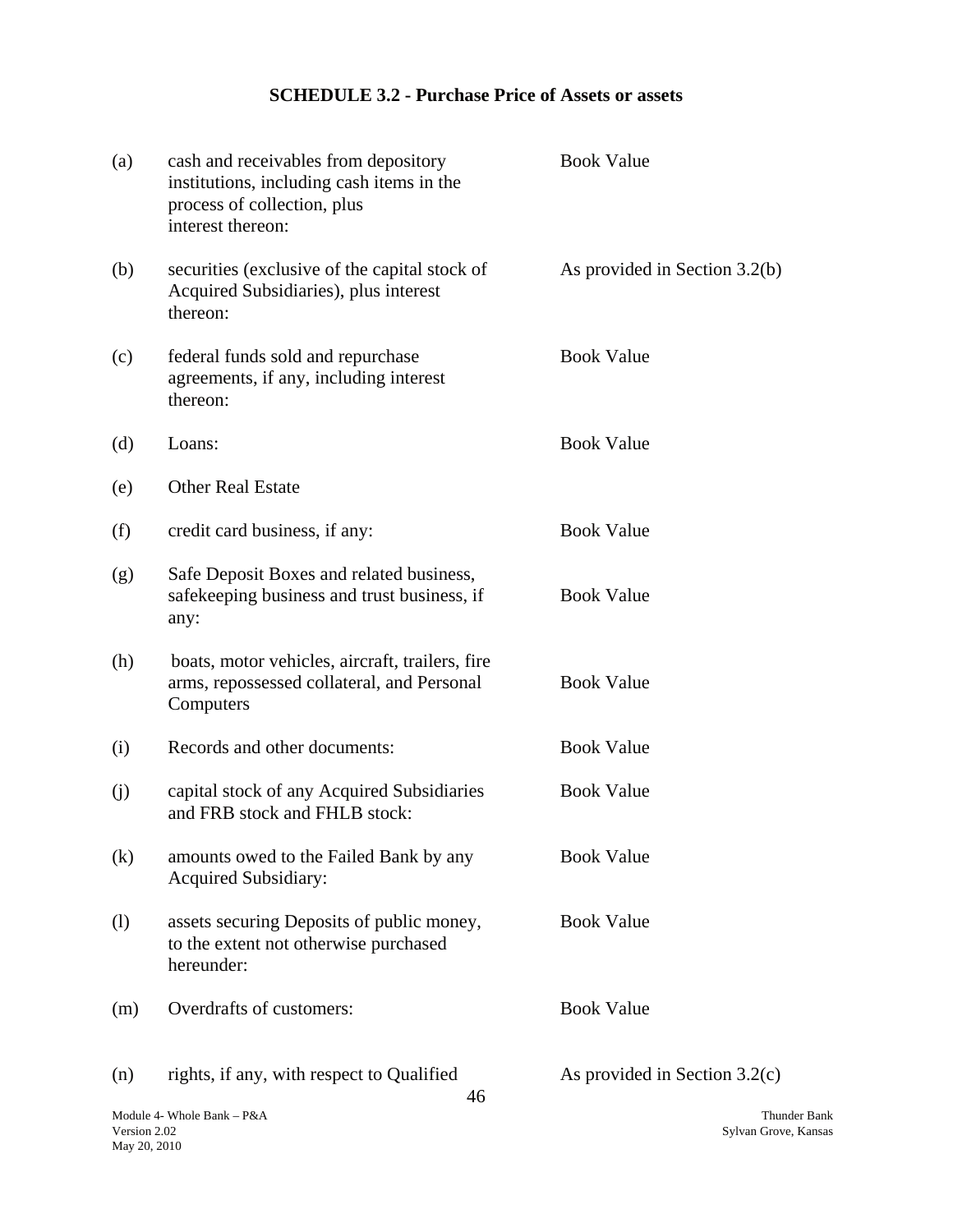Financial Contracts.

(o) rights of the Failed Bank to provide Book Value mortgage servicing for others and to have mortgage servicing provided to the Failed Bank by others and related contracts.

### **assets subject to an option to purchase:**

| (a) | <b>Bank Premises:</b>    | Fair Market Value |
|-----|--------------------------|-------------------|
| (b) | Furniture and Equipment: | Fair Market Value |
| (c) | Fixtures:                | Fair Market Value |
| (d) | Other Equipment:         | Fair Market Value |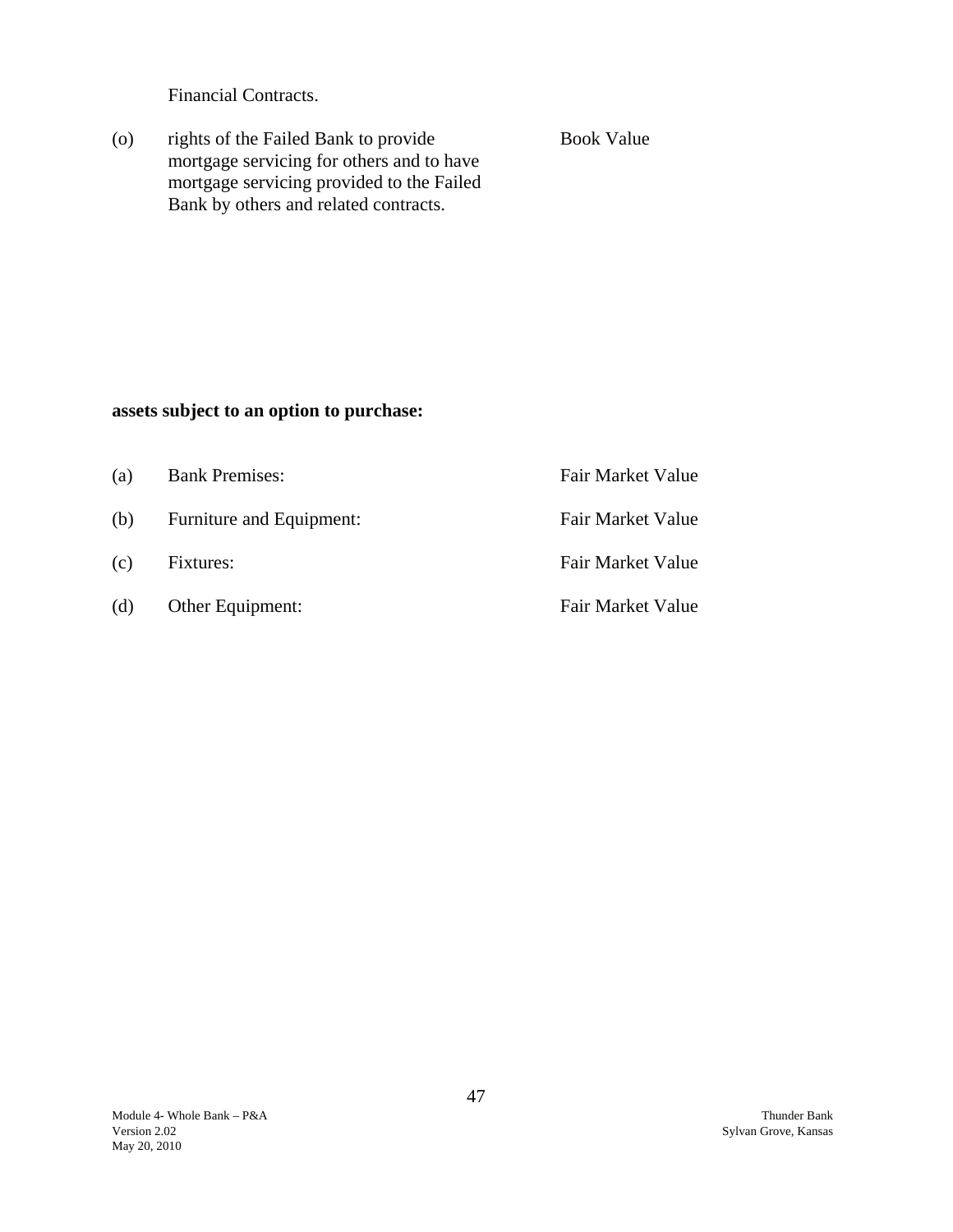# <span id="page-51-0"></span>**SCHEDULE 3.5(l) - Excluded Securities**

NONE.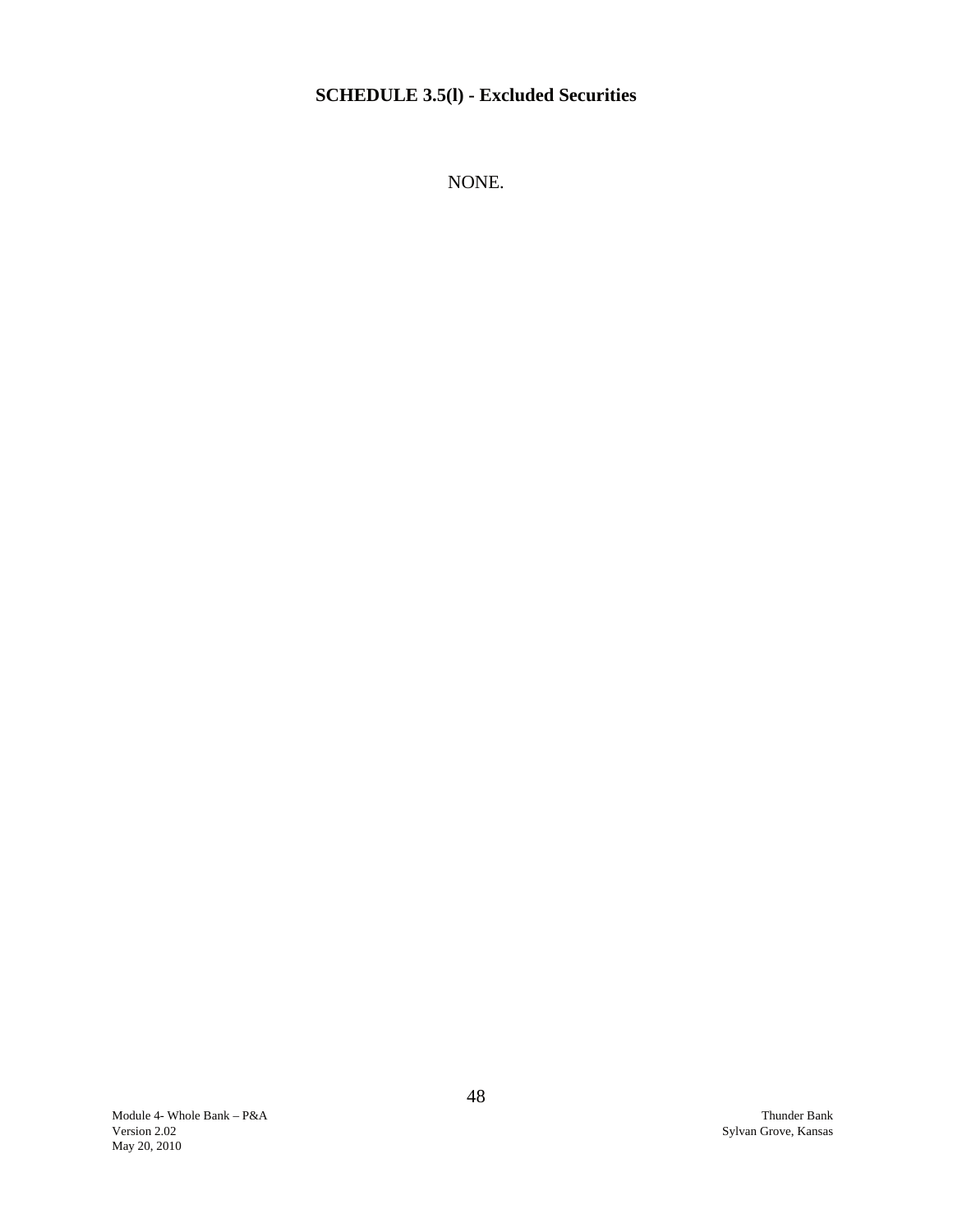



Module 4- Whole Bank – P&A Thunder Bank Version 2.02 Sylvan Grove, Kansas May 20, 2010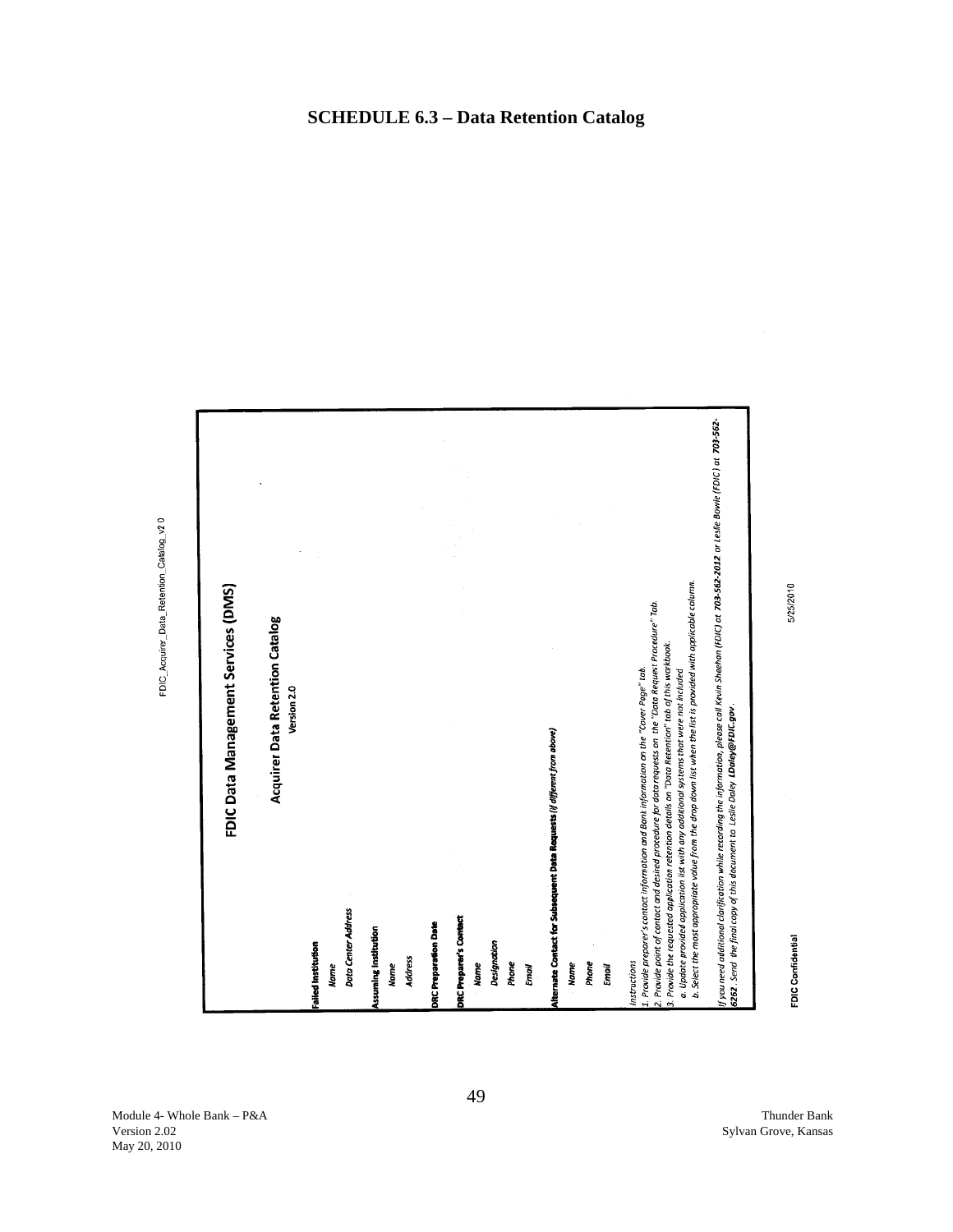

Module 4- Whole Bank – P&A Thunder Bank Version 2.02<br>May 20, 2010

Sylvan Grove, Kansas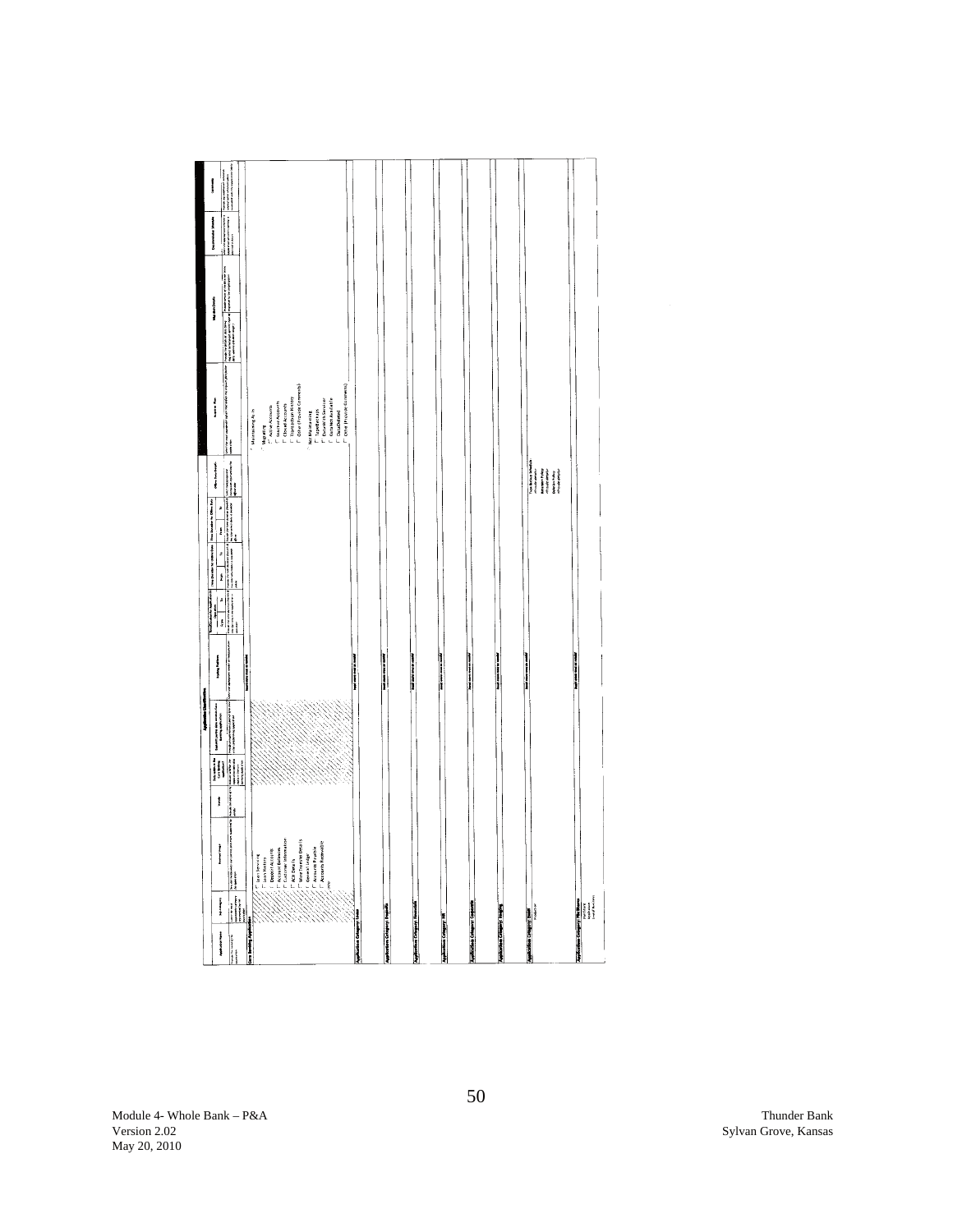## **EXHIBIT 2.3A FINAL NOTICE LETTER**

**FINAL LEGAL NOTICE** 

Claiming Requirements for Deposits Under 12 U.S.C. 1822(e)

**[Date]** 

<span id="page-54-0"></span>**[Name of Unclaimed Depositor] [Address of Unclaimed Depositor] [Anytown, USA]** 

Subject: **[XXXXX – Name of Bank City, State]** – In Receivership

Dear **[Sir/Madam]:** 

As you may know, on **[Date: Closing Date]**, the **[Name of Bank ("The Bank")]** was closed and the Federal Deposit Insurance Corporation ("FDIC") transferred **[The Bank's]** accounts to **[Name of Acquiring Institution].** 

According to federal law under 12 U.S.C., 1822(e), on **[Date: eighteen months from the Closing Date]**, **[Name of Acquiring Institution]** must transfer the funds in your account(s) back to the FDIC if you have not claimed your account(s) with **[Name of Acquiring Institution].** Based on the records recently supplied to us by **[Name of Acquiring Institution]**, your account(s) currently fall into this category.

This letter is your formal Legal Notice that you have until **[Date: eighteen months from the Closing Date]**, to claim or arrange to continue your account(s) with **[Name of Acquiring Institution].** There are several ways that you can claim your account(s) at **[Name of Acquiring Institution]**. It is only necessary for you to take any one of the following actions in order for your account(s) at **[Name of Acquiring Institution]** to be deemed claimed. In addition, if you have more than one account, your claim to one account will automatically claim all accounts:

1. Write to **[Name of Acquiring Institution**] and notify them that you wish to keep your account(s) active with them. Please be sure to include the name of the account(s), the account number(s), the signature of an authorized signer on the account(s), name, and address. **[Name of Acquiring Institution]** address is:

#### **[123 Main Street**

#### **Anytown, USA]**

2. Execute a new signature card on your account(s), enter into a new deposit agreement with **[Name of Acquiring Institution],** change the ownership on your account(s), or renegotiate the terms of your certificate of deposit account(s) (if any).

Module 4- Whole Bank – P&A Thunder Bank – P&A Thunder Bank – Thunder Bank – Thunder Bank – Thunder Bank – Thunder Bank – Thunder Bank – Thunder Bank – Thunder Bank – Thunder Bank – Thunder Bank – Thunder Bank – Thunder Ban Version 2.02 Sylvan Grove, Kansas May 20, 2010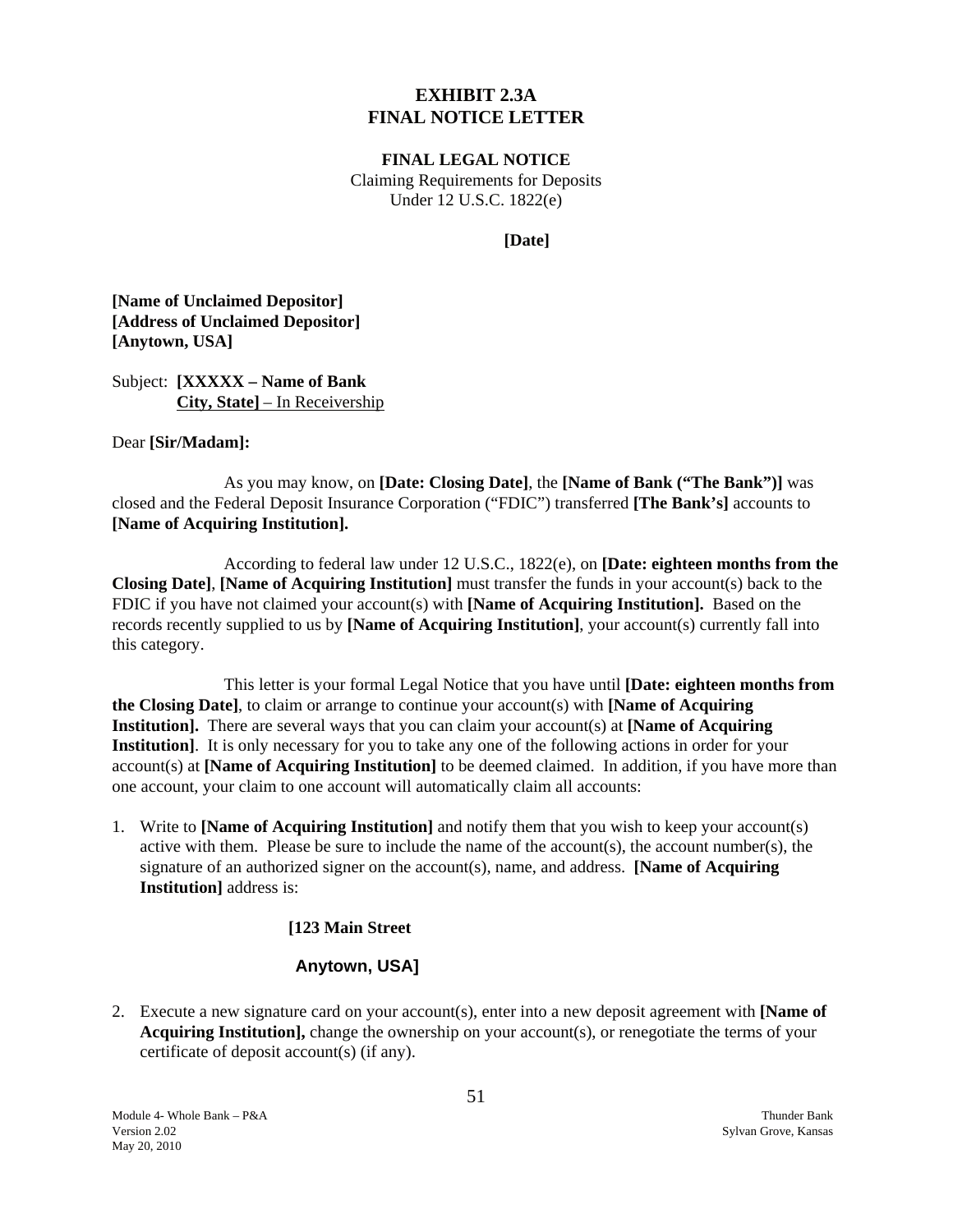- 3. Provide **[Name of Acquiring Institution]** with a change of address form.
- 4. Make a deposit to or withdrawal from your account(s). This includes writing a check on any account or having an automatic direct deposit credited to or an automatic withdrawal debited from an account.

If you do not want to continue your account(s) with **[Name of Acquiring Institution]** for any reason, you can withdraw your funds and close your account(s). Withdrawing funds from one or more of your account(s) satisfies the federal law claiming requirement. If you have time deposits, such as certificates of deposit, **[Name of Acquiring Institution]** can advise you how to withdraw them without being charged an interest penalty for early withdrawal.

If you do not claim ownership of your account(s) at **[Name of Acquiring Institution by Date: eighteen months from the Closing Date]** federal law requires **[Name of Acquiring Institution]**  to return your deposits to the FDIC, which will deliver them as unclaimed property to the State indicated in your address in the Failed Institution's records. If your address is outside of the United States, the FDIC will deliver the deposits to the State in which the Failed Institution had its main office. 12 U.S.C. § 1822(e). If the State accepts custody of your deposits, you will have 10 years from the date of delivery to claim your deposits from the State. After 10 years you will be permanently barred from claiming your deposits. However, if the State refuses to take custody of your deposits, you will be able to claim them from the FDIC until the receivership is terminated. If you have not claimed your insured deposits before the receivership is terminated, and a receivership may be terminated at any time, all of your rights in those deposits will be barred.

If you have any questions or concerns about these items, please contact **[Bank Employee]** at **[Name of Acquiring Institution]** by phone at **[(XXX) XXX-XXXX].** 

Sincerely,

**[Name of Claims Specialist] [Title]**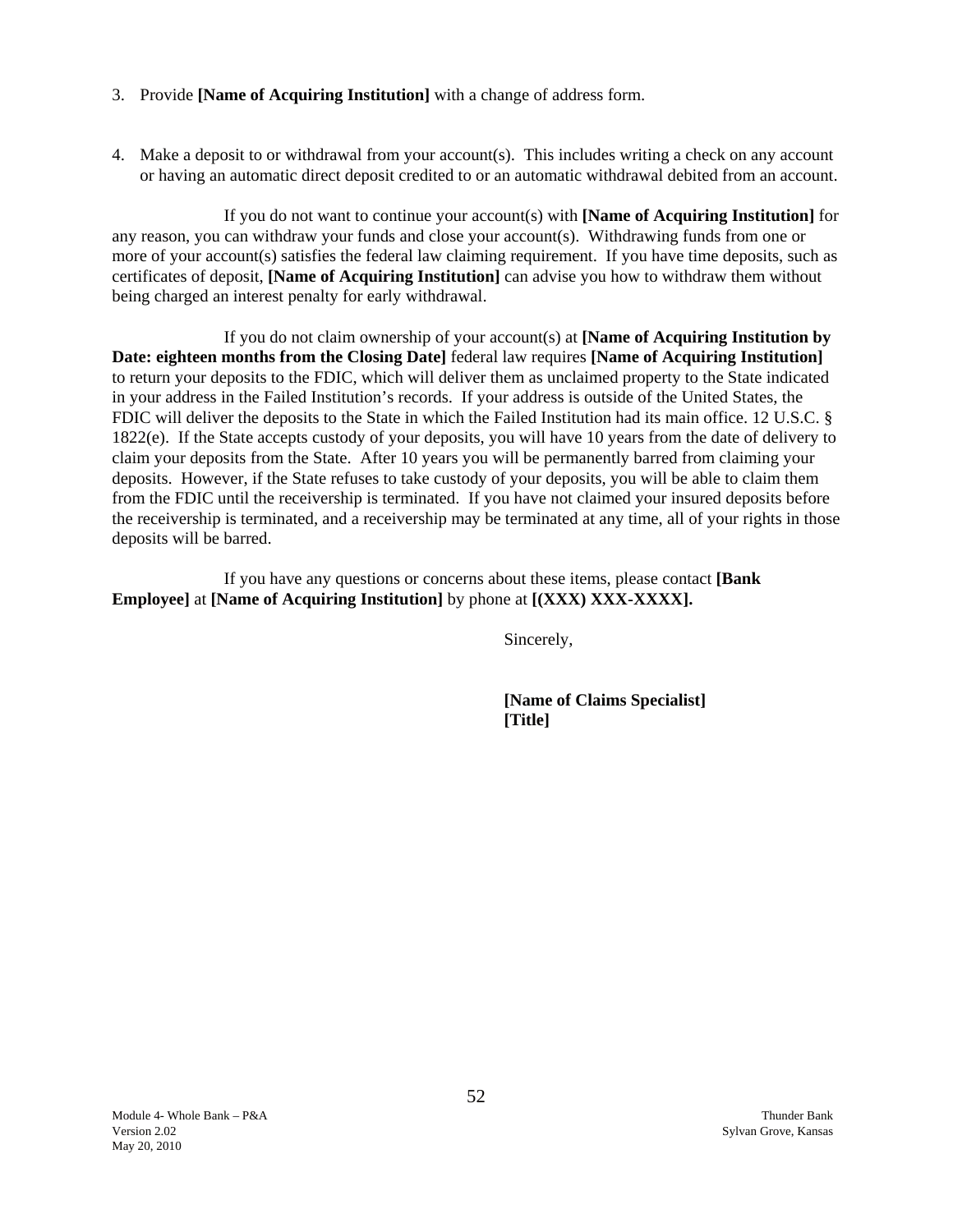# **EXHIBIT 2.3B AFFIDAVIT OF MAILING**

## <span id="page-56-0"></span>**AFFIDAVIT OF MAILING**

*State of* 

*COUNTY OF* 

I am employed as a **[Title of Office]** by the **[Name of Acquiring Institution]**.

This will attest that on **[Date of mailing]**, I caused a true and correct copy of the Final Legal Notice, attached hereto, to owners of unclaimed deposits of **[Name of Failed Bank]**, City, State, to be prepared for deposit in the mail of the United States of America on behalf of the Federal Deposit Insurance Corporation. A list of depositors to whom the notice was mailed is attached. This notice was mailed to the depositor's last address as reflected on the books and records of the **[Name of Failed Bank]** as of the date of failure.

> **[Name] [Title of Office] [Name of Acquiring Institution]**

**Subscribed and sworn to before me this \_\_\_\_\_\_\_day of [Month, Year].** 

 $\overline{\phantom{a}}$  ,  $\overline{\phantom{a}}$  ,  $\overline{\phantom{a}}$  ,  $\overline{\phantom{a}}$  ,  $\overline{\phantom{a}}$  ,  $\overline{\phantom{a}}$  ,  $\overline{\phantom{a}}$  ,  $\overline{\phantom{a}}$  ,  $\overline{\phantom{a}}$  ,  $\overline{\phantom{a}}$  ,  $\overline{\phantom{a}}$  ,  $\overline{\phantom{a}}$  ,  $\overline{\phantom{a}}$  ,  $\overline{\phantom{a}}$  ,  $\overline{\phantom{a}}$  ,  $\overline{\phantom{a}}$ 

**My commission expires:** 

**\_\_\_\_\_\_\_\_\_\_\_\_\_\_\_\_\_\_\_\_\_\_ \_\_\_\_\_\_\_\_\_\_\_\_\_\_\_\_\_\_\_\_\_\_\_\_\_\_\_\_\_\_\_\_ [Name], Notary Public**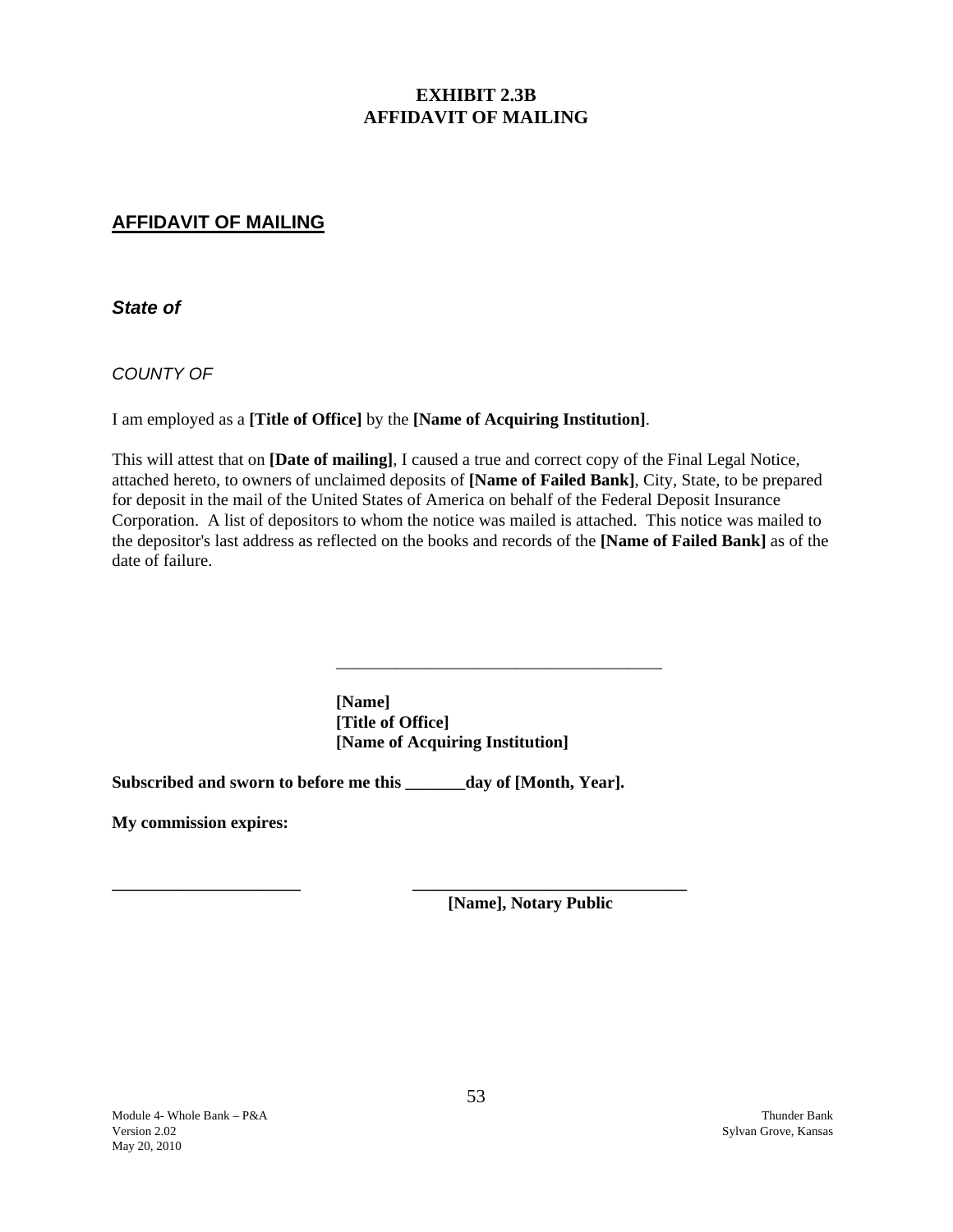# **EXHIBIT 3.2(c) -- VALUATION OF CERTAIN QUALIFIED FINANCIAL CONTRACTS**

#### <span id="page-57-0"></span>**A**. **Scope**

Interest Rate Contracts - All interest rate swaps, forward rate agreements, interest rate futures, caps, collars and floors, whether purchased or written.

Option Contracts - All put and call option contracts, whether purchased or written, on marketable securities, financial futures, foreign currencies, foreign exchange or foreign exchange futures contracts.

Foreign Exchange Contracts - All contracts for future purchase or sale of foreign currencies, foreign currency or cross currency swap contracts, or foreign exchange futures contracts.

#### **B. Exclusions**

All financial contracts used to hedge assets and liabilities that are acquired by the Assuming Institution but are not subject to adjustment from Book Value.

#### **C. Adjustment**

The difference between the Book Value and market value as of Bank Closing.

#### **D. Methodology**

- 1. The price at which the Assuming Institution sells or disposes of Qualified Financial Contracts will be deemed to be the fair market value of such contracts, if such sale or disposition occurs at prevailing market rates within a predefined timetable as agreed upon by the Assuming Institution and the Receiver.
- 2. In valuing all other Qualified Financial Contracts, the following principles will apply:
	- (i) All known cash flows under swaps or forward exchange contracts shall be present valued to the swap zero coupon interest rate curve.
	- (ii) All valuations shall employ prices and interest rates based on the actual frequency of rate reset or payment.
	- (iii) Each tranche of amortizing contracts shall be separately valued. The total value of such amortizing contract shall be the sum of the values of its component tranches.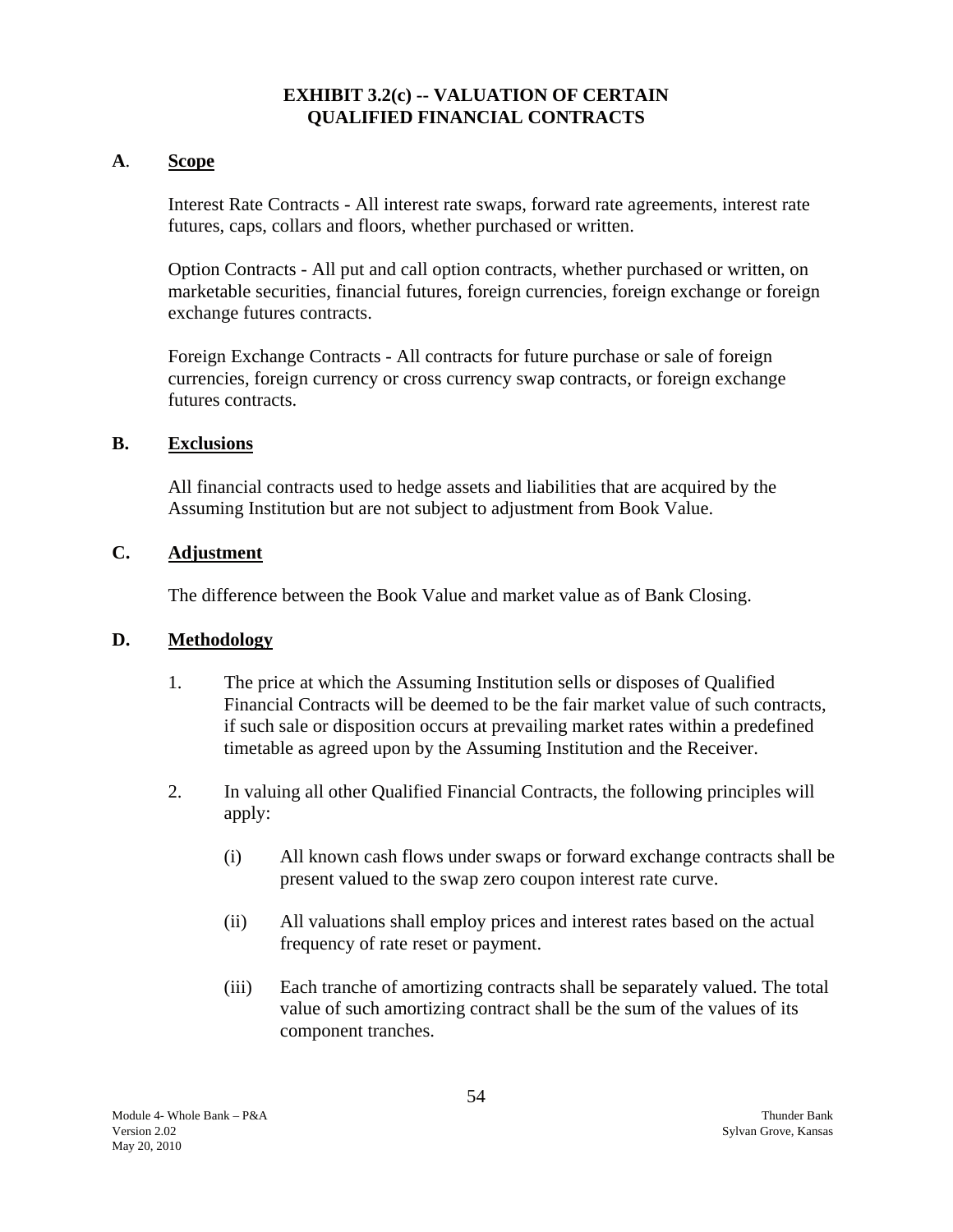- (iv) For regularly traded contracts, valuations shall be at the midpoint of the bid and ask prices quoted by customary sources (e.g., The Wall Street Journal, Telerate, Reuters or other similar source) or regularly traded exchanges.
- (v) For all other Qualified Financial Contracts where published market quotes are unavailable, the adjusted price shall be the average of the bid and ask price quotes from three (3) securities dealers acceptable to the Receiver and Assuming Institution as of Bank Closing. If quotes from securities dealers cannot be obtained, an appraiser acceptable to the Receiver and the Assuming Institution will perform a valuation based on modeling, correlation analysis, interpolation or other techniques, as appropriate.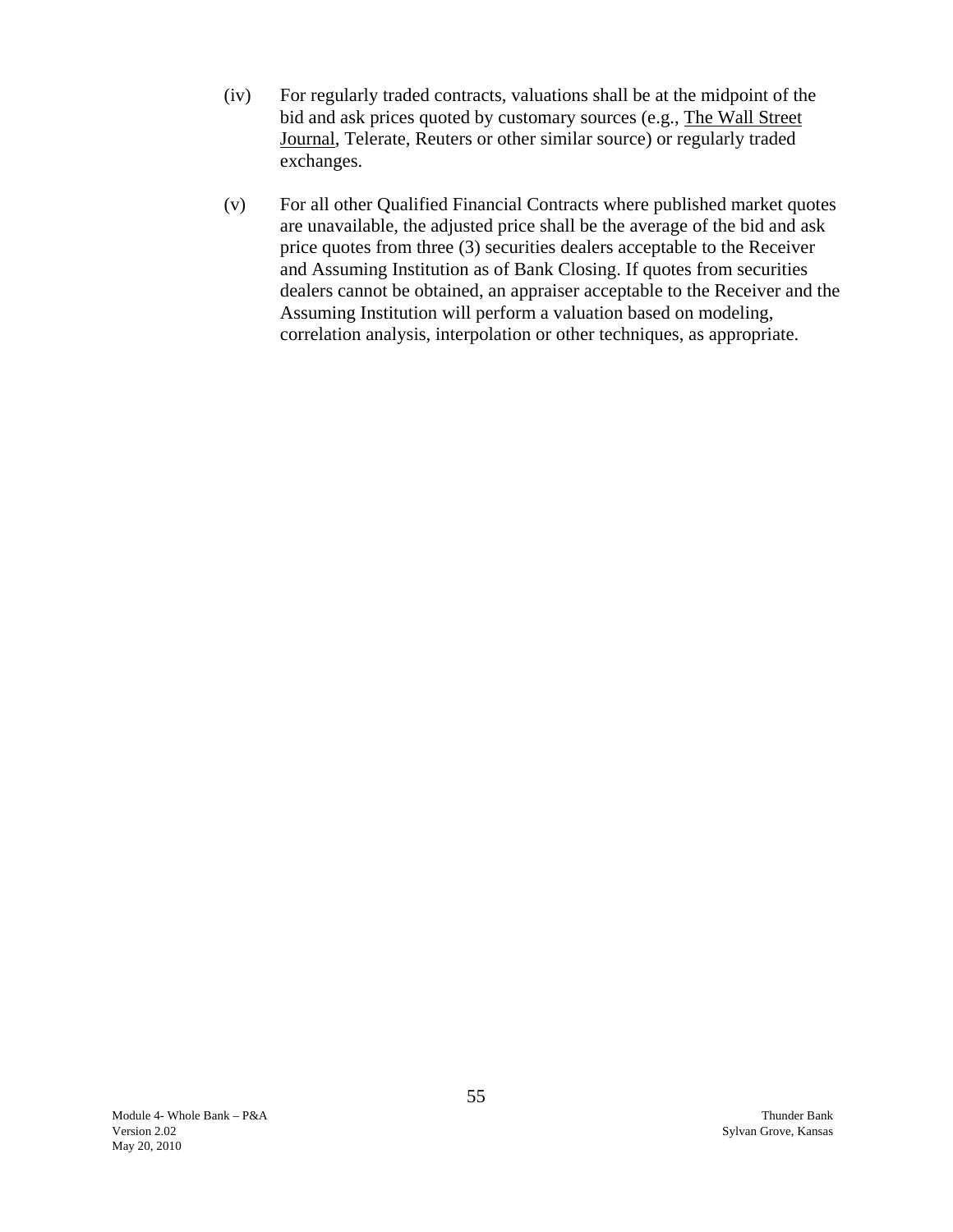### **EXHIBIT 4.13 INTERIM ASSET SERVICING ARRANGEMENT**

<span id="page-59-0"></span>(a) With respect to each asset (or liability) designated from time to time by the Receiver to be serviced by the Assuming Institution pursuant to this Arrangement, including any Assets sold by the Receiver but with respect to which the Receiver has an obligation to service or provide servicing support. (such being designated as "Pool Assets"), during the term of this Arrangement, the Assuming Institution shall:

(i) Promptly apply payments received with respect to any Pool Assets;

(ii) Reverse and return insufficient funds checks;

(iii) Pay (A) participation payments to participants in Loans, as and when received; and (B) tax and insurance bills on Pool Assets as they come due, out of escrow funds maintained for purposes;

(iv) Maintain accurate records reflecting (A) the payment history of Pool Assets, with updated information received concerning changes in the address or identity of the obligors and (B) usage of data processing equipment and employee services with respect to servicing duties;

(v) Send billing statements to obligors on Pool Assets to the extent that such statements were sent by the Failed Bank;

(vi) Send notices to obligors who are in default on Loans (in the same manner as the Failed Bank);

(vii) Send to the Receiver, Attn: Managing Liquidator, at the address provided in Section 13.7 of the Agreement, or to such other person at such address as the Receiver may designate, via overnight delivery: (A) on a weekly basis, weekly reports for the Pool Assets, including, without limitation, reports reflecting collections and the trial balances, transaction journals and loan histories for Pool Assets having activity, together with copies of (1) checks received, (2) insufficient funds checks returned, (3) checks for payment to participants or for taxes and insurance, (4) pay-off requests, (5) notices to defaulted obligors, and (6) data processing and employee logs and (B) any other reports, copies or information as may be periodically or from time to time requested;

(viii) Remit on a weekly basis to the Receiver, Attn: Division of Finance, Cashier Unit, Operations, at the address in (vii), via wire transfer to the account designated by the Receiver, or to such other person at such address and/or account as the Receiver may designate, all payments received on Pool Assets managed by the Assuming Institution or at such time and place and in such manner as may be directed by the Receiver;